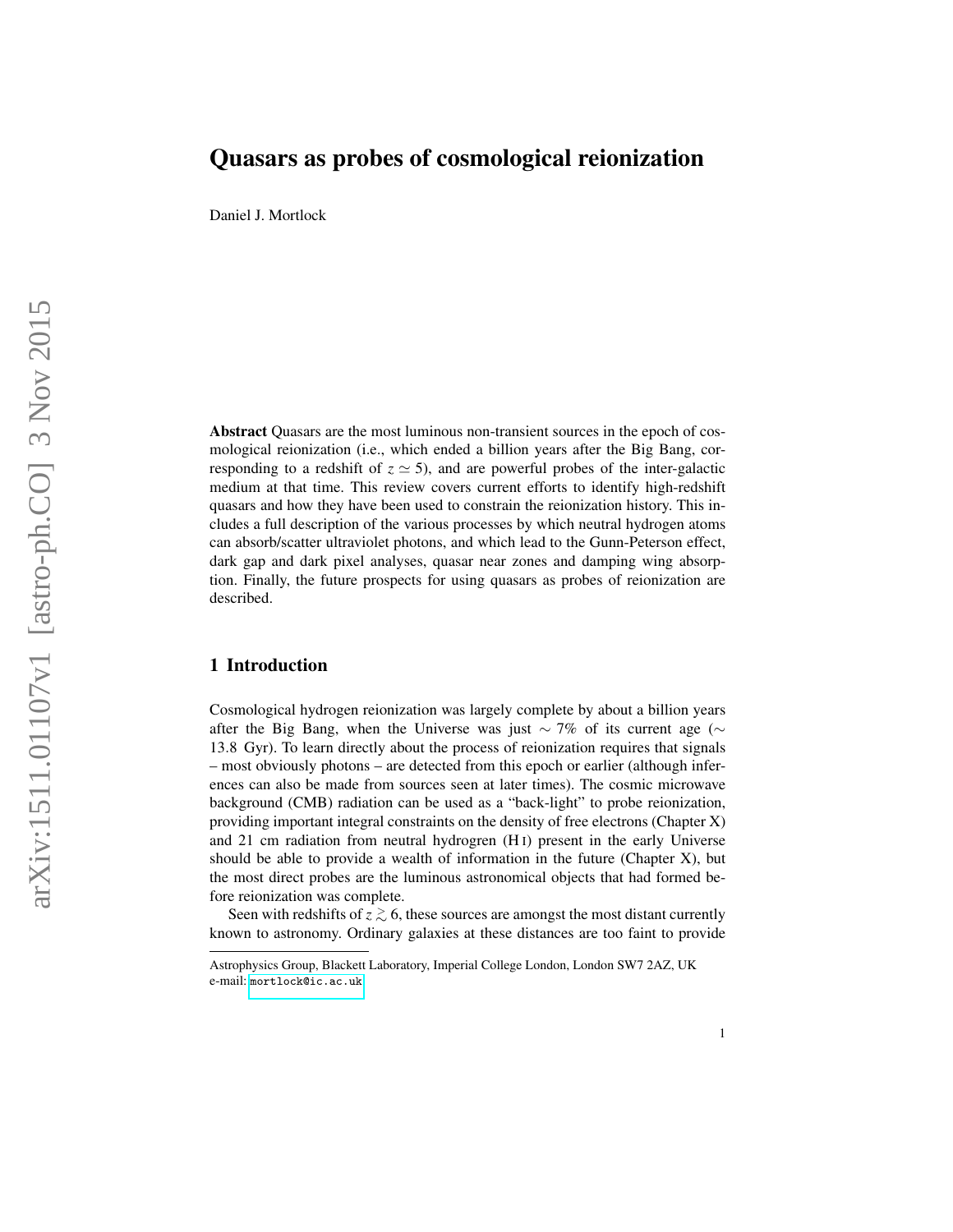

<span id="page-1-0"></span>Fig. 1 Spectra of representative high redshift sources: the  $z = 6.42$  quasar SDSS J1148+5251 [\[7,](#page-32-0) [8\]](#page-32-1); GRB 080913 at  $z = 6.70$  [\[9\]](#page-32-2); and the Ly  $\alpha$ -emitting  $z = 6.96$  galaxy IOK-1 [\[10\]](#page-32-3).

much information individually, but their properties as a population are sufficiently well constrained for them to be confirmed as the dominant source of ionizing photons (Chapter X). Much brighter gamma-ray bursts (GRBs) have also been detected during the reionization epoch; their largely featureless spectra are ideal for absorption studies, although a combination of their rarity and transience have so far limited their effectiveness as reionization probes (Chapter X). The other main class of astronomical object known to have existed at these early times are quasars. They have high luminosities (comparable to GRBs at peak and thousands of times brighter than field galaxies, as illustrated in Fig. [1\)](#page-1-0) but are extremely rare, with only a few per thousand deg<sup>2</sup> on the sky.

The use of quasars as probes of reionization is explored here, updating previous reviews  $(1, 2]$  $(1, 2]$  and the introductions to, e.g.,  $(3, 4)$  and unifying some of the varied theoretical approaches taken in cosmology textbooks (e.g., [\[5,](#page-32-8) [6\]](#page-32-9)). The emphasis is mostly on the underlying theory and methods, as these are most likely to remain robust to future discoveries, although the more secure results are given as well. The context is given by the cosmological model (Section [2\)](#page-2-0) and a summary of the results of quasar searches (Section [3\)](#page-3-0). The absorption properties of neutral hydrogen (Section [4\)](#page-7-0) lead to a number of distinct constraints on the neutral fraction of hydrogen in the high-redshift Universe (Sections [5,](#page-14-0) [6](#page-19-0) and [7\)](#page-24-0). With new data and better models – and ways of comparing the two – these constraints will steadily be improved in the future (Section [8\)](#page-30-0).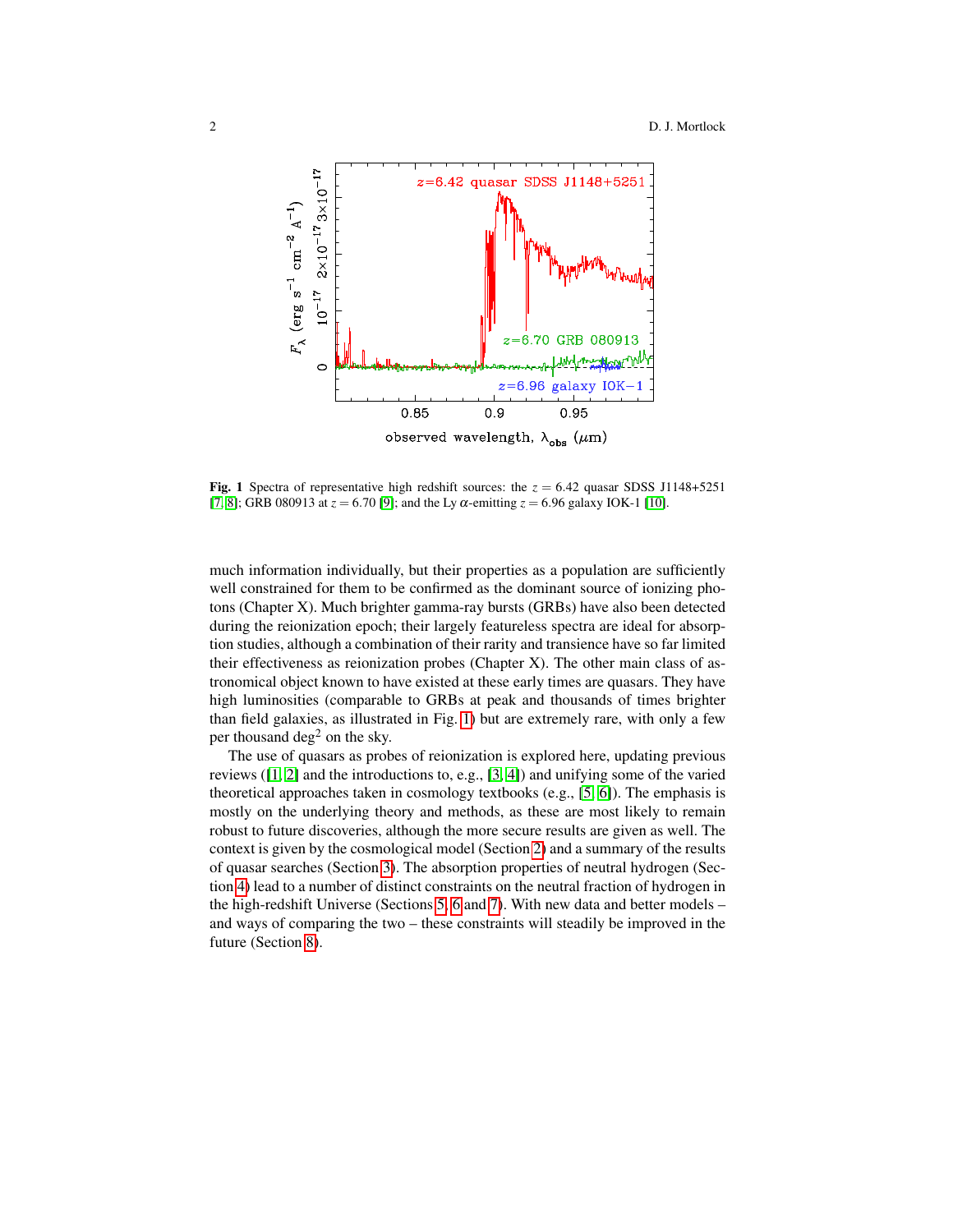### <span id="page-2-0"></span>2 Cosmology

Cosmological distances, volumes, etc., are calculated assuming that the Universe is spatially flat, the normalised matter density is  $\Omega_{\rm m} = 0.3$ , the normalised cosmological constant is  $\Omega_{\Lambda} = 1 - \Omega_{\rm m} = 0.7$ , the normalised baryon density is  $\Omega_{\rm b} = 0.04$ , the primordial helium fraction (by mass) is  $Y = 0.24$ , and the Hubble constant is  $H_0 = 70$  km s<sup>-1</sup> Mpc<sup>-1</sup>.

All lengths, volumes, etc., are proper, *not* co-moving, with the exception of the mean total density of hydrogen (i.e., both neutral and ionized), which is given in terms of the current (and hence co-moving) value,

$$
\bar{n}_{\text{H},0} = \frac{3H_0^2(1-Y)\,\Omega_\text{b}}{8\pi\,G\,m_\text{p}} \simeq 0.17 \text{ atoms m}^{-3},\tag{1}
$$

where  $G = 6.67 \times 10^{-11}$  m<sup>3</sup> kg<sup>-1</sup> s<sup>-2</sup> is Newton's gravitational constant and  $m_p =$  $1.67 \times 10^{-27}$  kg is the proton mass. The mean proper density of neutral hydrogen in the inter-galactic medium (IGM) at redshift *z* can hence be written in terms of the evolving mean neutral fraction,  $x_{\text{H I}}(z)$ , as

<span id="page-2-3"></span>
$$
\bar{n}_{\rm H I}(z) = \bar{n}_{\rm H,0} (1+z)^3 x_{\rm H I}(z) = \frac{3H_0^2 (1-Y) \Omega_{\rm b} (1+z)^3 x_{\rm H I}(z)}{8\pi G m_{\rm p}}.
$$
 (2)

Deviations from uniformity that arise in particular from the inhomogeneous or "patchy" nature of reionization (Chapter X) are discussed where relevant.

The Hubble parameter evolves with redshift according to

<span id="page-2-2"></span>
$$
H(z) = H_0 \left[ \Omega_{\rm m} (1+z)^3 + \Omega_{\Lambda} - (\Omega_{\rm m} + \Omega_{\Lambda} - 1)(1+z) \right]^{1/2} \simeq H_0 \Omega_{\rm m}^{1/2} (1+z)^{3/2},\tag{3}
$$

where the second expression is accurate to per cent level for the redshifts of  $z \gtrsim 5$ that are relevant here. In this regime a redshift of *z* corresponds to a time (measured since the Big Bang at time  $t = 0$ ) of

$$
t \simeq \frac{2}{3 \Omega_{\rm m}^{1/2} H_0 (1+z)^{3/2}} \simeq 0.92 \left(\frac{1+z}{7}\right)^{-3/2} \, \text{Gyr.} \tag{4}
$$

The change in redshift, d*z*, that occurs while a photon moves a (proper) distance d*l* towards Earth is given implicitly by

<span id="page-2-1"></span>
$$
dl = c dt = \frac{-c}{(1+z)H(z)} dz \simeq \frac{-c}{H_0 \Omega_{\rm m}^{1/2} (1+z)^{5/2}} dz,
$$
 (5)

where the last expression is, again, accurate for  $z \gtrsim 5$ . This relationship is needed both for optical depth calculations (Section [4.2\)](#page-13-0) and to convert from small wavelength shifts to local physical scales (Section [6\)](#page-19-0). In particular, a photon emitted by a distant source at redshift *z*src <sup>&</sup>gt;∼ 5 would reach a small (proper) distance *R* at a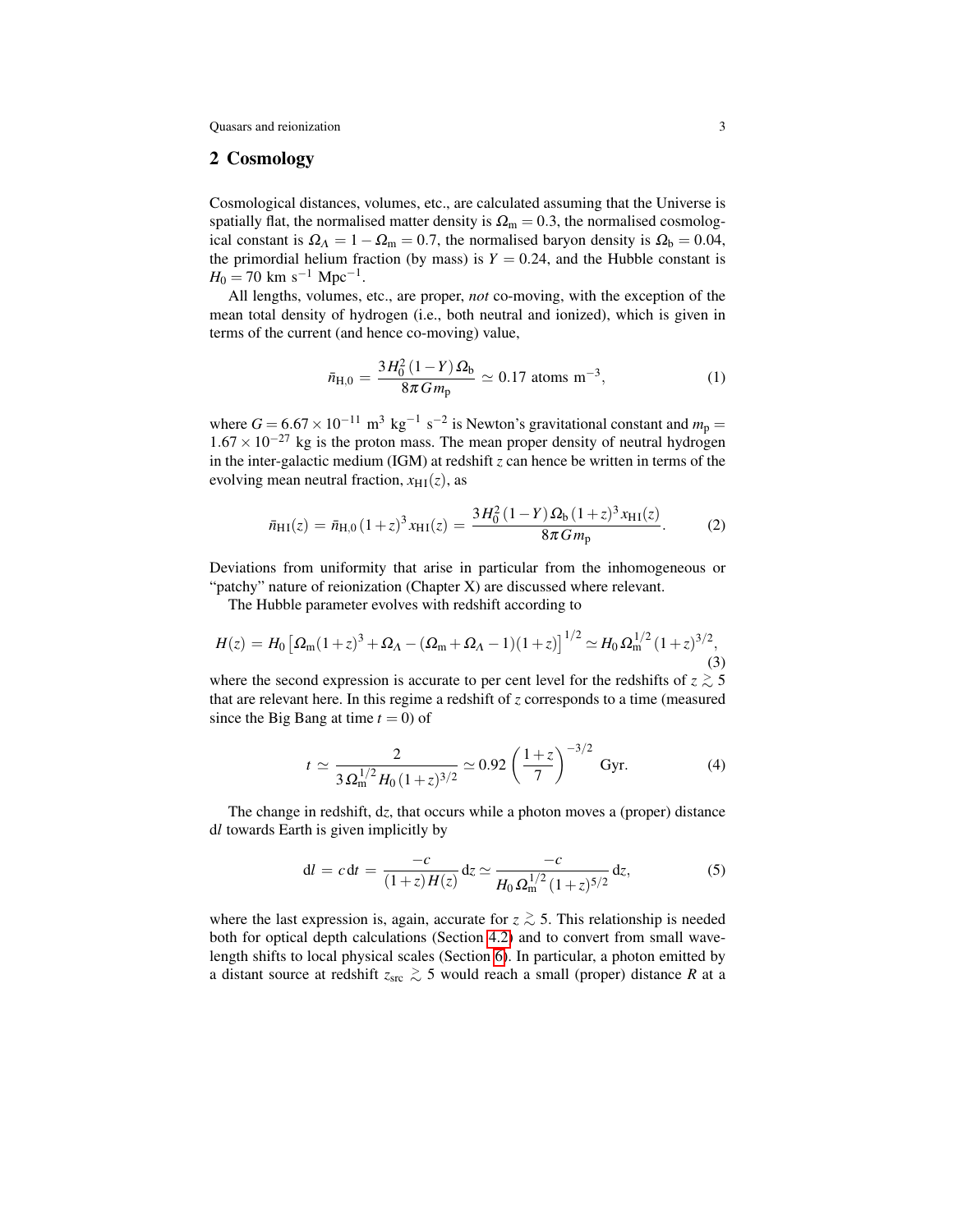4 D. J. Mortlock

cosmological time corresponding to a redshift of

<span id="page-3-3"></span>
$$
z \simeq z_{\rm src} - \frac{R}{c/H_0} \Omega_{\rm m}^{1/2} (1 + z_{\rm src})^{5/2},\tag{6}
$$

where it is assumed that the light travel time,  $R/c$ , is much smaller than the Hubble time,  $1/H(z<sub>src</sub>)$ , at that redshift. If the photon's wavelength had been  $\lambda$  when it was at distance *R* from the source then it would now be observed with a wavelength of

<span id="page-3-2"></span>
$$
\lambda_{\rm obs} \simeq \lambda (1 + z_{\rm src}) \left[ 1 - \frac{R}{c/H_0} \Omega_{\rm m}^{1/2} (1 + z_{\rm src})^{3/2} \right].
$$
 (7)

### <span id="page-3-0"></span>3 High-redshift quasars

Quasars were first identified in 1963 [\[11,](#page-32-10) [12\]](#page-32-11) as bright point-sources with what were then thought of as unusually high redshifts. The nature of these objects was unknown at that time, although a consensus has since been reached that a quasar is the observable manifestation of the hot, compressed gas in an accretion disk around a super-massive black hole in the centre of an otherwise ordinary galaxy (e.g., [\[13\]](#page-32-12)).

The physical nature of quasars is, however, largely irrelevant to their utility as probes of reionization; more important is that bright quasars (with bolometric luminosities of  $L \gtrsim 10^{40} \text{ W} \simeq 10^{13} L_{\odot}$ ) had already formed by the time the hydrogen in the IGM was undergoing reionization. These high-redshift quasars (HZQs) are seen as unresolved point-sources with optical or near-infrared (NIR) flux densities of ∼ 0.01 mJy, corresponding to (AB) magnitudes of ~ 20, although there is (as discussed further in Section [5\)](#page-14-0) almost complete absorption blueward of the Ly  $\alpha$ break (Section [4.1\)](#page-8-0) at an observed wavelength of  $\lambda_{obs} \simeq [0.85 + 0.12(z - 6)] \mu m$ . Critically, high quality spectra of  $z \gtrsim 6$  quasars can be obtained with the current generation of large (i.e., 8 m class) ground-based telescopes. Such observations make detailed absorption studies possible, and most of the reionization constraints discussed below are based on measurements of this sort.

The practical utility of quasars as probes of reionization is limited primarily by the fact that they are so rare, with a number density of just a few per cubic Gpc at  $z \approx$ 6 [\[14,](#page-32-13) [15\]](#page-32-14), corresponding to a few per thousand  $\deg^2$  on the sky. Fortunately, there are a number of compelling reasons (including finding more HZQs!) to undertake wide-field sky surveys (Section [3.1\)](#page-3-1), with the result that the number of known HZQs is now close to one hundred (Section [3.2\)](#page-4-0).

### <span id="page-3-1"></span>*3.1 High-redshift quasar surveys*

Observational astronomy is increasingly based on large (i.e., either wide and/or deep) sky surveys, particularly at the optical and NIR wavelengths that can be used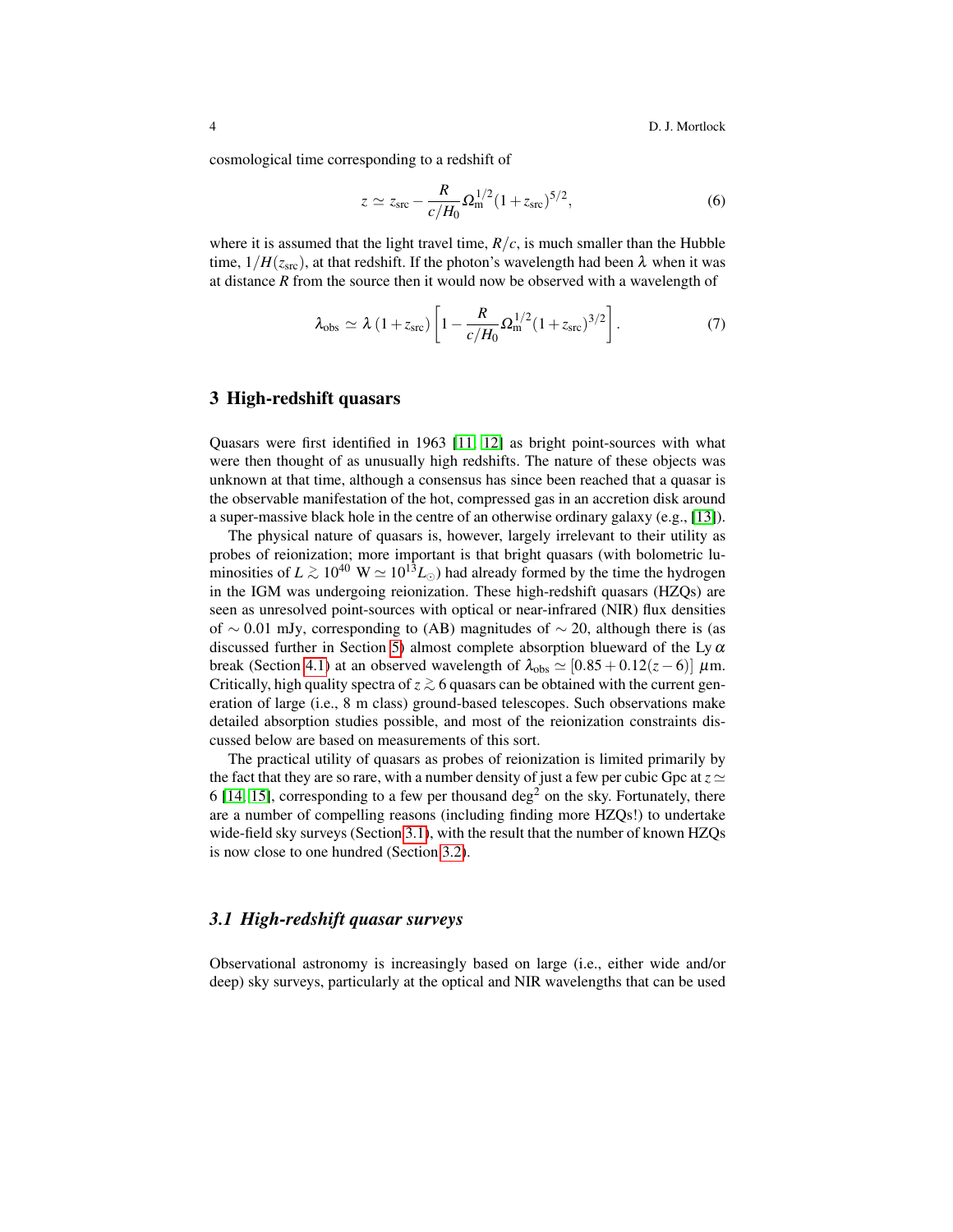to identify  $z \gtrsim 6$  sources from their Ly  $\alpha$  break. (It is also possible to identify HZQs by exploiting the fact that some are radio-loud [\[16,](#page-32-15) [17,](#page-32-16) [18\]](#page-33-0), but the optical-NIR search methods have resulted in the vast majority of discoveries to date.) The Sloan Digital Sky Survey (SDSS [\[19\]](#page-33-1)), the Canada France Hawaii Telescope Legacy Survey (CFHTLS [\[20,](#page-33-2) [21\]](#page-33-3)), the Panoramic Survey Telescope And Rapid Response System (Pan-STARRS [\[22,](#page-33-4) [23\]](#page-33-5)), the UKIRT Infrared Deep Sky Survey (UKIDSS [\[24\]](#page-33-6)) and the Visible and Infrared Survey Telescope for Astronomy (VISTA [\[25\]](#page-33-7)) have, between them, observed over half the sky and catalogued more than a billion sources in the optical and NIR. All these surveys have the combination of area, depth and wavelength coverage needed to detect significant numbers of HZQs, although it is only the surveys with multi-band NIR coverage (UKIDSS, VISTA and, to a lesser degree, Pan-STARRS) that can probe  $z \gtrsim 6.5$ .

All the above surveys have discovered several HZQs (including a number of rediscoveries of previously known objects, an important cross-check). While the search process is complicated (see, e.g., [\[14,](#page-32-13) [26,](#page-33-8) [27,](#page-33-9) [28\]](#page-33-10)), there do not appear to be any significant selection effects that would bias the inferences about reionization made from the sub-set of quasars that have been found. In particular, even though the majority of the quasars listed in Table [1](#page-5-0) were initially discovered by exploiting the fact that they have no appreciable flux in all but the reddest optical passbands, there is no suggestion of a sub-population of  $z \gtrsim 6$  sources without sharp Ly  $\alpha$ breaks that have been missed. The corollary is that any HZQ can be used to provide constraints on the evolution of  $x_{\text{H I}}$ , although the fact that reionization is expected to be a patchy process (Chapter X) means that that multiple lines-of-sight are needed to extrapolate to the global reionization history.

### <span id="page-4-0"></span>*3.2 Currently known high-redshift quasars*

The above surveys – and, to a lesser degree, other searches – have, as of mid-2015, resulted in the discovery of 89 quasars with redshifts of  $z \geq 5.8$ . These are listed in Table  $1<sup>1</sup>$  $1<sup>1</sup>$  and illustrated in Fig. 2.

For reionization studies it is the most distant and the most luminous<sup>[2](#page-4-2)</sup> which are most important. The HZQs which have been subject to the most scrutiny so far are:

- SDSS J1030+0524 [\[14\]](#page-32-13) at  $z = 6.30$ , which was the most distant known quasar when it was discovered and is currently the third brightest with  $z \ge 6$ ;
- SDSS J1048+4637 [\[7\]](#page-32-0) at  $z = 6.26$ , which is currently the second brightest known quasar with  $z \geq 6$ ;
- SDSS J1148+5251 [\[7\]](#page-32-0) at  $z = 6.42$ , which was also the most distant known quasar when it was discovered and is currently the brightest known with  $z \ge 6$ ;

<span id="page-4-1"></span><sup>&</sup>lt;sup>1</sup> An up-to-date and expanded version of this table in machine-readable form is available from the author.

<span id="page-4-2"></span><sup>2</sup> Strictly, it is the flux at Earth which is the relevant quantity but, as can be seen from Fig. 2, the decrease in flux with redshift across the reionization epoch is considerably smaller than the range of quasar luminosities, so *M*<sup>1450</sup> is an excellent proxy for the likely utility of any single source.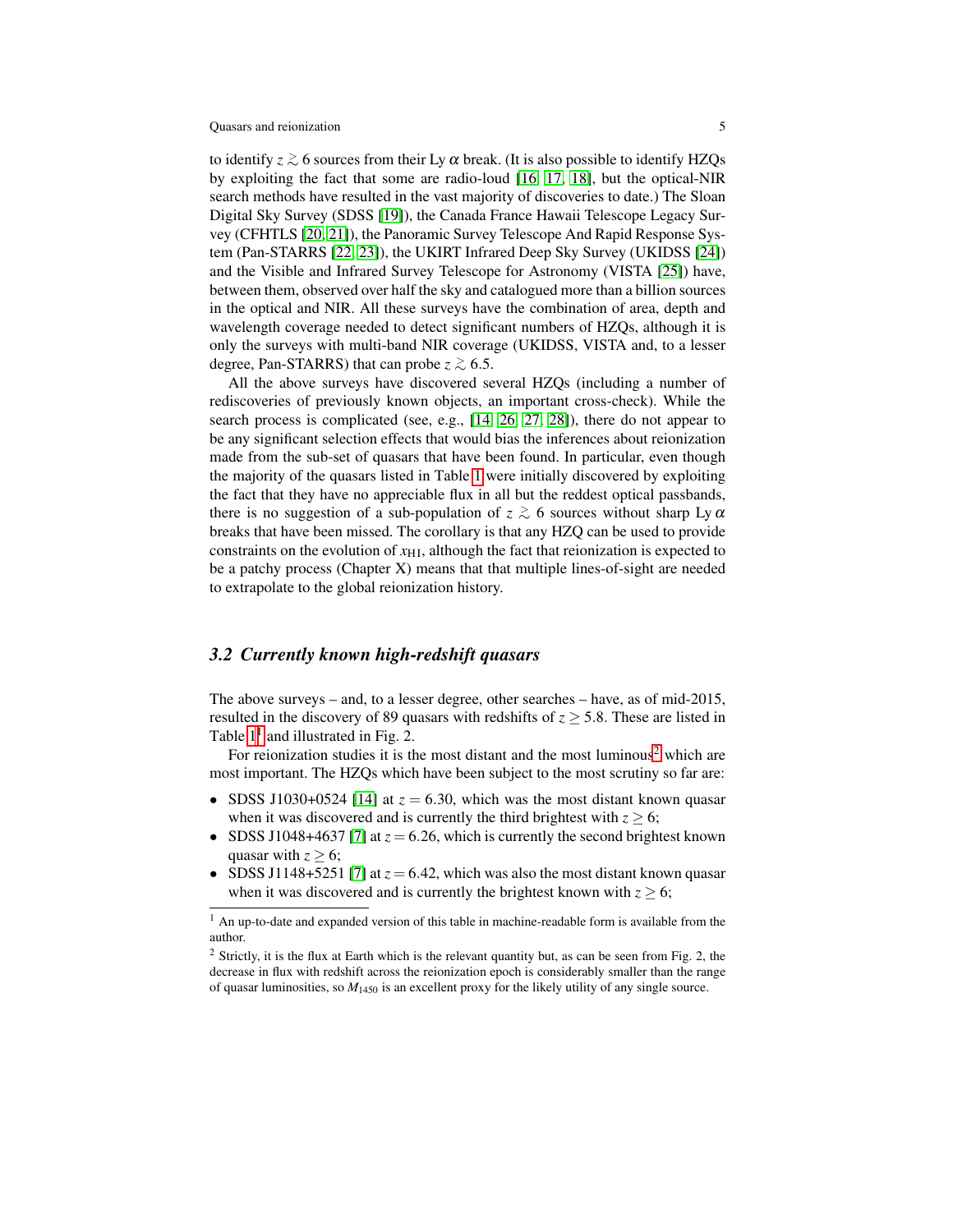

Fig. 2 Redshifts and absolute magnitudes (measured at a rest-frame wavelength of  $\lambda_{em}$  = 0.145 micron) of the known  $z \ge 5.8$  quasars listed in Table [1.](#page-5-0) The four quasars discussed in Section [3.2](#page-4-0) are labelled explicitly. The solid curves trace lines of constant AB magnitude, *m*1450, i.e., the flux density at an observed wavelength of  $\lambda_{obs} = 0.145(1 + z) \mu$ m. The dashed vertical line indicates the redshift above which, due to Ly  $\alpha$  absorption by the IGM, sources are detectable only at NIR wavelengths.

• ULAS J1120+0641 [\[29\]](#page-33-11) at  $z = 7.08$ , which is currently the most distant quasar known.

These four<sup>[3](#page-5-1)</sup> objects are highlighted in Fig. 2, indicating why SDSS J1148+5251 and ULAS J1120+0641 in particular are central to a number of the reionization constraints discussed below.

<span id="page-5-0"></span>

| <b>Table 1</b> Known high-redshift $(z > 5.8)$ quasars                       |            |      |                        |
|------------------------------------------------------------------------------|------------|------|------------------------|
|                                                                              | $M_{1450}$ | ZNZ. | reference(s)           |
| SDSS J000239.39+255034.8 5.820 $\pm$ 0.020 -27.70 $\pm$ 0.00 5.65 $\pm$ 0.01 |            |      | [32, 33]               |
|                                                                              |            |      | Continued on next page |

<span id="page-5-1"></span><sup>&</sup>lt;sup>3</sup> The recently discovered quasars PSO J0226+0302 [\[30\]](#page-33-14), at  $z = 6.53$  and unusually bright, and SDSS J0100+2802 [\[31\]](#page-33-15), at  $z = 6.30$  and a factor of a few more luminous than any other known HZQ, will presumably be key sources in the future, but as yet have not been subject to full followup campaigns.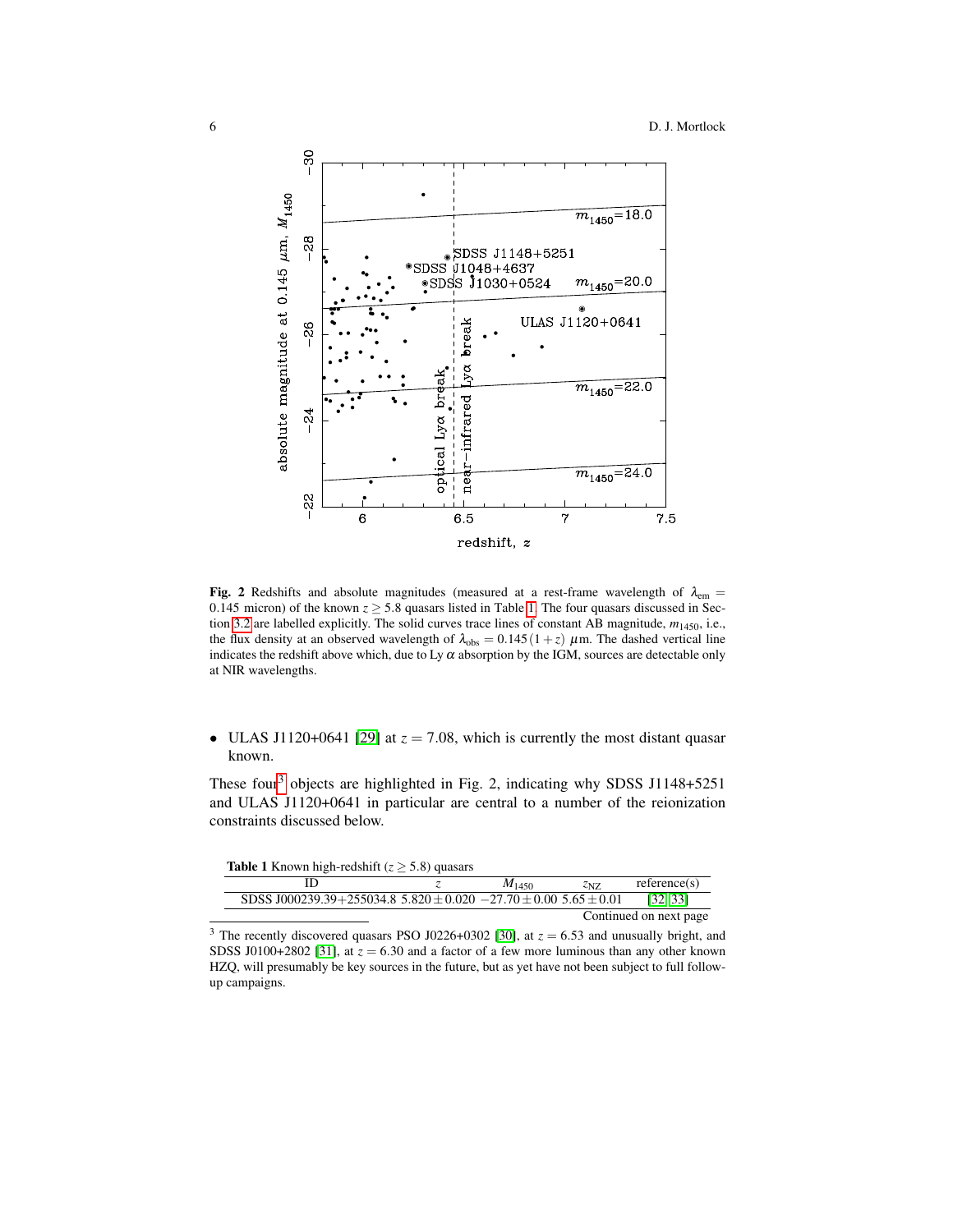Table 1 Continued from previous page

| ID                                                                            | z | $M_{1450}$    | z <sub>NZ</sub> | reference(s)      |
|-------------------------------------------------------------------------------|---|---------------|-----------------|-------------------|
| SDSS J000552.34-000655.8 5.850 $\pm$ 0.003 -26.50 $\pm$ 0.10 5.77 $\pm$ 0.01  |   |               |                 | [32, 34, 33]      |
| SDSS J000825.77-062604.6 5.929 $\pm$ 0.003 -26.04 $\pm$ 0.09                  |   |               |                 | $\left[35\right]$ |
| PSO J002806.56+045725.7 6.040 $\pm$ 0.030 $-26.50 \pm 0.10$                   |   |               |                 | [36, 35]          |
| CFHOS J003311.40-012524.9 6.130 $\pm$ 0.020 -25.03 $\pm$ 0.10                 |   |               | $\ddotsc$       | [26]              |
| CFHQS J005006.67+344522.6 6.253 ± 0.003 -26.62 ± 0.10                         |   |               |                 | [37, 38]          |
| CFHOS J005502.91+014618.3 5.983 $\pm$ 0.004 -24.54 $\pm$ 0.10                 |   |               |                 | [39, 37]          |
| SDSS J010013.02+280225.8 6.300 $\pm$ 0.010 -29.26 $\pm$ 0.20                  |   |               |                 | [31]              |
| CFHQS J010250.64-021809.9 5.950 $\pm$ 0.020 -24.31 $\pm$ 0.10                 |   |               | $\cdots$        | $[39]$            |
| VHS J010953.13-304726.3 $6.745 \pm 0.010 - 25.52 \pm 0.15$                    |   |               | $\cdots$        | [40]              |
| CFHQS J013603.17+022605.7 6.210 ± 0.020 -24.40 ± 0.10                         |   |               |                 | $[37]$            |
| ATLAS J014243.70-332745.7 $6.020 \pm 0.030$ -27.80 $\pm$ 0.20                 |   |               |                 | [41]              |
| ULAS J014837.64+060020.0 5.923 $\pm$ 0.003 -27.08 $\pm$ 0.06                  |   |               |                 | [42, 36, 43, 35]  |
| ATLAS J015957.96-363356.9 6.310 $\pm$ 0.030 -27.00 $\pm$ 0.10                 |   |               |                 | [41]              |
| CFHOS J021013.19-045620.9 6.432 $\pm$ 0.001 -24.28 $\pm$ 0.10 6.41 $\pm$ 0.02 |   |               |                 | [38, 44]          |
| CFHQS J021627.81-045534.1 $6.010 \pm 0.020 -22.21 \pm 0.10$                   |   |               |                 | [39]              |
| CFHQS J022122.71-080251.5 6.161 $\pm$ 0.014 -24.45 $\pm$ 0.10                 |   |               |                 | [37, 38]          |
| PSO J022601.88+030259.4 6.541 $\pm$ 0.002 -27.36 $\pm$ 0.03 6.46 $\pm$ 0.01   |   |               |                 | [30, 36]          |
| CFHOS J022743.29-060530.2 $6.200 \pm 0.020 -25.03 \pm 0.10$                   |   |               |                 | $[39]$            |
| PSO J023152.96-285020.1 5.990 $\pm$ 0.020 -25.60 $\pm$ 0.10                   |   |               |                 | [36]              |
| SDSS J023930.24-004505.4 5.820 $\pm$ 0.030 -24.50 $\pm$ 0.12                  |   |               | $\ddotsc$       | [45]              |
| SDSS J030331.40-001912.9 $6.070 \pm 0.001 - 25.82 \pm 0.10$ $6.00 \pm 0.01$   |   |               | $\ddotsc$       | [27, 33]          |
| VHS J030516.92-315056.0 6.604 $\pm$ 0.008 -25.96 $\pm$ 0.06                   |   |               |                 |                   |
| CFHOS J031649.87-134032.3 5.990 $\pm$ 0.020 -24.63 $\pm$ 0.10                 |   |               | $\ddotsc$       | [40]              |
| VIKINGKIDS J0328-3252 5.850 $\pm$ 0.030                                       |   | $\mathcal{L}$ | $\ddotsc$       | $[37]$            |
| VISTA J032835.51-325322.9 5.860 $\pm$ 0.030 -26.60 $\pm$ 0.04                 |   |               | $\ddotsc$       | [46, 41]          |
|                                                                               |   |               | $\ddotsc$       | [46]              |
| SDSS J035349.72+010404.4 6.049 $\pm$ 0.004 -26.49 $\pm$ 0.08 6.02 $\pm$ 0.01  |   |               |                 | [27, 33]          |
| DES J045401.79-444831.1 $6.100 \pm 0.030 -26.48 \pm 0.10$                     |   |               | $\ddotsc$       | [47]              |
| SDSS J081827.40+172251.8 $6.020 \pm 0.020 -27.40 \pm 0.10$ 5.89 $\pm 0.02$    |   |               |                 | [48, 33]          |
| ULAS J082813.42+263355.6 $6.100 \pm 0.020$                                    |   | $\ddotsc$     |                 | [42]              |
| SDSS J083643.86+005453.2 5.810 $\pm$ 0.007 -27.80 $\pm$ 0.10 5.62 $\pm$ 0.01  |   |               |                 | [14, 33]          |
| VISTA J083955.3+001554.2 5.840 ± 0.040 $-25.36 \pm 0.11$                      |   |               |                 | $[46]$            |
| SDSS J084035.09+562419.9 5.844 $\pm$ 0.002 -26.60 $\pm$ 0.10 5.69 $\pm$ 0.01  |   |               |                 | [48, 33]          |
| SDSS J084119.52+290504.4 5.980 $\pm$ 0.020 -26.86 $\pm$ 0.10 5.81 $\pm$ 0.01  |   |               |                 | [49, 33]          |
| SDSS J084229.23+121848.2 $6.080 \pm 0.020 -27.18 \pm 0.03$                    |   |               | $\ddotsc$       | [50, 51]          |
| SDSS J084229.43+121850.5 $6.055 \pm 0.003 -26.85 \pm 0.09$                    |   |               |                 | $\left[35\right]$ |
| SDSS J085048.25+324647.9 5.867 $\pm$ 0.007 -26.74 $\pm$ 0.08                  |   |               |                 | $[35]$            |
| SDSS J103027.10+052455.0 $6.308 \pm 0.007 -27.20 \pm 0.10$ $6.21 \pm 0.01$    |   |               |                 | [14, 33]          |
| SDSS J104845.05+463718.3 6.228 $\pm$ 0.002 -27.60 $\pm$ 0.10 6.16 $\pm$ 0.01  |   |               |                 | [7, 33]           |
| CFHQS J104928.61-090620.4 5.920 $\pm$ 0.020 -25.58 $\pm$ 0.10                 |   |               |                 | $[37]$            |
| PSO J111033.98-132945.6 $6.508 \pm 0.001 -25.58 \pm 0.13$ $6.48 \pm 0.01$     |   |               |                 | [30]              |
| ULAS J112001.48+064124.3 7.084 $\pm$ 0.000 -26.60 $\pm$ 0.10 7.04 $\pm$ 0.01  |   |               |                 | [29, 52]          |
| SDSS J113717.70+354957.0 $6.030 \pm 0.020 -27.10 \pm 0.10$ 5.91 $\pm 0.01$    |   |               |                 | [48, 33]          |
| ULAS J114803.29+070208.3 $6.200 \pm 0.020$                                    |   | $\ddotsc$     |                 | [42, 36]          |
| SDSS J114816.64+525150.3 6.419 $\pm$ 0.002 -27.80 $\pm$ 0.10 6.33 $\pm$ 0.01  |   |               |                 | [7, 33]           |
| VISTA J114833.18+005642.2 5.840 ± 0.030 $-24.46 \pm 0.11$                     |   |               | $\ddotsc$       | $[46]$            |
| ULAS J120737.44+063010.4 $6.040 \pm 0.003 -26.60 \pm 0.11$                    |   |               | $\ddotsc$       | [42, 36, 35]      |
| PSO J121311.81-124603.5 5.860 $\pm$ 0.020 -27.30 $\pm$ 0.10                   |   |               | $\ddotsc$       | $[36]$            |
| VISTA J121516.87+002324.7 5.930 $\pm$ 0.030 -24.67 $\pm$ 0.14                 |   |               |                 | [46]              |
| PSO J122913.21+041927.7 5.890 $\pm$ 0.020 -25.40 $\pm$ 0.10                   |   |               |                 | $[36]$            |
| ULAS J124340.81+252923.9 5.830 $\pm$ 0.020                                    |   | $\ddotsc$     | $\ddotsc$       | [42, 36]          |
| SDSS J125051.90+313022.0 6.150 $\pm$ 0.020 -27.10 $\pm$ 0.10 6.03 $\pm$ 0.01  |   |               |                 | [48, 33]          |

Continued on next page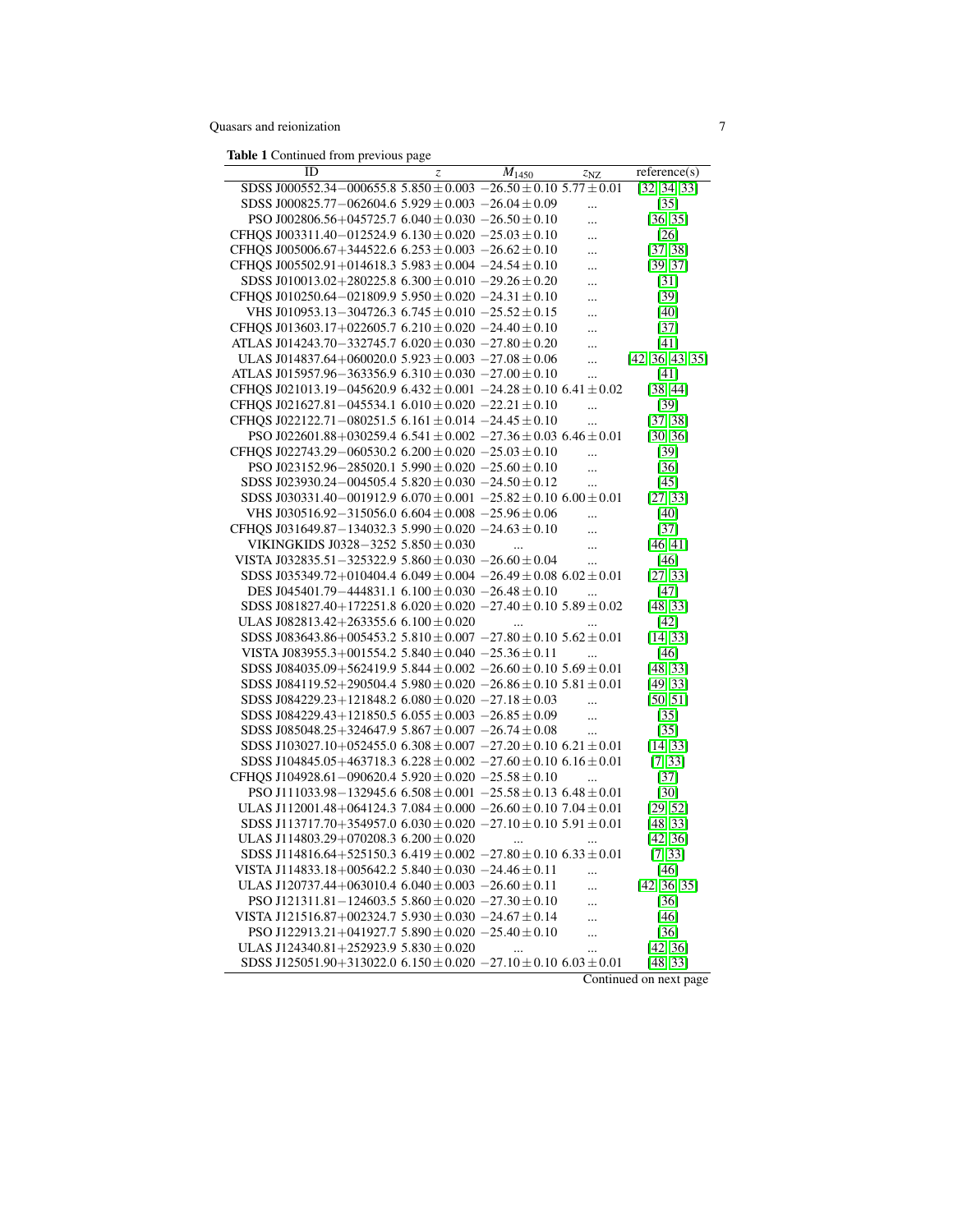Table 1 Continued from previous page

| ID                                                                            | Z | $M_{1450}$ | z <sub>NZ</sub> | reference(s)    |
|-------------------------------------------------------------------------------|---|------------|-----------------|-----------------|
| SDSS J125757.47+634937.2 $6.020 \pm 0.030 -26.14 \pm 0.12$                    |   |            |                 | $\overline{35}$ |
| SDSS J130608.26+035626.3 6.016 $\pm$ 0.007 -26.90 $\pm$ 0.10 5.92 $\pm$ 0.01  |   |            |                 | [14, 33]        |
| ULAS J131911.29+095051.4 $6.133 \pm 0.001 -27.33 \pm 0.10$ $6.04 \pm 0.01$    |   |            |                 | [53, 54, 36]    |
| SDSS J133550.81+353315.8 5.901 $\pm$ 0.002 -26.80 $\pm$ 0.10 5.89 $\pm$ 0.01  |   |            |                 | [48, 33]        |
| SDSS J140319.13+090250.9 5.860 ± 0.030 -26.27 ± 0.11                          |   |            |                 | $[35]$          |
| PSO J140329.33-120034.1 $5.840 \pm 0.020 -25.70 \pm 0.10$                     |   |            |                 | $[36]$          |
| SDSS J141111.28+121737.3 5.904 $\pm$ 0.007 -26.80 $\pm$ 0.10 5.82 $\pm$ 0.01  |   |            |                 | [32, 33]        |
| PSO J141327.12-223342.3 $5.880 \pm 0.020 - 26.60 \pm 0.10$                    |   |            |                 | $[36]$          |
| NDWFS J142516.30+325409.0 5.892 $\pm$ 0.002 -26.03 $\pm$ 0.10 5.76 $\pm$ 0.01 |   |            |                 | [17, 33]        |
| FIRST J142738.59+331242.0 $6.120 \pm 0.020 -26.40 \pm 0.10$                   |   |            | $\ddotsc$       | [16]            |
| CFHOS J142952.17+544717.7 $6.210 \pm 0.020 -25.85 \pm 0.10$                   |   |            |                 | $[37]$          |
| SDSS J143611.70+500707.0 5.850 $\pm$ 0.020 -26.30 $\pm$ 0.10 5.72 $\pm$ 0.01  |   |            |                 | [48, 33]        |
| CFHOS J150941.78-174926.8 6.121 $\pm$ 0.003 -26.98 $\pm$ 0.10                 |   |            |                 | [26, 38]        |
| SDSS J160254.18+422822.9 $6.090 \pm 0.020 -26.80 \pm 0.10$ 5.94 $\pm 0.01$    |   |            |                 | [32, 33]        |
| ELIAS J160349.07+551032.3 6.041 ± 0.020 -22.58 ± 0.13                         |   |            |                 | [55]            |
| ULAS J160937.28+304147.7 $6.080 \pm 0.020$                                    |   |            |                 | [42]            |
| SDSS J162331.81+311200.5 6.247 $\pm$ 0.007 -26.60 $\pm$ 0.10 6.16 $\pm$ 0.01  |   |            |                 | [32, 33]        |
| SDSS J163033.90+401209.6 6.065 $\pm$ 0.007 -26.10 $\pm$ 0.10 5.94 $\pm$ 0.01  |   |            |                 | [7, 33]         |
| CFHQS J164121.64+375520.5 6.047 $\pm$ 0.003 -25.48 $\pm$ 0.10                 |   |            | $\ddotsc$       | [26, 37]        |
| SDSS J205321.77+004706.8 5.920 $\pm$ 0.030 -25.47 $\pm$ 0.07                  |   |            | $\ddotsc$       | [45]            |
| SDSS J205406.49-000514.8 6.039 $\pm$ 0.000 -26.11 $\pm$ 0.09 5.97 $\pm$ 0.01  |   |            |                 | [27, 33, 54]    |
| CFHOS J210054.62-171522.5 6.087 $\pm$ 0.003 -25.03 $\pm$ 0.10                 |   |            | .               | [37, 38]        |
| SDSS J214755.41+010755.3 5.810 $\pm$ 0.030 $-25.00 \pm 0.10$                  |   |            |                 | [45]            |
| VIMOS J221917.22+010248.9 6.156 ± 0.020 -23.10 ± 0.11                         |   |            |                 | [55]            |
| SDSS J222843.54+011032.2 5.950 $\pm$ 0.020 -24.50 $\pm$ 0.10                  |   |            |                 | [18]            |
| CFHQS J222901.65+145709.0 6.152 $\pm$ 0.003 -24.52 $\pm$ 0.10                 |   |            | $\ddotsc$       | [37, 38]        |
| PSO J223255.15-293032.2 $6.658 \pm 0.007 -26.04 \pm 0.09$ $6.55 \pm 0.01$     |   |            |                 | $[30]$          |
| PSO J224048.98-183943.8 $6.000 \pm 0.020 -26.00 \pm 0.10$                     |   |            |                 | [36, 36]        |
| CFHOS J224237.55+033421.6 $5.880 \pm 0.020 -24.22 \pm 0.10$                   |   |            | $\ddotsc$       | $[37]$          |
| SDSS J230735.35+003149.4 5.870 $\pm$ 0.030 $-24.93 \pm 0.10$                  |   |            | $\ddotsc$       | [45]            |
| SDSS J231038.89+185519.9 $6.003 \pm 0.000 -27.44 \pm 0.10$                    |   |            | $\ddotsc$       | [50, 54, 36]    |
| SDSS J231546.57-002358.1 $6.117 \pm 0.006 -25.38 \pm 0.08$ $6.05 \pm 0.01$    |   |            |                 | [27, 33]        |
| CFHQS J231802.80-024634.0 $6.200 \pm 0.020 -24.83 \pm 0.10$                   |   |            | $\ddotsc$       | $[39]$          |
| CFHOS J232908.28-030158.8 6.417 $\pm$ 0.002 -25.23 $\pm$ 0.10 6.35 $\pm$ 0.01 |   |            |                 | [26, 37, 33]    |
| CFHOS J232914.46-040324.1 5.900 $\pm$ 0.020 -24.36 $\pm$ 0.10                 |   |            |                 | $[39]$          |
| VHS J234833.34 - 305410.0 6.886 $\pm$ 0.009 - 25.72 $\pm$ 0.14                |   |            | $\ddotsc$       | $[40]$          |
| SDSS J235651.58+002333.3 $6.000 \pm 0.030 -24.92 \pm 0.10$                    |   |            |                 | $[45]$          |

# <span id="page-7-0"></span>4 Line-of-sight absorption by neutral hydrogren

The most direct way in which quasars reveal the (re-)ionization history of the Universe is as sources of photons from which the absorption due to any intervening neutral hydrogen can be inferred. Critically, quasars have sufficiently similar spectra – broad emission lines superimposed on a blue continuum – that the fraction of flux transmitted can be estimated reliably. It is also important that the cosmological density of hydrogen is sufficient to produce appreciable absorption even if the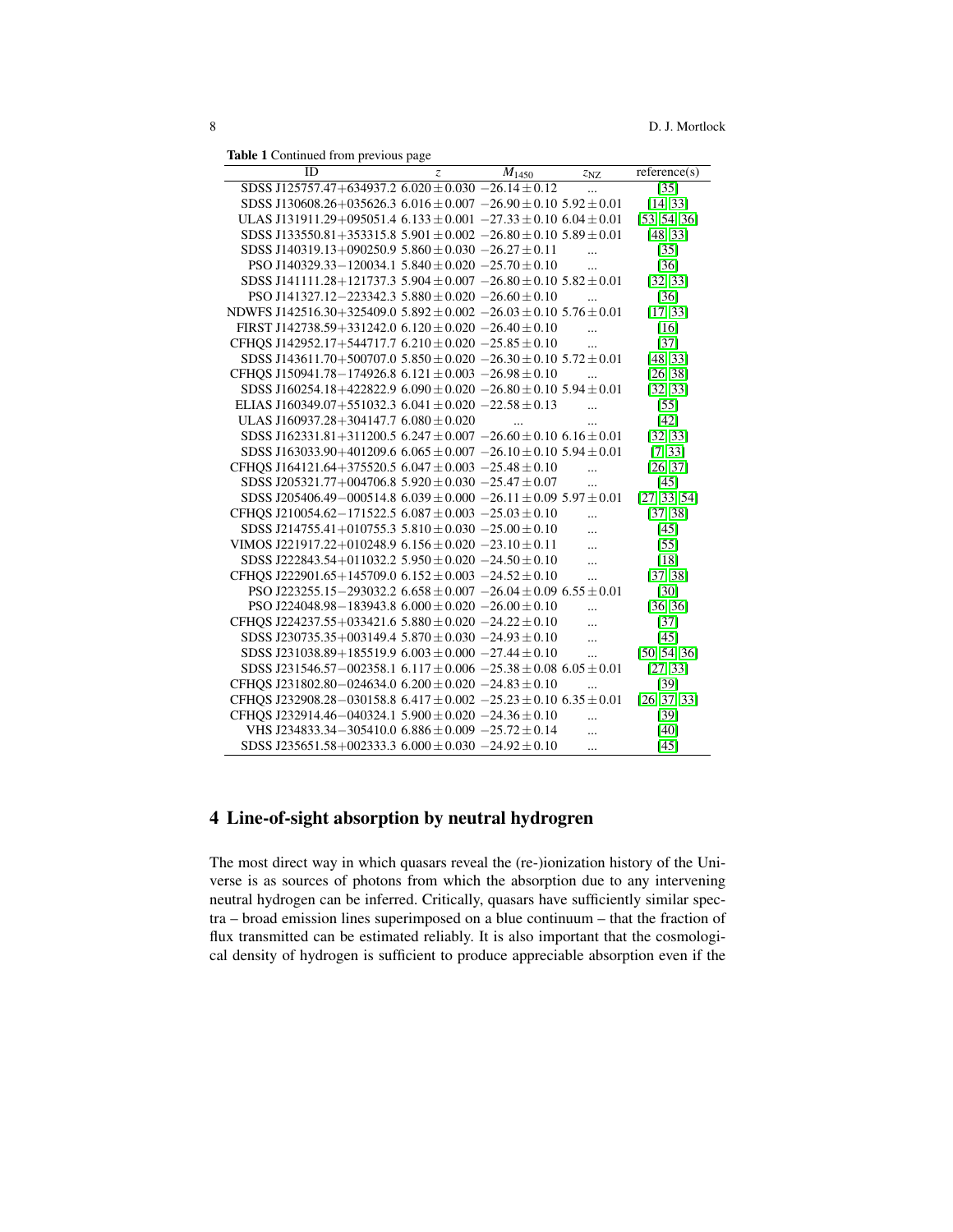

<span id="page-8-1"></span>**Fig. 3** Neutral hydrogen absorption cross section as a function of photon wavelength,  $\lambda$ . The Rayleigh scattering contribution (Eq. [11,](#page-10-0) thick curve) dominates, although the additional contributions from Raman scattering can be seen between the Ly  $\alpha$ , Ly  $\beta$  and Ly  $\gamma$  resonances (thin curve). (Despite appearances, the integrated cross section in a thin band of width  $\Delta \lambda$  in the Lyman limit region near the ionization threshold of  $\lambda = 0.091 \mu m$  is comparable to the smooth photo-ionization cross section.)

neutral fraction is low; conversely, there are some wavelengths at which only partial absorption is produced even by a completely neutral IGM.

# <span id="page-8-0"></span>*4.1 Scattering of photons by a neutral hydrogen atom*

A neutral hydrogen atom with its electron in the ground (1*s*) state can absorb (and often re-emit, i.e., effectively scatter) an incident photon via a number of distinct quantum mechanical channels. The resultant cross section has the form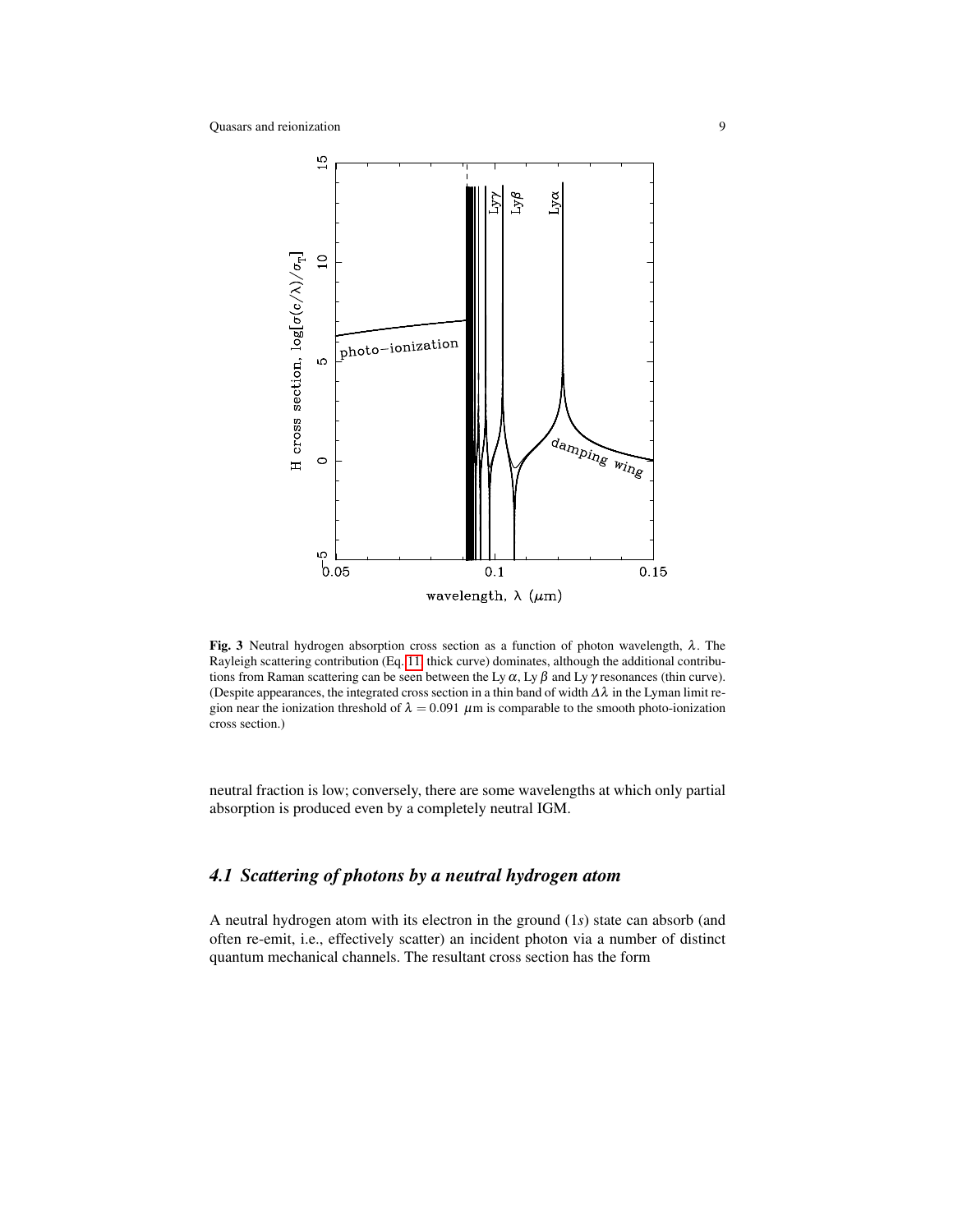

<span id="page-9-1"></span>Fig. 4 Ly  $\alpha$  damping wing cross section, shown as a function of photon wavelength,  $\lambda$ . The full cross section (Eq. [11,](#page-10-0) solid curve) is compared to the Lorentzian approximation (Eq. [14,](#page-11-0) dashed curve) and the low-frequency limiting form (Eq. [16,](#page-12-0) dashed curve) and the two-level model (Eq. [18,](#page-12-1) dotted curve) commonly used in calculations of the IGM damping wing.

$$
\sigma(v) = \sigma_{\text{Rayleigh}}(v) + \sigma_{\text{Raman}}(v) + \sigma_{\text{phot-ion}}(v) + \dots,
$$
\n(8)

where  $v$  is the frequency<sup>[4](#page-9-0)</sup> of the incident photon and the terms correspond to elastic Rayleigh scattering (in which the electron returns to the ground state) inelastic Raman scattering (in which the electron is left in an intermediate excited state), photo-ionization (in which the electron is removed from the atom), etc. The relative contributions of these processes are illustrated in Fig. [3.](#page-8-1) A first principles calculation (e.g., [\[56,](#page-34-12) [57,](#page-34-13) [58\]](#page-34-14)) requires evaluation of the overlap integrals of the wave functions corresponding to the initial, intermediate (i.e., excited) and final states, but the essential phenomenology relevant to reionization studies can be understood without recourse to the full formalism.

Most important here is the Rayleigh scattering process, which includes all the Lyman series transitions, in particular the strong Ly  $\alpha$  resonance (in which a hydrogen atom's electron is excited from the 1*s* ground state to the 2*p* energy level and then returns to the ground state) and the slightly weaker Ly  $\beta$  (1*s*  $\rightarrow$  3*p*), and Ly  $\gamma$  (1s  $\rightarrow$  4p) transitions. These higher order transitions are also Raman scatter-

<span id="page-9-0"></span><sup>&</sup>lt;sup>4</sup> It would be more in keeping with astronomical conventions to give the cross section in terms of wavelength,  $\lambda = c/v$ ; and it is standard in quantum physics to use angular frequency,  $\omega = 2\pi v$ , or sometimes energy,  $E = hv$ . Frequency is used here it is is more directly linked to the physics of the scattering processes than wavelength, while being more commonly used in astronomy than angular frequency. The argument of the cross section  $\sigma(.)$  is *always* frequency here.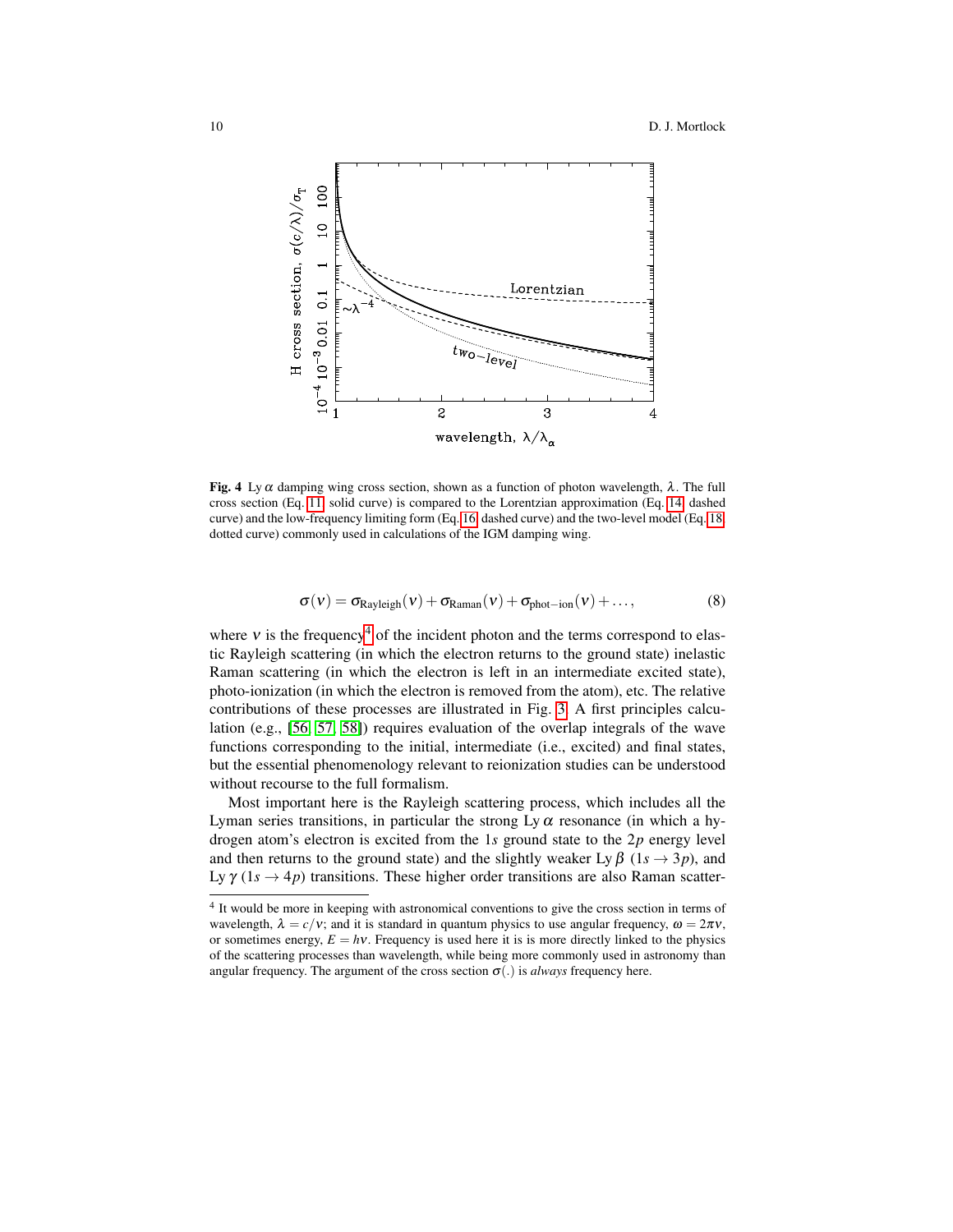<span id="page-10-2"></span>Table 2 Properties of the Lyman series transitions

| name        |                             | <i>n</i> transition wavelength, $\lambda_{1,n}$ decay rate, $\Lambda_{1,n}$ oscillator strength, $f_{1,n}$ |                     |
|-------------|-----------------------------|------------------------------------------------------------------------------------------------------------|---------------------|
| Ly $\alpha$ | $2 2p \rightarrow 1s$       | 0.12157 $\mu$ m 6.265 $\times$ 10 <sup>8</sup> s <sup>-1</sup>                                             | 0.4162              |
| Ly $\beta$  | $3 \cdot 3p \rightarrow 1s$ | $0.10257 \ \mu m \ 1.672 \times 10^8 \ \text{s}^{-1}$                                                      | 0.0791              |
| Ly $\gamma$ | $4 4p \rightarrow 1s$       | 0.97254 $\mu$ m 0.682 $\times$ 10 <sup>8</sup> s <sup>-1</sup>                                             | 0.0290              |
| Ly $\delta$ | $5 5p \rightarrow 1s$       | 0.94974 $\mu$ m 0.344 $\times$ 10 <sup>8</sup> s <sup>-1</sup>                                             | 0.0139              |
| $\cdots$    |                             |                                                                                                            |                     |
|             | $\gg 1$ np $\rightarrow 1s$ | $\frac{41.80\times10^8}{n^3}$ s <sup>-1</sup><br>$\frac{0.91175}{1-1/n^2}$ µm                              | $\frac{1.563}{n^3}$ |
| $\cdots$    |                             |                                                                                                            |                     |
| Ly limit    | $\infty$                    | $0.91175 \mu m$                                                                                            |                     |

ing resonances, but the relative contribution from these channels is only significant away from the resonances, as can be seen from Fig. [3.](#page-8-1) The *n*th electron energy level is  $E_n = E_\infty (1 - 1/n^2)$ , where  $E_\infty = m_e e^4 / (8\varepsilon_0^2 h^2) \simeq 13.6$  eV is the Rydberg energy,  $m_e = 9.109 \times 10^{-31}$  kg is the electron mass,  $e = 1.602 \times 10^{-19}$  C is the electron charge,  $\varepsilon_0 = 8.854 \times 10^{-12}$  $\varepsilon_0 = 8.854 \times 10^{-12}$  $\varepsilon_0 = 8.854 \times 10^{-12}$  F m<sup>-1</sup> is the permittivity of free space<sup>5</sup>, and  $h = 6.626 \times 10^{-34}$  m<sup>2</sup> kg s<sup>-1</sup> is Planck's constant. The fiducial wavelength and frequency of a photon associated with the  $1s \rightarrow np$  transition are hence  $\lambda_{1,n} =$  $hc/[E_{\infty}(1-1/n^2)]$  and  $v_{1,n} = [E_{\infty}(1-1/n^2)]/h$ , respectively. The spontaneous decay rate (i.e., the Einstein *A* coefficient) of the transition is

$$
\Lambda_{1,n} = \frac{\pi e^{10} f_{1,n} m_e}{96 c^3 \epsilon_0^5 h^6} \left(1 - \frac{1}{n^2}\right)^2, \tag{9}
$$

with associated oscillator strength

$$
f_{1,n} = \frac{256 n^5 (n-1)^{2n-4}}{3(n+1)^{2n+4}}.
$$
 (10)

These quantities are tabulated for the first few Lyman series transitions in Table [2.](#page-10-2)

The full Rayleigh scattering cross section is obtained by squaring the sum over the complex amplitudes associated with the various excited states (as interference is possible), the result of which can be approximated as (cf. [\[59,](#page-34-15) [60,](#page-34-16) [61\]](#page-34-17))

<span id="page-10-0"></span>
$$
\sigma(v) = \sigma_{\Gamma} \left| \sum_{n=2}^{\infty} f_{1,n} \frac{v^2}{v_{1,n}^2 - v^2 + i \Lambda_{1,n} v_{1,n} / (2\pi)} + \int_{E_{\infty}}^{\infty} \frac{df}{dE} \frac{1}{E^2 / (h v)^2 - 1} dE \right|^2,
$$
\n(11)

where  $\sigma_{\rm T} = 8\pi/3 [e^2/(4\pi \epsilon_0 m_{\rm e} c^2)]^2 \simeq 6.65 \times 10^{-29}$  m<sup>2</sup> is the Thomson cross section, and the spectrum of oscillator strengths for the unbound states is [\[60,](#page-34-16) [62\]](#page-34-18)

$$
\frac{\mathrm{d}f}{\mathrm{d}E} = \Theta(E - E_{\infty}) \frac{128 \exp\{-4 \arctan\left[\frac{(E/E_{\infty} - 1)^{1/2}}{E_{\infty} - 1}\right]^{1/2}}{3E_{\infty}(E/E_{\infty})^{4} \{1 - \exp\left[-2\pi/(E/E_{\infty} - 1)^{1/2}\right]\}},\tag{12}
$$

<span id="page-10-1"></span><sup>&</sup>lt;sup>5</sup> SI units are used here; in cgs units  $\varepsilon_0 = 1/(4\pi)$  is effectively dimensionless.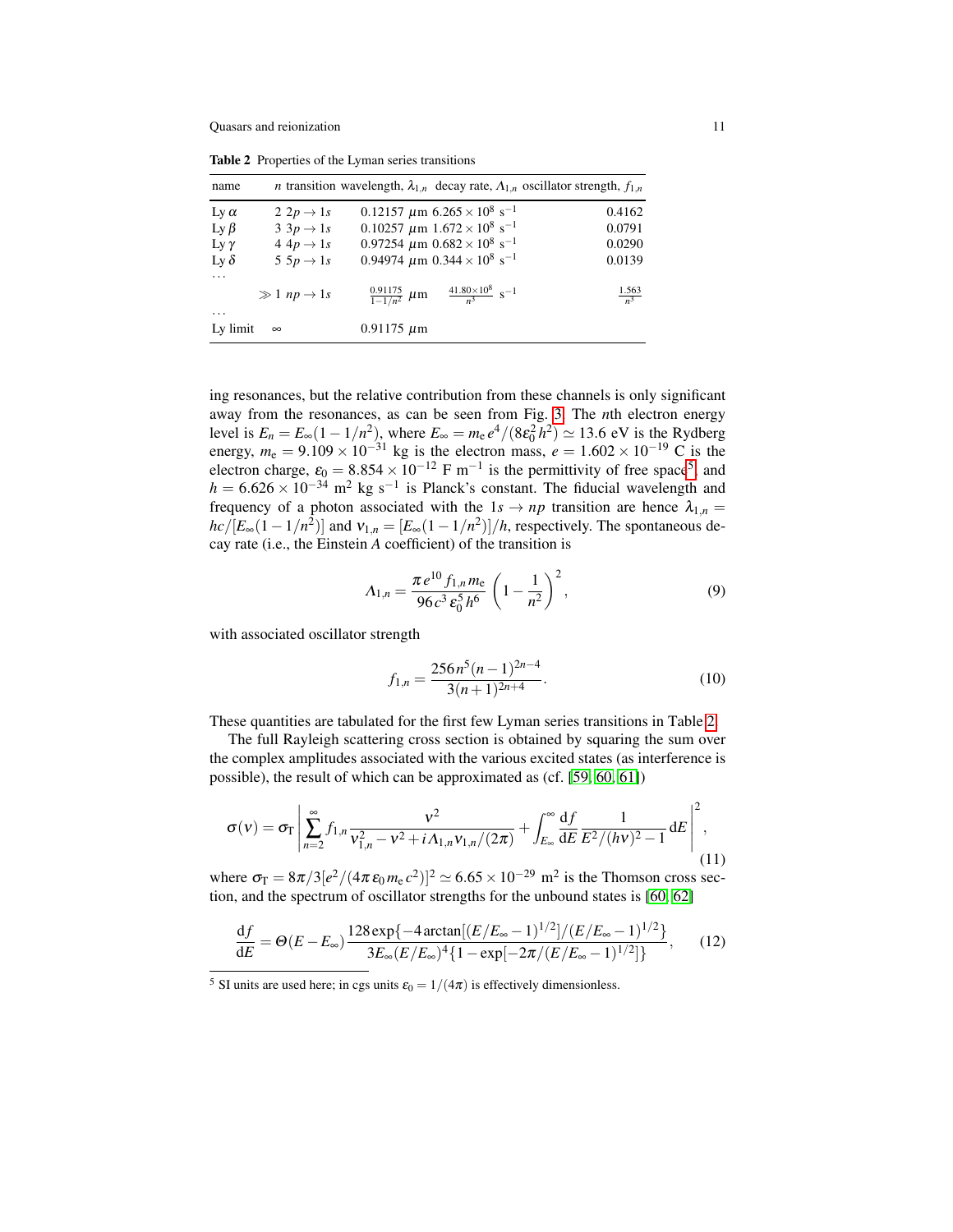with  $\Theta(.)$  the Heaviside step function. The first term in Eq. [11](#page-10-0) corresponds to the bound excited states of the Lyman series. This sum is dominated by the low-*n* terms and can be truncated in practice, or evaluated using a Taylor series expansion [\[60\]](#page-34-16) or a fitting formula [\[61,](#page-34-17) [63\]](#page-34-19).

The main features of the Rayleigh scattering cross section, shown in Fig. [3,](#page-8-1) are the resonant Lyman series peaks and the long-wavelength damping wing. While these both come from the same underlying physics, their observational manifestations are sufficiently distinct that it is useful to consider them separately.

### 4.1.1 Resonant absorption

Near any of the Lyman series resonances the cross section given in Eq. [11](#page-10-0) is dominated by a single term in the sum. For the  $1s \rightarrow np$  resonance this leads to

<span id="page-11-0"></span>
$$
\sigma_{\text{Lor},n}(v) \simeq \sigma_{\text{T}} f_{1,n}^2 \frac{v^4}{(v^2 - v_{1,n}^2)^2 + \Lambda_{1,n}^2 v_{1,n}^2/(4\pi^2)}
$$
(13)

$$
\simeq \sigma_{\rm T} \frac{f_{1,n}^2}{4} \frac{v_{1,n}^2}{(\nu - \nu_{1,n})^2 + \Lambda_{1,n}^2/(16\pi^2)} \quad \text{if} \quad |\nu - \nu_{1,n}| \ll \nu_{1,n}, \quad (14)
$$

the Lorentzian form that is often used to analyse discrete H I concentrations (such as in the Ly  $\alpha$  "forest" and the high column density systems considered in Section [7\)](#page-24-0). These resonances are extremely sharp – for the Ly  $\alpha$  transition  $\Lambda_{\alpha}/v_{\alpha} \simeq 10^{-7}$ , so the peak at a wavelength of  $\lambda_{\alpha} \simeq 0.12 \ \mu \text{m}$  has an characteristic width of just ∼ 10−<sup>8</sup> µm – and are completely unresolved in Fig. [3.](#page-8-1) The cross section at resonance is correspondingly high, being given almost exactly by  $\sigma(v_{1,n}) =$  $4\pi^2 \sigma_T f_{1,n}^2 v_{1,n}^2 / \Lambda_{1,n}^2$ . In the case of Ly  $\alpha$  this is  $\sigma_\alpha \simeq 4.41 \times 10^{-16}$  m<sup>2</sup>.

While there is no physical reason that the integral of  $\sigma(v)$  over wavelength should be finite – indeed, the full form of Eq. [11](#page-10-0) cannot be normalised to give a probability distribution in  $v -$  adopting Eq. [14](#page-11-0) implies that  $\int_0^\infty d v \sigma_{\text{Lor},n}(v) \simeq$  $\int_{-\infty}^{\infty} d\nu \sigma_{\text{Lor},n}(\nu) = \pi^2 \sigma_{\text{T}} f_{1,n}^2 v_{1,n}^2 / \Lambda_{1,n}$ . Treating the absorption at each resonance as completely mono-chromatic then leads to the useful approximation that the full cross section is

<span id="page-11-1"></span>
$$
\sigma(v) \simeq \sigma_{\Gamma} \sum_{n=2}^{\infty} \frac{\pi^2 f_{1,n}^2 v_{1,n}^2}{\Lambda_{1,n}} \, \delta_{\rm D}(v - v_{1,n}), \tag{15}
$$

where  $\delta_D(.)$  is the Dirac delta function. This is used in the standard derivation of the IGM optical depth given in Section [5.](#page-14-0)

### 4.1.2 Damped absorption

Redward of the Ly  $\alpha$  resonance, the damped absorption wing includes contributions from all the excited states. The full damping wing cross section (i.e., extending to the Ly  $\alpha$  resonance) can be evaluated numerically from the formula given in Eq. [11,](#page-10-0)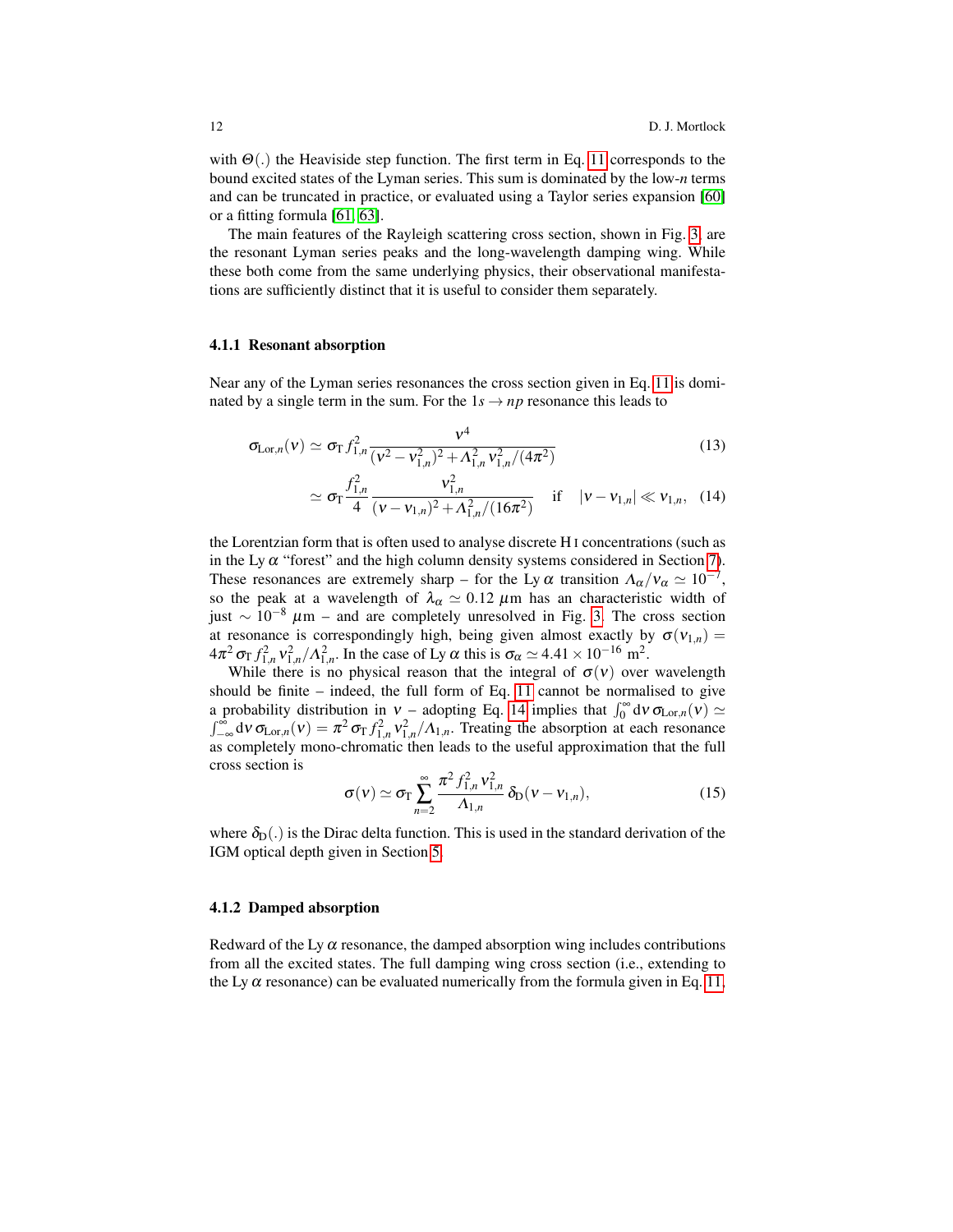although transmission is typically close to zero just redward of the Ly  $\alpha$  line so there is little practical need to match the in-resonance form of  $\sigma(v)$  precisely in calculations of the damping wing absorption (Section [7\)](#page-24-0). This opens up the possibility of using one of several available approximations [\[60,](#page-34-16) [61,](#page-34-17) [63\]](#page-34-19).

In the low frequency limit the  $v$ -dependence of all the terms in Eq. [11](#page-10-0) is such that the classical  $\sigma(v) \propto v^4$  Rayleigh scattering result holds for each individually; they sum to give  $[60, 61]$  $[60, 61]$ 

<span id="page-12-0"></span>
$$
\sigma(v) \simeq 0.399 \,\sigma_{\rm T} \left(\frac{v}{v_{\alpha}}\right)^4 \quad \text{if} \quad v \ll v_{\alpha},\tag{16}
$$

where  $v_{\alpha} = v_{1,2}$  is the frequency of the Ly  $\alpha$  resonance.

That said, extrapolation of the  $n = 2$  Lorentzian profile of Eq. [14](#page-11-0) to lower frequencies, which gives

$$
\sigma_{\text{Lor},2}(\nu) \simeq \sigma_{\text{T}} f_{1,n}^2 \frac{1}{4(\nu/\nu_\alpha - 1)^2} \quad \text{if} \quad \nu - \nu_\alpha \ll \Lambda_{1,2}, \tag{17}
$$

does not yield a good approximation to the damping wing, as can be seen from Fig. [4.](#page-9-1) This point was made by Miralda-Escude [\[64\]](#page-34-20), who instead advocated using ´ the form of  $\sigma(v)$  derived by Peebles [\[5\]](#page-32-8) and based in turn on a classic quantum mechanics calculation [\[65\]](#page-34-21). The underlying model is that a hydrogen atom is a twolevel system in which a bound electron is restricted to the 1*s* or 2*p* states, which yields a cross section of [\[5,](#page-32-8) [64,](#page-34-20) [65\]](#page-34-21)

<span id="page-12-1"></span>
$$
\sigma_{2L}(v) = \sigma_{T} \frac{f_{1,2}^{2}}{4} \frac{v_{\alpha}^{2} (v/v_{\alpha})^{4}}{(v-v_{\alpha})^{2} + \Lambda_{1,2}^{2}/(16\pi^{2}) (v/v_{\alpha})^{6}} \quad \text{if} \quad v \gtrsim v_{\alpha} \qquad (18)
$$

$$
\simeq \sigma_{\rm T} f_{1,2}^2 \frac{(v/v_{\alpha})^4}{4(v/v_{\alpha}-1)^2} \quad \text{if} \quad v - v_{\alpha} \ll \Lambda_{1,2}.
$$
 (19)

The first formula includes the Ly  $\alpha$  resonance, correctly matching Eq. [14](#page-11-0) if  $v \simeq v_{\alpha}$ ; and the  $(v/v_\alpha)^4$  term in the numerator of both expressions gives a full damping wing. In the low frequency limit, however,

$$
\sigma_{2L}(v) \simeq 0.0433 \sigma_{T} \left(\frac{v}{v_{\alpha}}\right)^{4} \quad \text{if} \quad v \ll v_{\alpha}, \tag{20}
$$

which is a factor of  $\sim$  10 smaller than the correct limit given in Eq. [16.](#page-12-0) The reason [\[5,](#page-32-8) [61\]](#page-34-17) for this discrepancy is the omission of the contributions from the other excited states  $(3p, 4p,$  etc., as well as the unbound continuum), all of which contribute to Rayleigh scattering.

Rather ironically, the Lorentzian form given in Eq. [14](#page-11-0) is, in practice, a more useful approximation to the red damping wing of the Ly  $\alpha$  line. Even though the implied low frequency cross section has the wrong limiting form, with  $\sigma_{\text{Lor},n}(v) \rightarrow$ 0.0433  $\sigma_{\Gamma}$  as  $v \to 0$ , it is actually a good match for 0.9  $v_{\alpha} \lesssim v \leq v_{\alpha}$  which dominates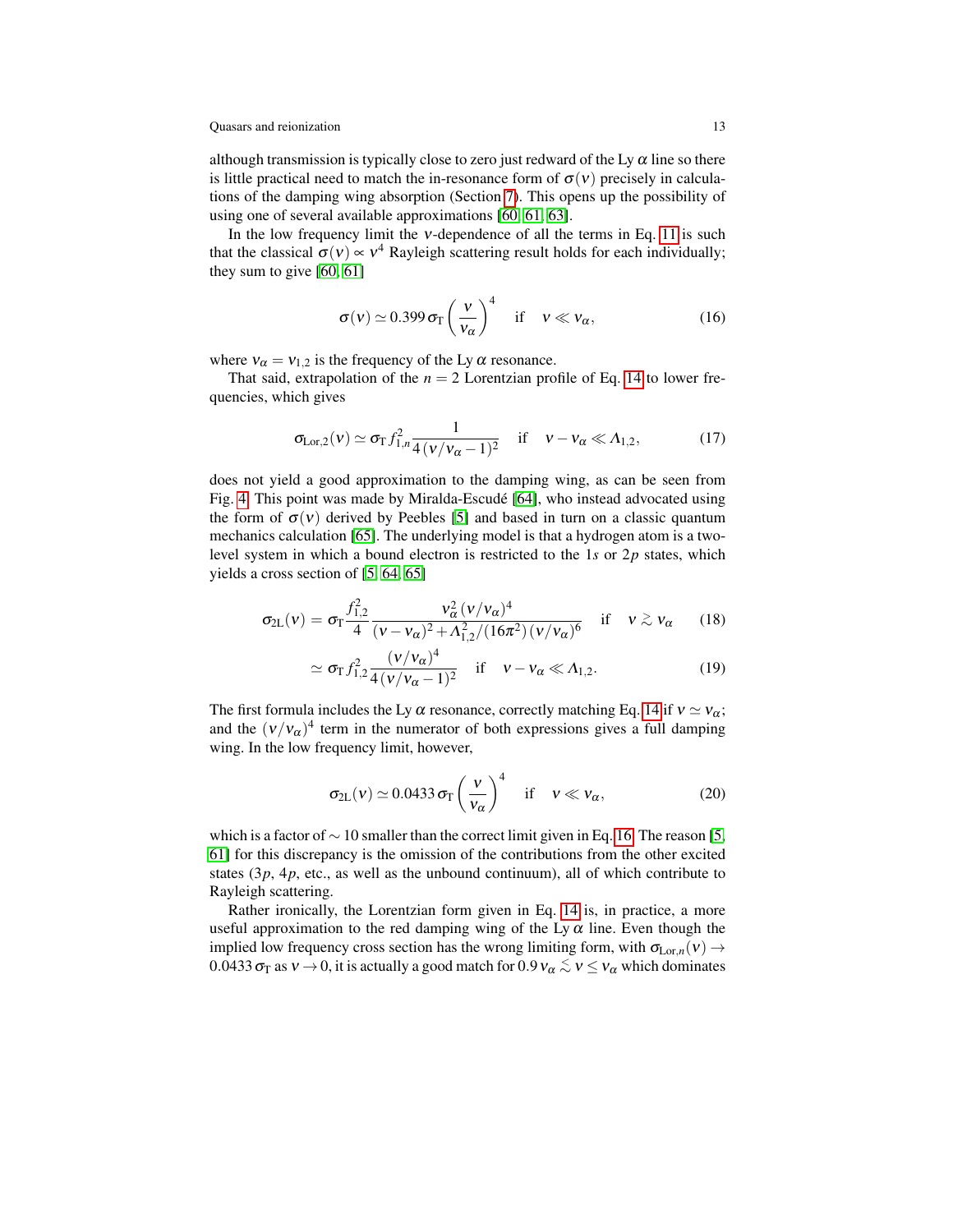the absorption. The implications of using different forms for  $\sigma(v)$  to model the IGM damping wing are discussed in Section [7.](#page-24-0)

### <span id="page-13-0"></span>*4.2 Absorption by neutral hydrogen in an expanding universe*

The optical depth from the H<sub>I</sub> between observer and source is given by integrating the absorption cross section along the line-of-sight and also integrating over the (line-of-sight) velocity distribution at each point, although it is useful to consider the velocity integral as a separate convolution. A collection of H I atoms with (normalised) line-of-sight velocity distribution  $\phi(v_{\parallel})$  can be treated as if *each* has the effective cross section

<span id="page-13-2"></span>
$$
\sigma_{\text{eff}}(\mathbf{v}) = \int_{-c}^{c} d\mathbf{v}_{||} \phi(\mathbf{v}_{||}) \sigma\left(\frac{\mathbf{v}}{1 + \mathbf{v}_{||}/c}\right) \simeq \int_{-\infty}^{\infty} d\mathbf{v}_{||} \phi(\mathbf{v}_{||}) \sigma\left[\mathbf{v}(1 - \mathbf{v}_{||}/c)\right] \tag{21}
$$

where  $v_{\parallel}$  is defined to be positive away from the observer and it is assumed that the motions are non-relativistic.

If the motions are thermal then it is reasonable to adopt a Gaussian velocity distribution,  $\phi(v_{||}) = \exp[-v_{||}^2/(2\sigma_{||}^2)]/[(2\pi)^{1/2} \sigma_{||}]$ , where  $\sigma_{||} \ll c$  is the temperaturedependent (line-of-sight) velocity dispersion. The resultant form of  $\sigma_{\text{eff}}(v)$  differs significantly from  $\sigma(v)$  only near the sharp Lyman series resonances. The Lorentzian line profile of the  $1s \rightarrow np$  transition given in Eq. [14](#page-11-0) hence becomes

<span id="page-13-1"></span>
$$
\sigma_{\text{eff},1,n}(v) = \sigma_{\text{T}} \frac{\pi^2 f_{1,n}^2 v_{1,n}^2}{\Lambda_{1,n}}
$$
 (22)

$$
\times \int_{-\infty}^{\infty} d\nu' \frac{1}{(2\pi)^{1/2} \nu_{1,n} \sigma_{||}/c} exp\left[-\frac{1}{2}\left(\frac{\nu - \nu'}{\nu_{1,n} \sigma_{||}/c}\right)^2\right] \frac{\Lambda_{1,n}/(4\pi)}{\pi[(\nu' - \nu_{1,n})^2 - \Lambda_{1,n}^2/(4\pi)^2]},
$$

the Voigt profile form that is valid if  $\sigma \ll c$  and  $\Lambda_{1,n} \ll v_{1,n}$  (conditions which imply that the cross section is only significant for  $v \simeq v_{1,n}$ ). The integral cannot be evaluated analytically, but a number of useful numerical approximation methods have been developed (e.g., [\[66,](#page-34-22) [67,](#page-34-23) [68,](#page-34-24) [69\]](#page-34-25)). The second line of Eq. [22](#page-13-1) is the convolution of a normal distribution and a Cauchy distribution, and so is itself a normalised Voigt distribution in  $v$ , centred at  $v_{1,n}$ . Far from resonance the Voigt profile has the same heavy tails as the Lorentzian, but close to resonance the peak is broadened to have Gaussian "core" of standard deviation  $\sigma_v \simeq v_{1,n} \sigma_{||}/c$ . In the context of quasar reionization studies this is important for modelling the absorption by residual H I in quasar H II zones (Section [6\)](#page-19-0) and also for correctly calculating the near-resonance form of the Ly  $\alpha$  damping wing (Section [7\)](#page-24-0).

For most of the results presented here, however, line-of-sight H I velocities can be ignored, either because the detailed shape of the resonant line profile itself is irrelevant (e.g., Section [5\)](#page-14-0) or because it is only the long-wavelength limit of the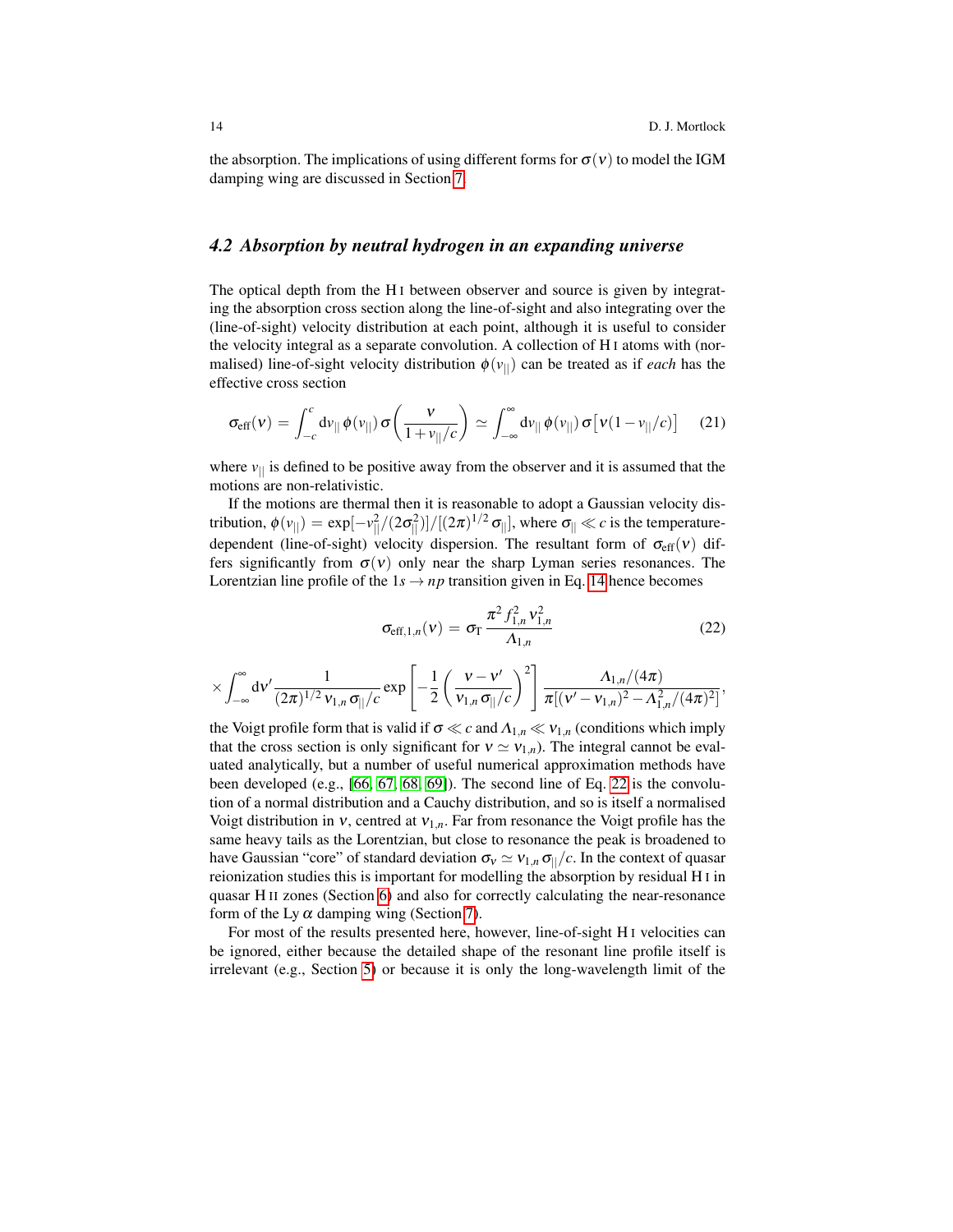smooth damping wing that is important (most of Section [7\)](#page-24-0). In this case the simplest approach is to assume that  $\phi(v_{||}) = \delta_D(v_{||})$ , in which case

$$
\sigma_{\rm eff}(\nu) = \sigma(\nu). \tag{23}
$$

The infintesimal optical depth to photons of wavelength  $\lambda$  along a (proper) lineof-sight interval of length  $|d\ell|$  in a region with a local (i.e., proper) density  $n_{\text{H I}}$  of neutral hydrogen is

<span id="page-14-1"></span>
$$
d\tau(\lambda) = n_{\rm HI} \sigma_{\rm eff} \left(\frac{c}{\lambda}\right) |dl|, \qquad (24)
$$

where  $\sigma_{\text{eff}}(v)$  is defined in Eq. [21.](#page-13-2) Integrating Eq. [24](#page-14-1) along the line-of-sight from source to observer gives the optical depth as a function of observed wavelength  $\lambda_{obs}$ emitted by a source at redshift  $z<sub>src</sub>$  as

<span id="page-14-3"></span>
$$
\tau(\lambda_{\rm obs}) = \int_0^{z_{\rm src}} dz \frac{c}{(1+z)H(z)} \bar{n}_{\rm HI}(z) \,\sigma_{\rm eff}\left(\frac{1+z}{\lambda_{\rm obs}/c}\right) \tag{25}
$$

$$
\simeq \frac{c\,\bar{n}_{\rm H,0}}{\Omega_{\rm m}^{1/2}H_0} \int_0^{z_{\rm src}} dz \,(1+z)^{1/2} x_{\rm H\,I}(z) \,\sigma_{\rm eff} \bigg(\frac{1+z}{\lambda_{\rm obs}/c}\bigg),\tag{26}
$$

where Eq. [5](#page-2-1) has been used to change the integration variable from *l* to *z* and the second expression uses both the high-redshift  $H(z)$  relationship given in Eq. [3](#page-2-2) and the cosmological form of the H I density given in Eq. [2.](#page-2-3)

The fraction of light transmitted is then

<span id="page-14-2"></span>
$$
T(\lambda_{\rm obs}) = \exp[-\tau(\lambda_{\rm obs})]. \tag{27}
$$

Equation [27](#page-14-2) is the basis for the majority of the methods described below to use absorption measurements of quasars to study the reionization history of the Universe.

# <span id="page-14-0"></span>5 The Gunn-Peterson effect

The Lyman series cross sections are so large near resonance that the IGM would, if even slightly neutral, be all but opaque to all photons with wavelengths of  $\lambda \leq \lambda_{\alpha}$ . This remarkable fact was discovered independently several times [\[71,](#page-34-26) [72,](#page-35-0) [73,](#page-35-1) [74\]](#page-35-2), but it was not until Gunn & Peterson [\[75\]](#page-35-3) presented their calculation, along with measurements [\[76\]](#page-35-4) of a  $z = 2.01$  quasar, that the significance of this result was broadly appreciated, and it is now known almost universally as the Gunn-Peterson (GP) effect.

The opacity of the IGM is independent of the detailed wavelength dependence of the Lyman series resonances (Section [4.1\)](#page-8-0), and can be calculated by adopting the delta function approximation to  $\sigma(v)$  given in Eq. [15.](#page-11-1) The integral in Eq. [25](#page-14-3) can then be evaluated directly; converting from observed wavelength to absorption redshift according to  $z_n = \lambda_{obs}/\lambda_{1,n} - 1$  gives the GP optical depth associated with the *n*th Lyman series resonance as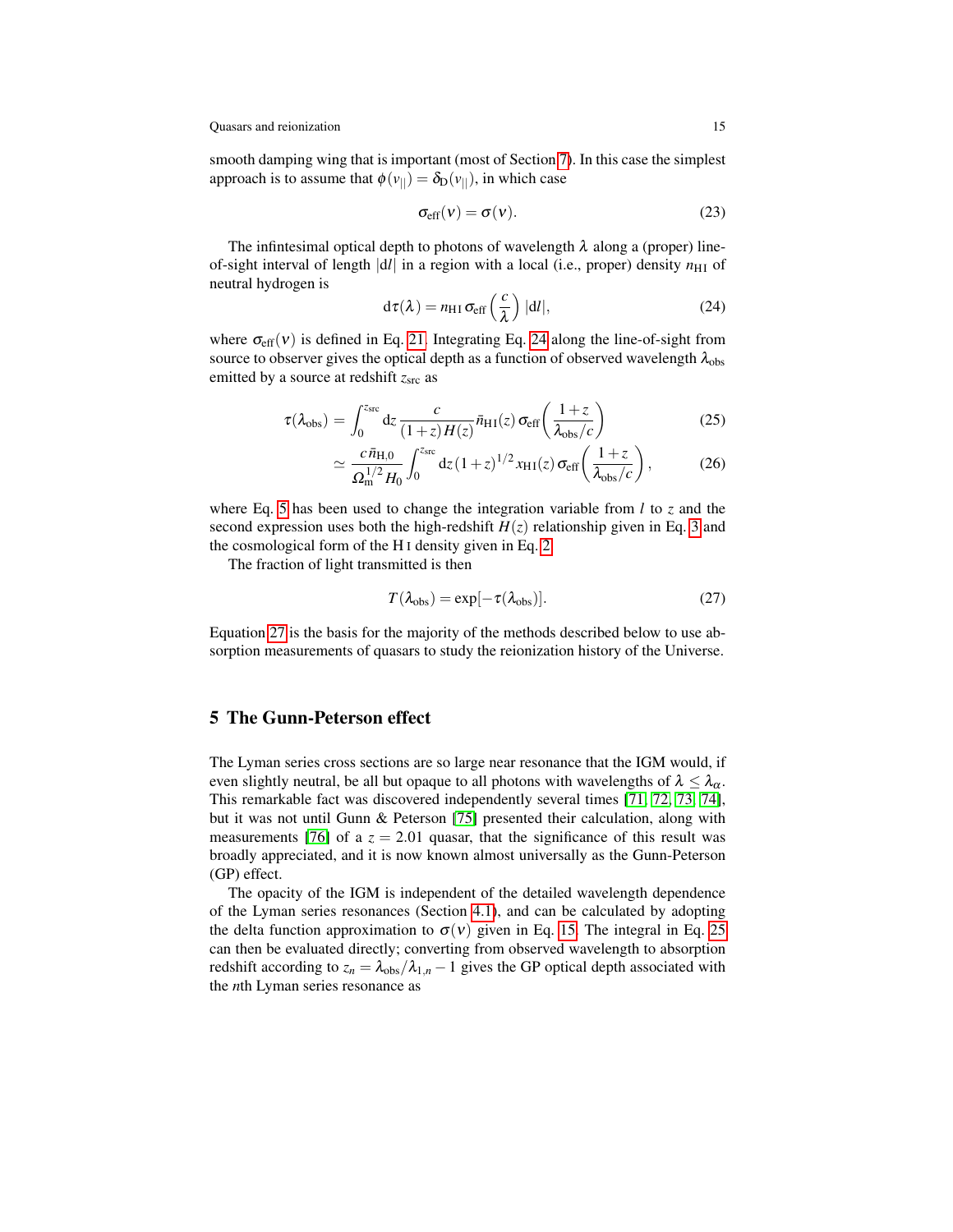

<span id="page-15-1"></span>Fig. 5 Measured transmission,  $\hat{T}$ , along the lines of sight to HZQs at a range of redshifts [\[3,](#page-32-6) [29,](#page-33-11) [43,](#page-33-25) [70\]](#page-34-27), shown as a function of Ly  $\alpha$  redshift,  $z = \lambda_{obs}/\lambda_{\alpha} - 1$ .

<span id="page-15-0"></span>
$$
\tau_{GP,n}(z_n) = \frac{\pi^2 c^2 \sigma_{\text{T}} f_{1,n}^2 \bar{n}_{\text{H1}}(z_n)}{\lambda_{1,n} \Lambda_{1,n} H(z_n)}.
$$
(28)

The resultant total optical depth to a source at redshift  $z$  is then obtained by the summing over the Lyman series to give

$$
\tau(\lambda_{\text{obs}}) = \sum_{n=2}^{\infty} \Theta[(1+z)\lambda_{1,n} - \lambda_{\text{obs}}] \tau_{\text{GP},n} \left(\frac{\lambda_{\text{obs}}}{\lambda_{1,n}} - 1\right),\tag{29}
$$

where the step functions produce a distinctive "saw-tooth" pattern in  $\tau(\lambda_{obs})$  as the different resonances drop out with increasing wavelength (cf. [\[77,](#page-35-5) [78\]](#page-35-6)).

Most important is the optical depth that results from the Ly  $\alpha$  resonance, both because it is the strongest of the Lyman series transitions and has the longest wavelength (hence being by far the dominant channel by which photons emitted with  $\lambda_{\rm em} > \lambda_{\beta} \simeq 0.1$  µm are absorbed). Evaluating Eq. [28](#page-15-0) for  $n = 2$  and adopting the fiducial values for the cosmological parameters from Section [2](#page-2-0) then gives

$$
\tau_{GP,\alpha}(z) \simeq 3.3 \times 10^5 \frac{H_0}{70 \text{ km s}^{-1} \text{ Mpc}^{-1}} \left(\frac{\Omega_{\text{m}}}{0.3}\right)^{-1/2} \frac{\Omega_{\text{b}}}{0.04} \left(\frac{1+z}{7}\right)^{3/2} x_{\text{H1}}(z). (30)
$$

Thus a very low IGM neutral fraction of  $x_{\text{HI}} \gtrsim 10^{-5}$  would be sufficient to result in significant absorption; and if  $x_{\rm HI} \gtrsim 10^{-3}$  there would be almost complete absorption of all photons emitted with  $\lambda < \lambda_{\alpha}$ . The GP effect is hence best suited to probing the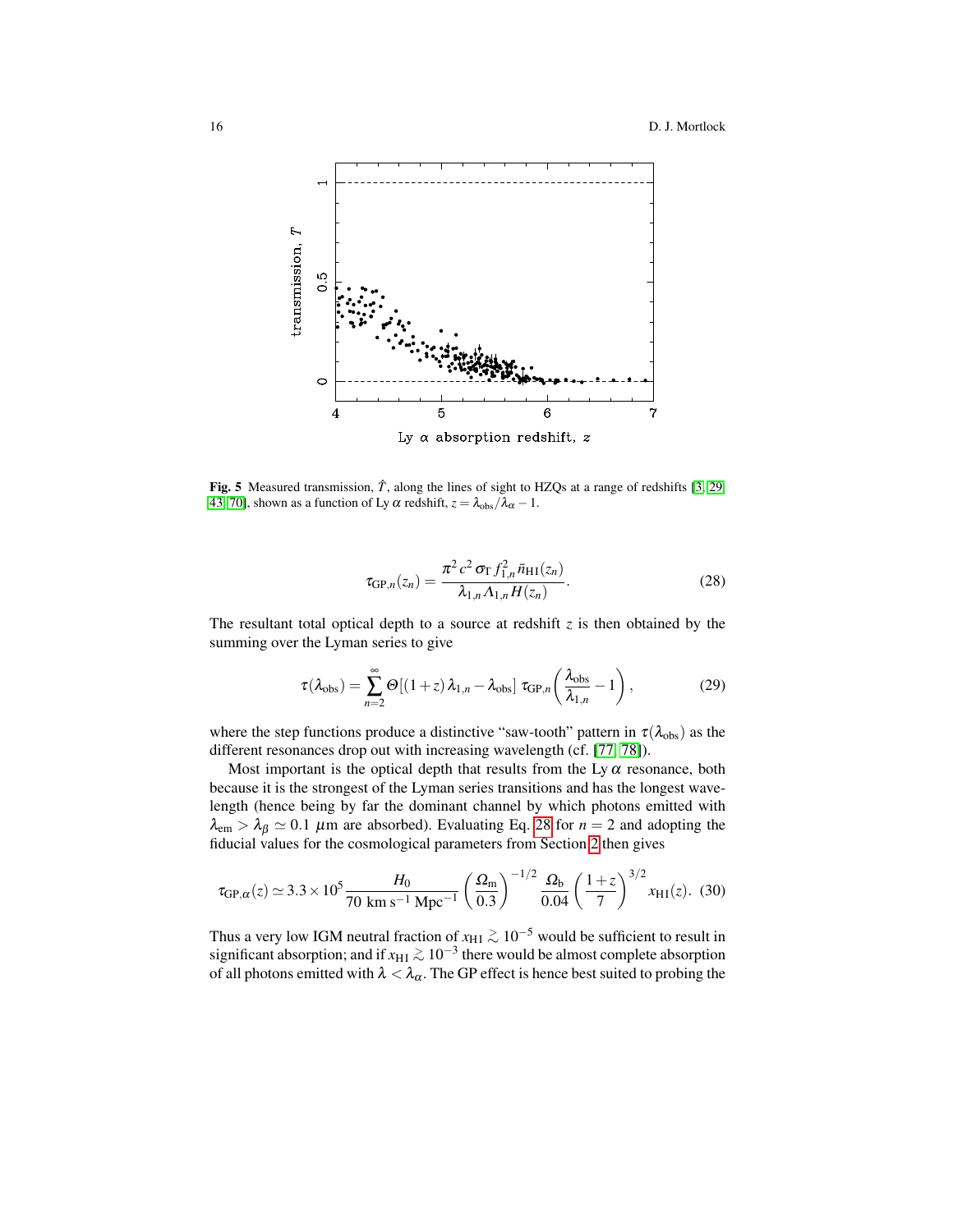end of reionization, as even deep spectroscopic observations of the brightest sources would only result in lower limits on  $\tau_{GP}$  and hence  $x_{HI}$  (cf. [\[29,](#page-33-11) [79\]](#page-35-7)). As conceptually simple as this probe of the IGM is, there are a number of complications that make the interpretation of such continuum transmission measurements somewhat unclear.

One source of ambiguity is in simply estimating the fraction of the flux transmitted, naturally estimated as

<span id="page-16-0"></span>
$$
\hat{T}_n(z) = \frac{\hat{F}_v[(1+z)\,\lambda_{1,n}]}{F_{\text{intr},v}[(1+z)\lambda_{1,n}]},\tag{31}
$$

where  $\hat{F}_v(\lambda)$  is the measured flux density of the quasar and  $F_{\text{intr},v}(\lambda)$  is a model of the quasar's intrinsic spectrum. This is usually assumed to be a power-law (e.g., [\[3\]](#page-32-6)), and while the results are somewhat sensitive to the model adopted [\[80,](#page-35-8) [81\]](#page-35-9), the increase of  $\tau_{GP}$  with *z* is sufficiently dramatic that the uncertainties in the intrinsic emission do not affect the broad interpretation of the transmission estimates.

A second issue is the possibility that the measured absorption is not entirely due to  $H I$  in the IGM. Specifically, line blanketing [\[77\]](#page-35-5) has been invoked as an explanation for the high absorption towards some HZQs.

Regardless of the cause of the absorption, it has become standard to define the observable effective GP optical depth in terms of the estimated transmission (defined in Eq. [31\)](#page-16-0) as

$$
\hat{\tau}_{GP,eff}(z) = -\ln[\hat{T}(z)].\tag{32}
$$

In the high- $\tau$  limit this quantity has awkward statistical properties, even being undefined if  $\hat{T}(z) \leq 0$ , but it is a good summary provided it is evaluated over a sufficiently broad spectral range that non-zero flux is detected. Figure [5](#page-15-1) illustrates the observed evolution in the observed transmission with redshift, and also that there is significant variation between different lines-of-sight.

At redshifts of  $z \lesssim 5$  the dominant Ly  $\alpha$  absorption is in the form discrete H<sub>I</sub> concentrations that are associated with collapsed objects and seen as the Ly  $\alpha$  forest. The level of the continuum between these absorption lines can then be used to estimate – or at least place limits on – the GP optical depth, although the distinction between continuum/IGM and halos/clouds is somewhat artificial (e.g., [\[82\]](#page-35-10)). Still, this technique has usefully been applied to increasingly distant quasars, yielding, e.g.,  $\tau_{\text{GP,eff}} \lesssim 0.05$  at  $z \simeq 4$  [\[83,](#page-35-11) [84\]](#page-35-12),  $\tau_{\text{GP,eff}} \simeq 0.1$  at  $z = 4.8$  [\[85\]](#page-35-13). and  $\tau_{\text{GP,eff}} \simeq 0.4$ at  $z = 5.5$  [\[86\]](#page-35-14). At higher redshifts the Ly  $\alpha$  forest lines overlap to the degree that identifying regions of continuum emission becomes impractical.

The most comprehensive source of information about the IGM optical depth at  $z \approx 6$  comes from the 19 bright 5.7  $\le z \le 6.5$  analysed by Fan et al. [\[3\]](#page-32-6). The marked increase in  $\hat{\tau}_{GP,eff}$  with *z* beyond that which would be expected from the increase in proper density is generally taken as a clear identification of the tail-end of the cosmological reionization, although this conclusion does rest on a number of assumptions about the distribution of H I in the IGM and the ionizing background (cf. [\[87,](#page-35-15) [88\]](#page-35-16)).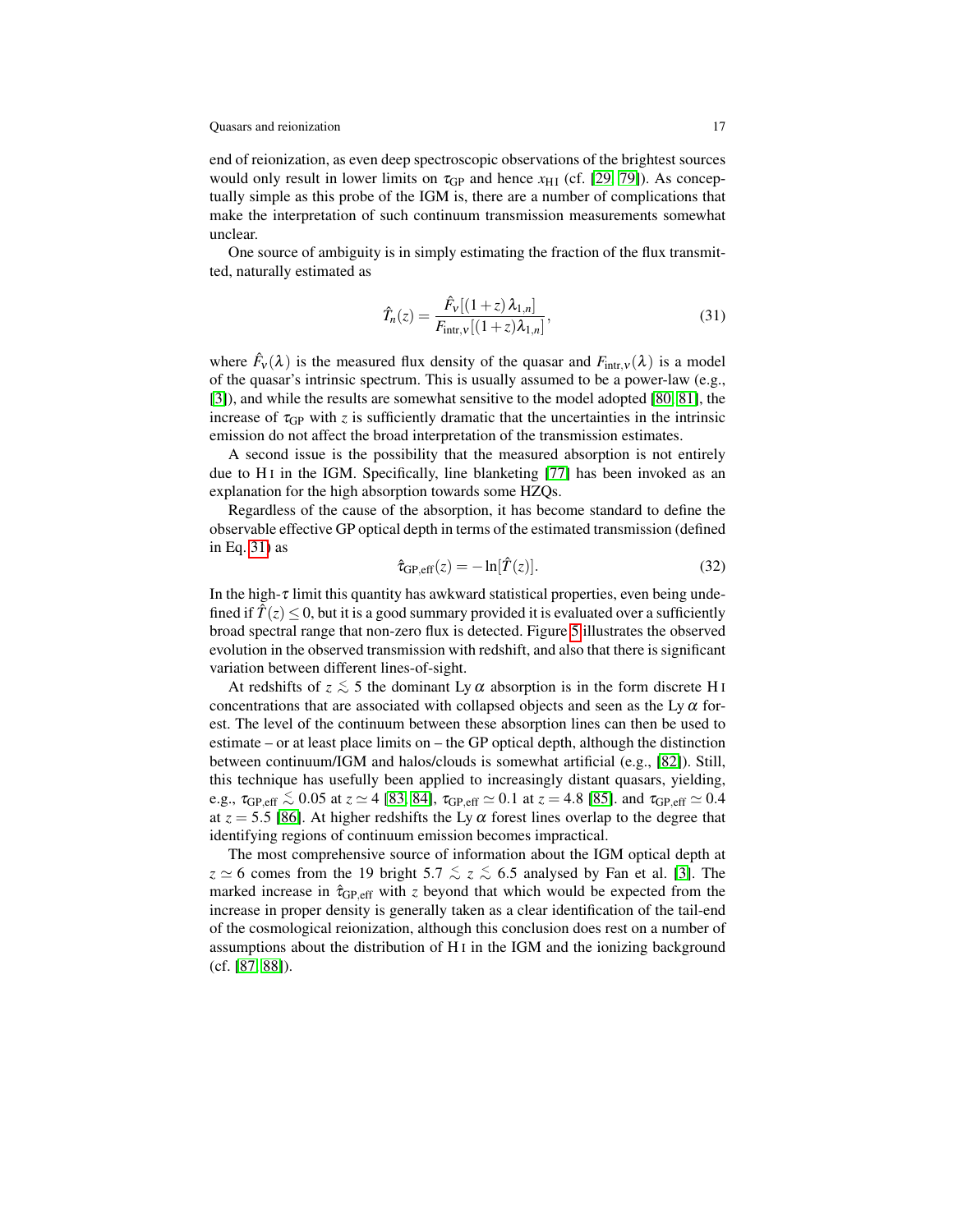At redshifts of  $z \gtrsim 6$ , the density of H I was sufficiently high that  $\tau_{\text{GP}} \gg 1$ , meaning that almost all light blueward of Ly  $\alpha$  is absorbed. The GP effect cannot be exploited to measure  $x_{\text{H I}}$  deep into the reionization epoch, as it is only possible to place lower limits on  $\tau_{GP}$  and  $x_{HI}$ . To probe further – at least using quasars – requires going beyond the average properties of the IGM (as encoded by the optical depth) and exploiting its structure (Section [5.1\)](#page-17-0), the distribution of transmission values (Section [5.2\)](#page-18-0), or the comparatively weak red damping wing of the Ly  $\alpha$  transition (Section [7\)](#page-24-0).

# <span id="page-17-0"></span>*5.1 Dark gaps*

If, at a given redshift, the neutral fraction of the hydrogen in the IGM was  $x_{\rm HI} \gtrsim 0.01$ then almost all photons emitted with  $\lambda < \lambda_{\alpha}$  from sources at or beyond this redshift would absorbed. As discussed in Section [5,](#page-14-0) the resultant GP optical depth measurements cannot be used to do anything more than place upper limits on  $x_{\text{H}}$ . One alternative ([\[89,](#page-35-17) [90,](#page-35-18) [91\]](#page-35-19)), is to instead look at the lengths of the GP troughs, by applying what has become known as a dark gap analysis.

Assuming the reionization process is patchy, it is expected that even at times when the Universe was still fairly neutral there would be small highly-ionized regions (e.g., [\[92\]](#page-35-20)), which might be seen as sharp "spikes" of transmission in the spectra of HZQs. (Early in the reionization process it is possible that the even highly ionized regions have a sufficient residual density of H<sub>I</sub> to be opaque to Ly  $\alpha$  photons, and the spatial fluctuations in the ionizing background [\[43\]](#page-33-25) further complicate this issue.) There is expected to be more information in the positions of these spikes – and, in particular, the separations between them – than can be encoded by simply folding them into an optical depth measurement. Between these transmission peaks would be long regions with no detectable flux; these dark gaps are expected to be longer at higher redshifts when the IGM was more neutral and so could are the extreme version of the GP troughs discussed in Section [5,](#page-14-0) and are often referred to as dark gaps. The potential importance of dark gaps lies in the possibility that their number and length might be both observable and sensitive probes of the ionization state of the IGM; to date, however, it has proved difficult to convert this appealing idea into quantitive constraints on the cosmological reionization history.

One difficulty in all dark gap studies is that the definition is, unlike that of, e.g., the GP optical depth, dependent on the observation under consideration. The identification of a transition spike, which would hence break a long dark gap into two shorter gaps, does not necessarily correspond to real transmission, and so this technique cannot be completely disentangled from the noise level and resolution of the spectrum being analysed. Particularly in the case of  $z \stackrel{\text{>}}{\sim} 7$  sources, the residual presence of sky lines in the relevant wavelength range (e.g., [\[29\]](#page-33-11)) means dark gap statistics are subject to a very complicated source of noise. In more concrete terms, two different observations of the same quasar could easily yield very different dark gap numbers and lengths, implying that these statistics are not robust.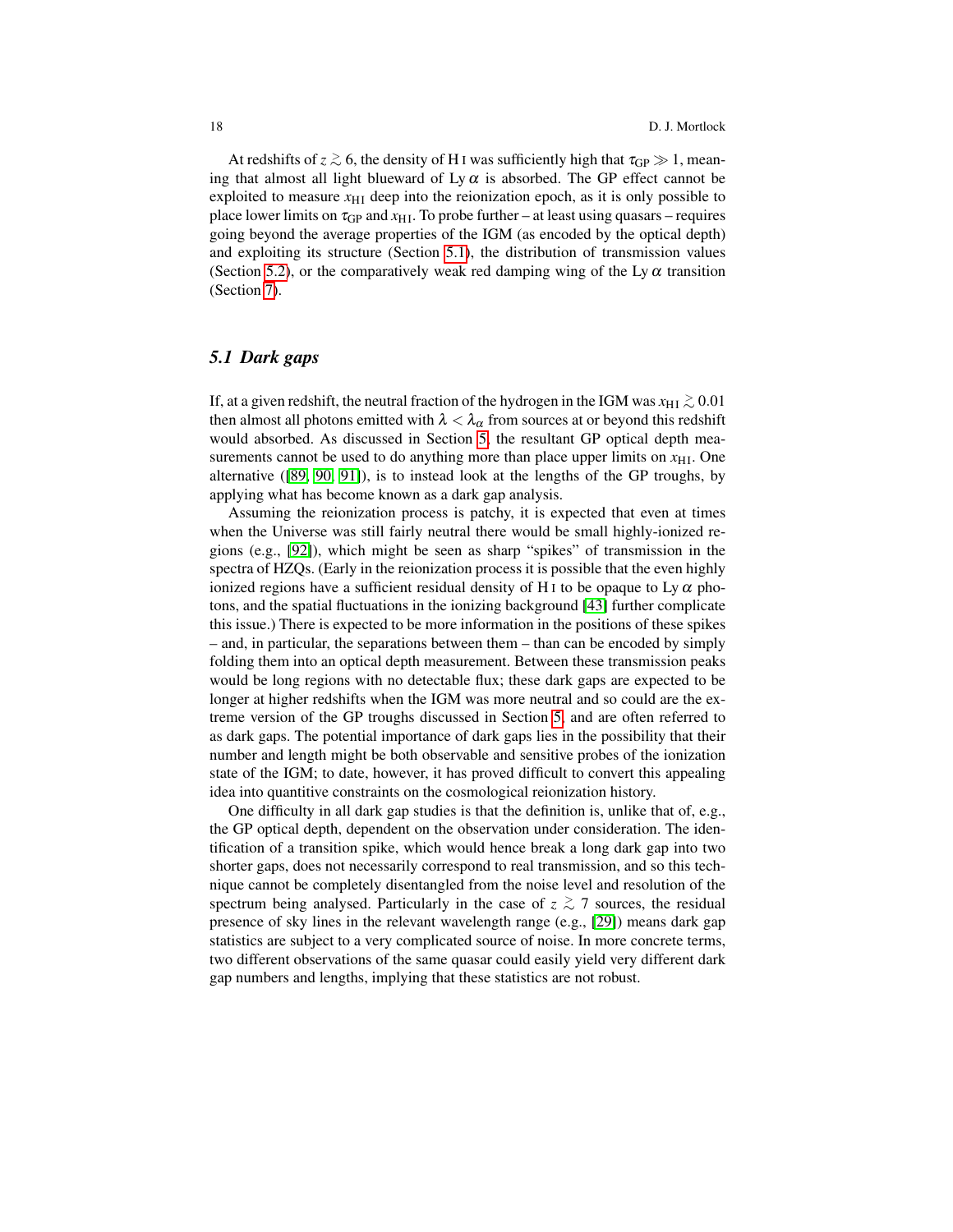Observations of redshift  $\leq 5$  quasars showed increasing absorption due to isolated concentrations of H I, but the first detection [\[93\]](#page-35-21) of an extended region of high absorption was in the  $z = 5.74$  quasar SDSS J1104–0125, for which  $\tau_{GP, eff} > 4.6$ over the redshift range  $5.2 \lesssim z \lesssim 5.6$ . This was not, however, unequivocal evidence of an increase in the IGM neutral fraction as line blanketing (cf. Section [5\)](#page-14-0) could also result in long sections of minimal transmission from a region of IGM that was mostly, by volume, ionized [\[90\]](#page-35-18). Subsequent observations of the  $z = 6.30$  quasar SDSS J1030+0524 [\[94\]](#page-35-22) and the *z* = 6.42 quasar SDSS J1148+5251 [\[7\]](#page-32-0) revealed even longer dark gaps, spanning the redshift ranges  $6.0 \le z \le 6.26$  [\[8,](#page-32-1) [94\]](#page-35-22) and 6.1 ≤  $z$  ≤ 6.30 [\[8\]](#page-32-1), respectively. The expected increase in gap length with redshift was confirmed by the  $z = 7.08$  quasar ULAS J1120+0641 [\[29\]](#page-33-11), which shows no detectable Ly  $\alpha$  transmission above  $z \approx 5.8$ , albeit from a noisier spectrum than those available for SDSS J1030+0524 and SDSS J1148+5251. (There is also no emission detected blueward of the Ly  $\alpha$  lines of the three  $z > 6.5$  quasars discovered in VISTA [\[40\]](#page-33-22), although the spectra published to date are noisier again.)

While there is a clear trend with redshift, there is also signficant variation between lines-of-sight (e.g., [\[3\]](#page-32-6)), as shown most strikingly by the discovery [\[43\]](#page-33-25) of a  $\tau_{GP,eff}$  > 7 trough covering the redshift range 5.5  $\le z \le 5.9$  in the  $z = 5.98$  quasar ULAS J0148+0600 [\[42\]](#page-33-24). The strongest inference that can be made from these observations is that reionization was an extremely inhomogeneous process, counselling against making any strong inferences from measurements along a single line-ofsight.

Moving from the qualitative result that the dark gap lengths increase with redshift to quantitative constraints on the neutral fraction has also proved diffuclt. In principle, the best option would be to compare the gap distribution with the predictions of numerical models [\[95,](#page-35-23) [96,](#page-36-0) [97\]](#page-36-1), but great care must be taken to avoid making strong conclusions that are tied to assumptions about the spatial distribution of hydrogen and the ionizing background. Partly for this reason, the promised quantitative constraints on the neutral fraction have not been forthcoming; but dark gaps might become more important as spectra are obtained of quasars deeper into the reionization epoch.

### <span id="page-18-0"></span>*5.2 Dark pixels*

Another way to exploit the almost complete absorption produced by regions of H I is to look at the fraction of of a HZQ spectrum for which there is no (detectable) transmission. The key point here is that the transmission distribution is, by virtue of its exponential relationship to the H I density, strongly skewed to values close to zero; with the addition of observational noise there is a 50% chance that any such pixels will have negative measured transmission.

It has been argued [\[4,](#page-32-7) [88\]](#page-35-16) that dark gap statistics provide the most modelindependent constraints on the neutral fraction, especially towards the end of reionization. The inevitable price is a loss in precision, a result of discarding a large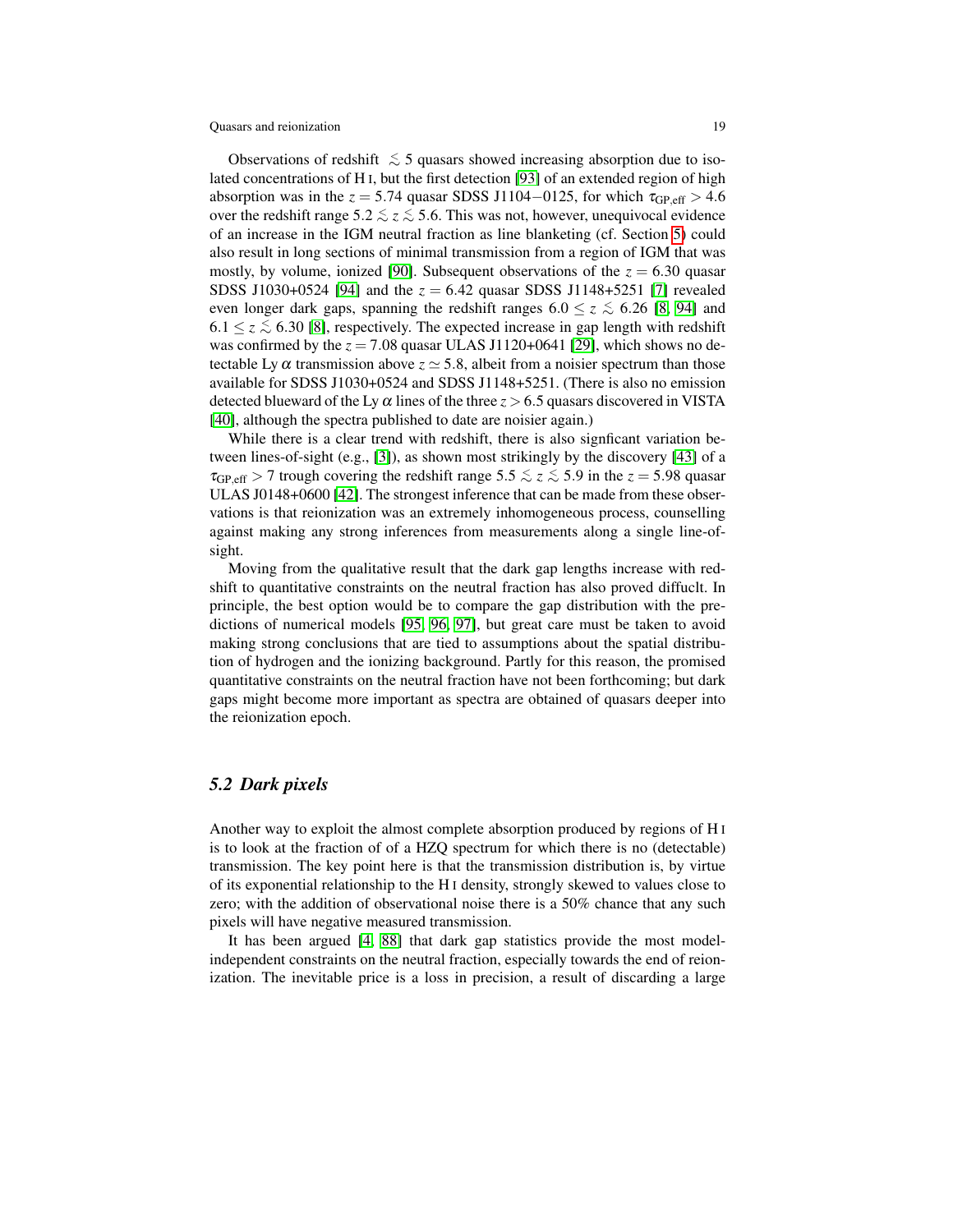amount of the information contained in the observed transmission profiles, but in such a complicated setting reliability is to be valued. The most extreme version of this trade-off is to estimate the number of dark pixels as twice the number of pixels with negative measured fluxes (e.g., [\[4\]](#page-32-7)). Applying this methodology to 22 redshift  $\sim$  6 quasar spectra gave  $x_{\text{H I}} \leq 0.06 \pm 0.05$  at a redshift of 5.9, robust additional evidence that reionization was close to complete by  $z \approx 6$ . [\[98\]](#page-36-2).

# <span id="page-19-0"></span>6 Quasar H II regions

Quasars are not only passive probes of the H I density, but also partial causes of reionization, as they emit a significant numbers of ionizing photons<sup>[6](#page-19-1)</sup>. While massive stars in ordinary galaxies were the dominant contributors to global reionization (e.g., [\[99,](#page-36-3) [100\]](#page-36-4)), quasars can have a dramatic effect on their local environment, be-ing capable of creating Mpc-scale H<sub>II</sub> regions<sup>[7](#page-19-2)</sup> in an otherwise neutral IGM. While the stars in galaxies can also produce H II regions, those produced by quasars are considerably larger than expected from an individual galaxy [\[102\]](#page-36-5) or even a protocluster [\[103\]](#page-36-6). Towards the end of reionization the ionizing background from numerous more distant sources can be comparable to the radiation even close to a quasar, so the focus here is on H II regions produced by quasars when reionization was still complete.

Assuming that the quasar is the dominant local source of (isotropically emitted) ionizing photons, and that the surrounding IGM is uniform, the (proper) radius of the spherical H<sub>II</sub> region,  $R_{\text{HII}}$ , evolves according to [\[102,](#page-36-5) [104,](#page-36-7) [105\]](#page-36-8)

<span id="page-19-3"></span>
$$
\frac{dR_{\rm HII}}{dt} = \frac{\Gamma_{\rm ion}}{4\pi R_{\rm HII}^2 \bar{n}_{\rm HI}} + HR_{\rm HII} - \bar{n}_{\rm HI} \alpha_{\rm B} R_{\rm HII},\tag{33}
$$

where  $H$  is the (time-dependent) Hubble parameter,  $\Gamma_{\text{ion}}$  is the rate at which the quasar was emitting ionizing photons, and  $\alpha_B \simeq 2.6 \times 10^{-19}$  m<sup>3</sup> s<sup>-1</sup> is the case B hydrogen recombination coefficient (with the value quoted appropriate for an IGM temperature of  $\sim 10^4$  K). The first term on the right-hand side of Eq. [33](#page-19-3) corresponds to the production of ionizing photons by the quasar; the second corresponds to the expansion of the H II region with the Hubble flow, which can be ignored if the age of the quasar when observed,  $T<sub>q</sub>$ , is much less than the Hubble time (at the redshift in question); the third term corresponds to recombinations within the H II region, and should be unimportant at redshifts of  $\lesssim 10$ . Making these approximations leads

<span id="page-19-1"></span><sup>&</sup>lt;sup>6</sup> Here ionizing photons are those with an energy of  $E > 13.6 \text{ eV} = 2.18 \times 10^{-18} \text{ J}$ , or a wavelength of  $\lambda$  < 0.0912  $\mu$ m, sufficient to remove a ground state electron from a hydrogen atom.

<span id="page-19-2"></span> $7$  The H<sub>II</sub> region formed by a quasar surrounded by a predominantly neutral IGM is similar to a classical Strömgren sphere formed by an O or B star [\[101\]](#page-36-9). The main difference is that a Strömgren sphere is static, the continuous emission of ionizing radiation being balanced by recombinations in the inter-stellar medium, whereas the density of the IGM during reionization is so low that the H II region around a high-redshift quasar can be expected to grow for the entirety of the quasar's lifetime.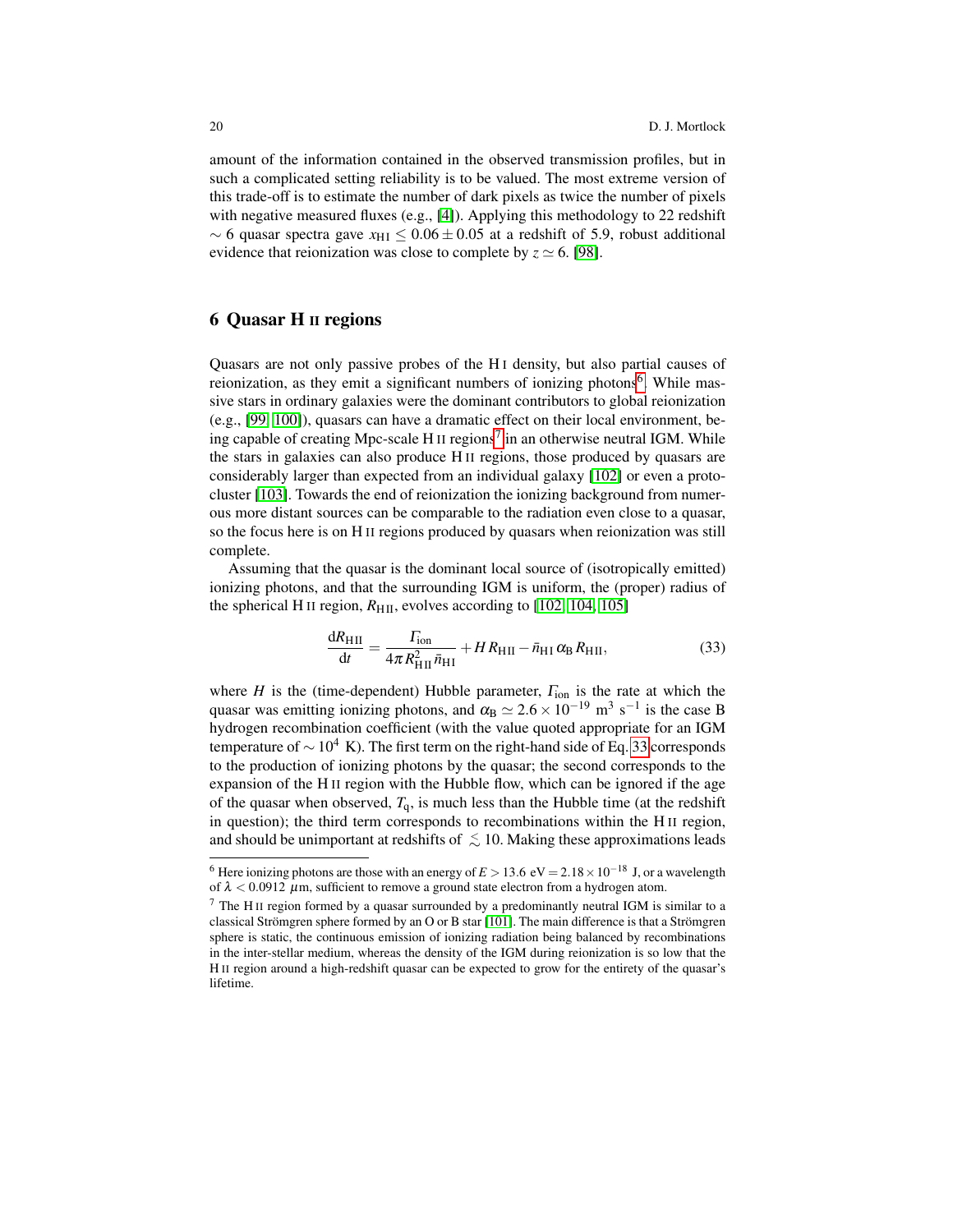to the simple result that the  $R_{\text{HII}}$  can be approximated by equating the number of ionizing photons that had been emitted by the quasar at the time it was observed<sup>[8](#page-20-0)</sup> with the number of neutral hydrogen atoms in a volume  $4\pi R_{\text{HII}}^3/3$  of the IGM at that redshift, which gives (cf. [\[102,](#page-36-5) [107,](#page-36-10) [108\]](#page-36-11))

<span id="page-20-3"></span>
$$
R_{\rm HII} = \left[\frac{3 T_{\rm q} \Gamma_{\rm ion}}{4 \pi \bar{n}_{\rm H,0} \left(1+z\right)^3 x_{\rm HI}(z)}\right]^{1/3} \qquad (34)
$$
\n
$$
\simeq 8.0 \left(\frac{\Gamma_{\rm ion}}{6.5 \times 10^{57} \text{ s}^{-1}}\right)^{1/3} \left(\frac{T_{\rm q}}{2 \times 10^7 \text{ yr}}\right)^{1/3} \left(\frac{1+z}{7}\right)^{-1} x_{\rm HI}^{-1/3}(z) \text{ Mpc}, \qquad (35)
$$

where Eq. [2](#page-2-3) has been used to exhibit the dependence on the neutral fraction and  $\bar{z}$  is the redshift of the quasar. More realistic calculations of  $R_{\rm HII}$  have included effects such as departures from spherical symmetry, over-densities inside the H II region, and fluctuations in quasar luminosity (e.g., [\[8,](#page-32-1) [109,](#page-36-12) [110,](#page-36-13) [111,](#page-36-14) [112\]](#page-36-15)), but the scaling of  $R_{\text{H II}}$  with the number of ionizing photons and the local density of H<sub>I</sub> is reasonably generic.

This leads to the appealing possibility of using the measured H II region sizes of HZQs as a tracer of the evolving neutral fraction, although the various attempts to do so (e.g., [\[106,](#page-36-16) [110,](#page-36-13) [111,](#page-36-14) [113,](#page-36-17) [114,](#page-36-18) [115,](#page-36-19) [116,](#page-36-20) [114\]](#page-36-18)) have produced results that are at odds with other probes – and, in some cases, contradict each other. Most of these problems stem from the difficulty of estimating  $R_{\text{HII}}$  from line-of-sight absorption measurements (Section [6.1\)](#page-20-1); in the future more progress might be made with observations in the plane of the sky to obtain direct images of HZQ H II regions (Section [6.2\)](#page-23-0).

### <span id="page-20-1"></span>*6.1 Near zone measurements*

The only currently practical option for measuring  $R_{\text{HII}}$  around a HZQ is to exploit the fact that the presence of H II in front of a quasar results in a near zone (NZ) of significant transmission just blueward of each Lyman series emission line<sup>[9](#page-20-2)</sup>. Examples of observed NZ transmission profiles towards some HZQs are shown in Fig. [6.1.](#page-21-0) If the H<sub>II</sub> region around a quasar at redshift  $z<sub>src</sub>$  was completely ionized then there would be a region of complete transmission just blueward of the *n*th Lyman series transition, extending to a wavelength of (cf. Eq. [7\)](#page-3-2)

<span id="page-20-0"></span><sup>&</sup>lt;sup>8</sup> The fact that the ionization front grows at an appreciable fraction of the speed of light implies that care must be taken when calculating the time that the quasar has been emitting ionizing radiation; but the fact that the observed photons and the ionizing photons take the same time to reach the edge of the NZ leads to an exact cancellation in the case of the line-of-sight observations discussed in Section [6.1](#page-20-1) [\[8,](#page-32-1) [106\]](#page-36-16).

<span id="page-20-2"></span><sup>&</sup>lt;sup>9</sup> The physical processes that produce a quasar NZ at  $z \gtrsim 6$  are the same as those responsible for the proximity effect (e.g., [\[117\]](#page-36-21)) in lower redshift quasars.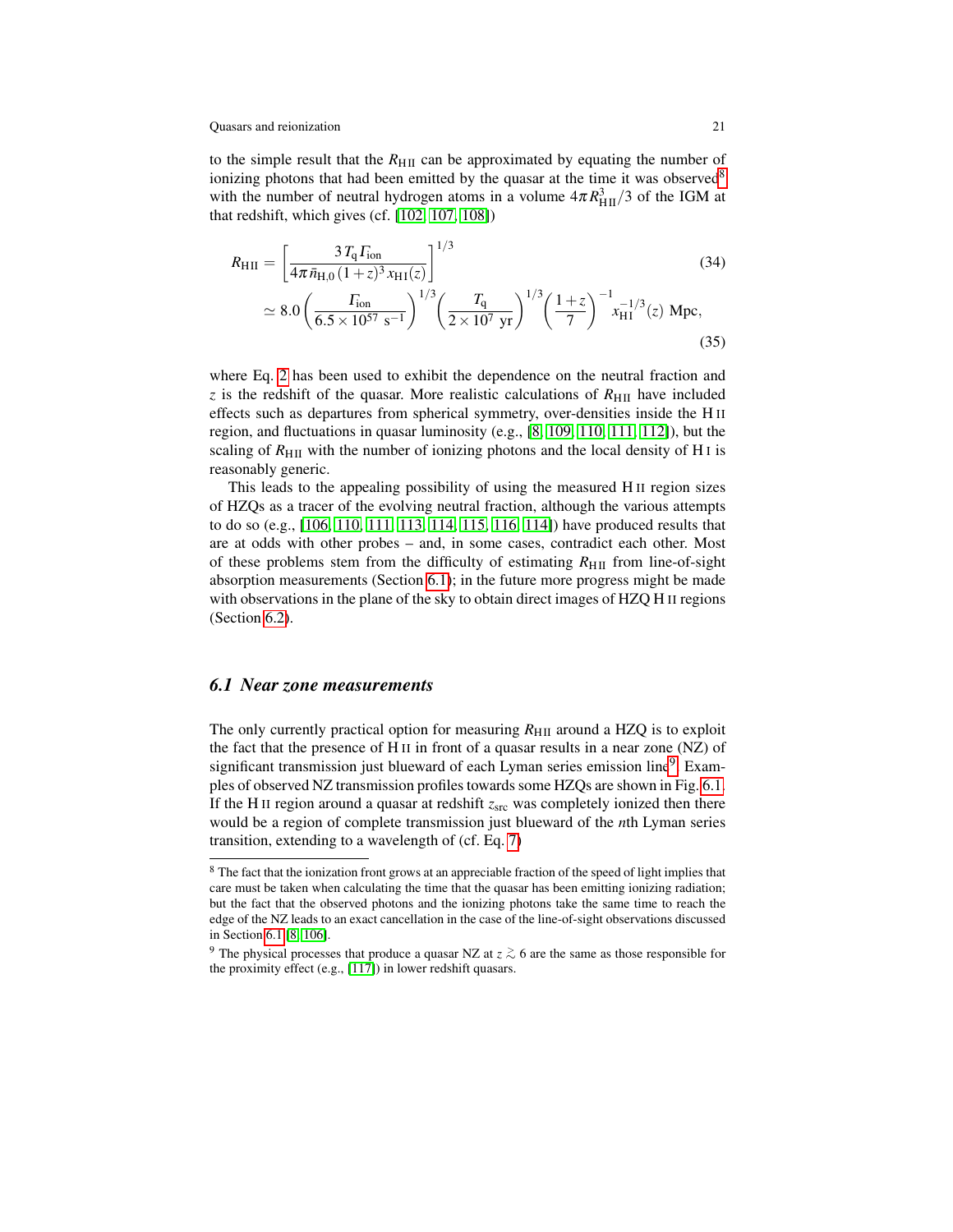

<span id="page-21-0"></span>Fig. 6 The NZ transmission profiles of three HZQs, as labelled, showing both the systematic evolution with redshift and the complicated H I distribution along individual lines-of-sight. The very different noise levels of the three spectra can be gauged from the fluctuations at distances of *R*  $\geq$  6 Mpc as the IGM is essentially opaque, resulting in *T* = 0, in front of these sources. The dashed line at  $T = 0.1$  corresponds to the value commonly used to estimate  $R_{\text{NZ}}$  (as described further in Section [6.1\)](#page-20-1). The estimated  $R_{\text{NZ}}$  values, calculated from the  $z_{\text{NZ}}$  values in Table [1,](#page-5-0) are shown just below this line; estimated  $R_{\text{HII}}$  values [\[87\]](#page-35-15) are shown just above this line.

$$
\lambda_{\text{obs,HII},n} \simeq \lambda_{1,n} \left(1 + z_{\text{src}}\right) \left[1 - \frac{R_{\text{HII}}}{c/H_0} \Omega_{\text{m}}^{1/2} \left(1 + z_{\text{src}}\right)^{3/2}\right].
$$
 (36)

This wavelength is almost always observable for  $n = 1$  (i.e., Ly  $\alpha$ ) and often for  $n = 2$  (i.e., Ly  $\beta$ ) as well, but seldom for higher order transitions as the relevant region of the spectrum is typically subject to complete GP absorption (Section [5\)](#page-14-0) at these redshifts.

The most powerful approach to analysing the observed spectra in the wavelength range from  $\lambda_{obs,HII,n}$  to  $\lambda_{1,n}$  (1 +  $z_{src}$ ) is to use the transmission measurements to constrain a physical model of the residual H I inside the H II region [\[113,](#page-36-17) [118,](#page-36-22) [119\]](#page-36-23). In particular, such models have shown that the density of residual H I towards the outside of the H<sub>II</sub> region can be sufficent to produce an optical depth of  $\tau \gg 1$ , meaning that the observable NZ of high transmission would not not extend all the way to  $\lambda_{obs, HII, n}$  [\[113,](#page-36-17) [119\]](#page-36-23). But, as the effects of possible damped absorption from the IGM should also be included in such an analysis, a discussion of this is deferred to Section [7.](#page-24-0)

The opposite approach, which has the virtue of simplicity, is to characterize the NZ in terms of the wavelength range of significantly positive transmission. The specific definition most commonly used is to define  $\lambda_{obs,NZ,n}$  as the observed wave-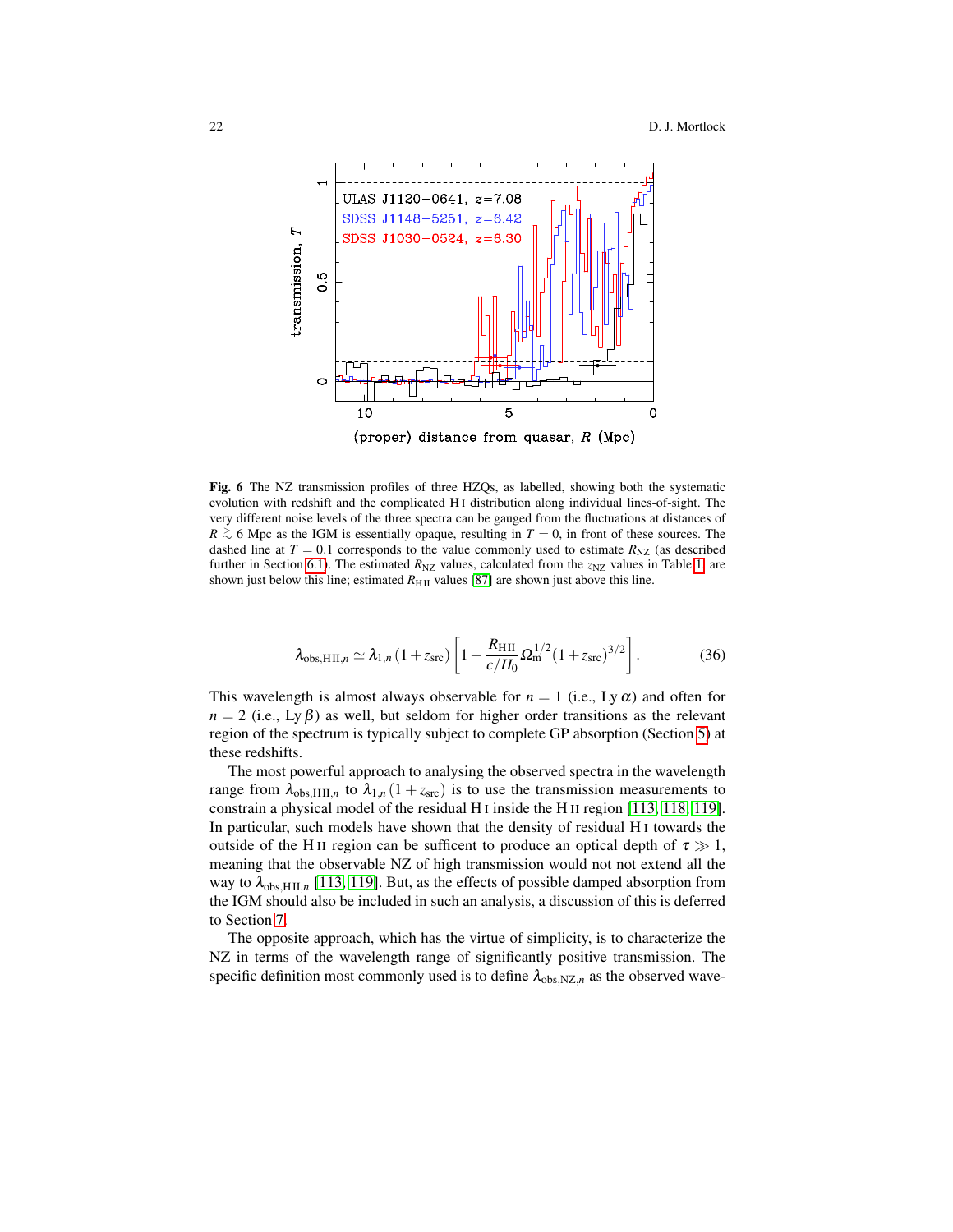

<span id="page-22-0"></span>Fig. 7 Estimated proper radii (top panel) and corrected proper radii (bottom panel) of HZQ NZs, calculated using the fiducial cosmological model defined in Section [2](#page-2-0) for the quasars with  $z_{NZ}$ measurements as listed in Table [1.](#page-5-0)

length at which the measured transmission, binned on a reasonable but somewhat arbitrary scale of  $0.002 \mu m$ , first drops to  $10\%$  of its peak value, as measured bluewards from the *n*th Lyman series emission wavelength [\[3\]](#page-32-6). Converting to the transition-independent NZ redshift,  $z_{NZ} = \lambda_{obs,HII,n}/\lambda_{1,n} - 1$ , then allows  $R_{NZ}$  to be estimated by inverting Eq. [6](#page-3-3) to give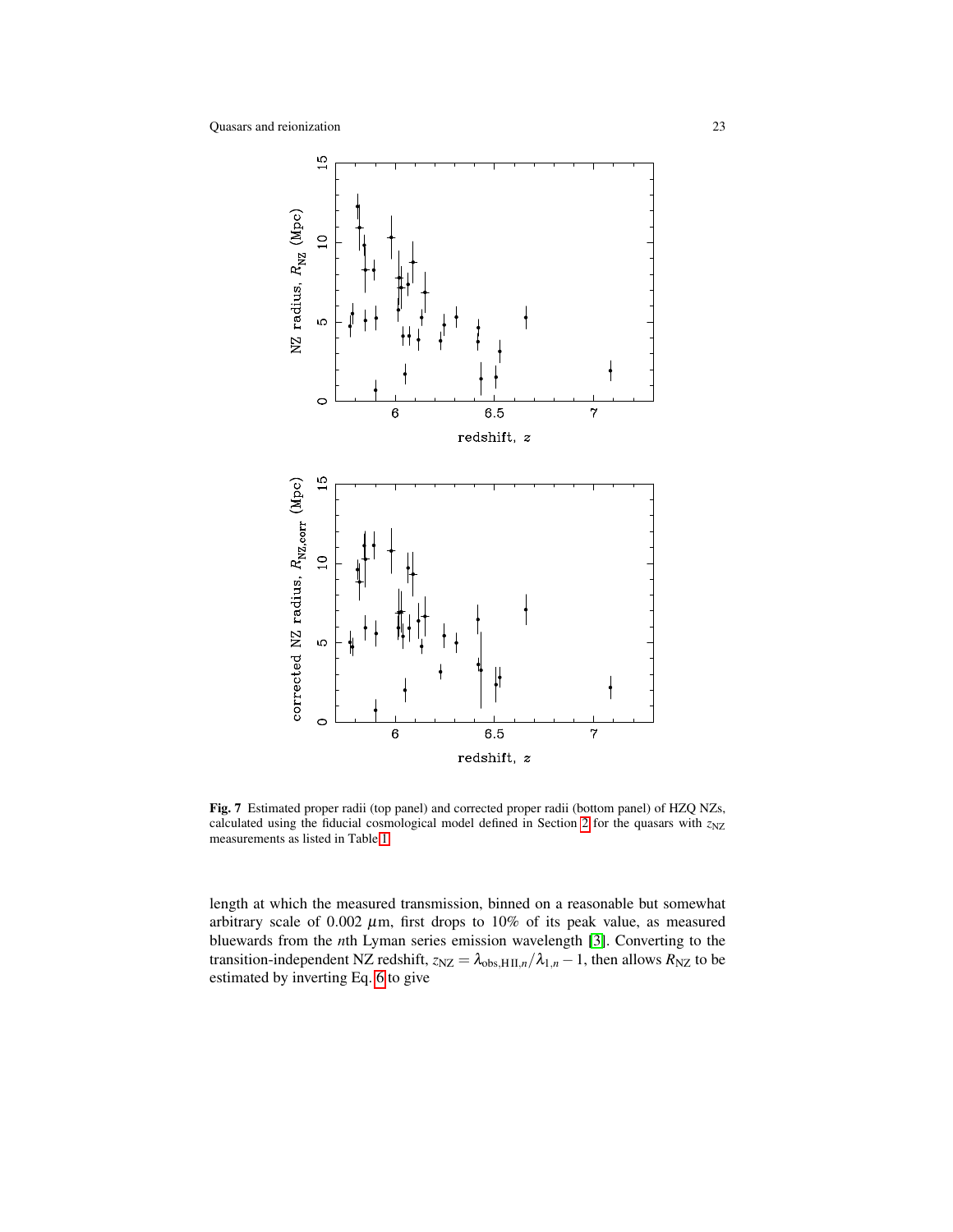24 D. J. Mortlock

$$
R_{\rm NZ} \simeq \frac{c}{H_0} \frac{z_{\rm src} - z_{\rm NZ}}{\Omega_{\rm m}^{1/2} \left(1 + z_{\rm src}\right)^{5/2}}.
$$
\n(37)

The observational uncertainty in  $z_{NZ}$  is typically  $\sigma_{NZ} \simeq 0.01$  [\[3,](#page-32-6) [33\]](#page-33-13); the uncertainty in the systemic source redshift,  $z<sub>src</sub>$ , depends primarily on how it has been estimated from the observed spectrum. The least accurate, but most widely available, option is to use the red wing of the Ly  $\alpha$  emission line, combined with the often blended N v emission line (rest-frame wavelength  $\lambda = 0.1240 \mu m$ ), for which  $\sigma_{\rm src} \simeq 0.02$ , although the fact that this is not separate from the spectral break is problematic for making meaningful NZ measurements. It is far more reliable and precise to base systemic redshifts on the Mg II emission line (rest-frame wavelength  $\lambda = 0.2798 \ \mu \text{m}$ ), which gives  $\sigma_{\text{src}} \simeq 0.007$  (e.g., [\[33,](#page-33-13) [120\]](#page-36-24)), or the narrower mmband molecular CO features, which can yield  $\sigma_{src} \lesssim 0.002$  (e.g., [\[33,](#page-33-13) [52,](#page-34-8) [121\]](#page-37-0)). By comparison,  $R_{\text{H II}} \simeq 5$  Mpc at  $z_{\text{src}} = 6$  gives  $z_{\text{src}} - z_{\text{NZ}} \simeq 0.1$ , implying that the resultant  $R_{\text{NZ}}$  measurements are at least statistically meaningful – but this does not imply that  $R_{\text{NZ}}$  is a good proxy for  $R_{\text{H II}}$ .

All the published measurements of  $z_{src}$  and  $z_{NZ}$  for  $z_{src} \geq 5.8$  quasars are tabu-lated in Table [1.](#page-5-0) The resultant estimates of both the actual NZ radius,  $R_{\text{NZ}}$ , and the luminosity-corrected NZ radius<sup>[10](#page-23-1)</sup>,  $R_{\text{NZ,corr}}$ , are plotted against  $z_{\text{src}}$  in Fig. [7.](#page-22-0) A clear anti-correlation is apparent, implying that the IGM was in a significantly different state at  $z \approx 6$  than it had been  $\sim 10^8$  yr earlier at  $z \approx 7$ . But it is difficult to make more quantitive statements, due in part to the scatter that results from the range of intrinsic quasar properties (mainly age at time of observation) and environment (the density and distribution of hydrogen in the surrounding IGM), but largely because  $R_{\text{NZ}}$  is significantly lower than  $R_{\text{HII}}$  in general. It is hence unlikely that HZQ NZ measurements will prove to be the accurate probe of the cosmological reionization history that was initially hoped for, although they will continue to be measured as a natural fringe benefit of obtaining accurate systemic HZQ redshifts.

# <span id="page-23-0"></span>*6.2 Imaging*

A strong validation of the overall reionization paradigm would be if an HZQ H II region could be imaged directly, rather than just inferred from a spectroscopic absorption profile. An H II region of (proper) radius ∼ 5 Mpc at *z* = 6 would have an angular radius of  $\sim$  0.2 deg, resolvable using current instruments at most wavelengths. The choice of wavelength is key, however, as it there must be some emission

<span id="page-23-1"></span><sup>&</sup>lt;sup>10</sup> Equation [34](#page-20-3) makes it clear that estimates for both  $\Gamma_{\text{ion}}$  and  $T_q$  are needed if any attempt is to be made to infer  $x_{\text{H I}}$  from the scale of either the NZ or the H II region. It is at least plausible to assume that the ionization rate is proportional to the quasar's luminosity, *L*, at the moment of observation, leading to the use of the "corrected" NZ radius [\[3\]](#page-32-6)  $R_{\text{NZ,corr}} = R_{\text{NZ}} 10^{2/5[M_{1450} - (-27)]/3} \propto R_{\text{NZ}} / L^{1/3}$ , defined so that quasars of different luminosities can be compared on an approximately equal footing.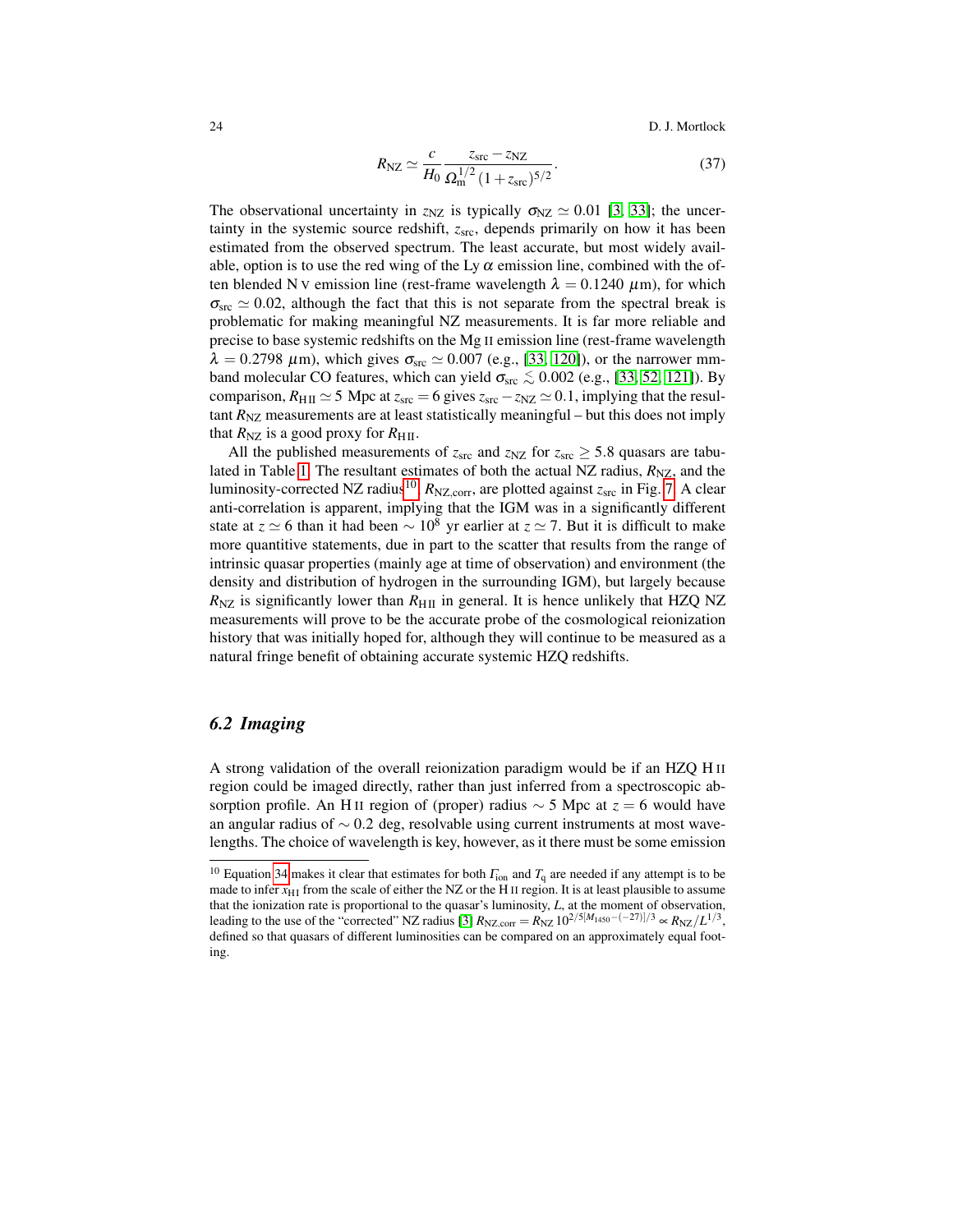

<span id="page-24-1"></span>Fig. 8 Damped Ly  $\alpha$  transmission profiles as produced by extended IGM absorption (blue) and a DLA (green). The IGM profiles are for the default cosmological parameters in Section [2](#page-2-0) with constant neutral fractions of  $x_{\text{H I}} = 0.1$  (top) and  $x_{\text{H I}} = 1.0$  (bottom) between  $z_{\text{start}} = 7.0$  and  $z_{\text{end}} =$ 6.0. The vertical dashed line indicates the wavelength of Ly  $\alpha$  at  $z = 7.0$ . The DLA profiles are matched to these, with  $\Sigma_{\text{H I}} = 6.0 \times 10^{23} \text{ m}^{-2}$  at  $z_{\text{abs}} = 6.993$  for the  $x_{\text{H I}} = 0.1$  model and  $\Sigma_{\text{H I}} =$  $1.0 \times 10^{25}$  m<sup>-2</sup> at  $z_{abs} = 6.980$  for the  $x_{HI} = 1.0$  model. All curves are paired, showing the results for the Lorentzian line profile (solid) and the two-level line profile (dotted); these are not always distinguishable.

(or absorption) signature by which the NZ is to be distinguished from its surroundings.

One promising possibility is collisional excitation of the residual H I in the H II region which could be seen in an appropriately tuned filter [\[122\]](#page-37-1). This effect is stronger with a higher neutral fraction, and so the most promising targets for observation are the most distant known quasars – a High Acuity Wide field K-band Imager (HAWK-I [\[123\]](#page-37-2)) program to observe ULAS J1120+0641 at  $z = 7.08$  is currently underway.

In the longer term, radio observations of redshifted 21 cm emission from – and absorption by – H I should yield direct images of large numbers of HZQ H II regions [\[111,](#page-36-14) [124\]](#page-37-3).

# <span id="page-24-0"></span>7 The Ly  $\alpha$  damping wing

If the IGM in front of a source was mostly neutral then there would be appreciable absorption redward of the wavelength of Ly  $\alpha$  photons leaving the quasar's H<sub>II</sub>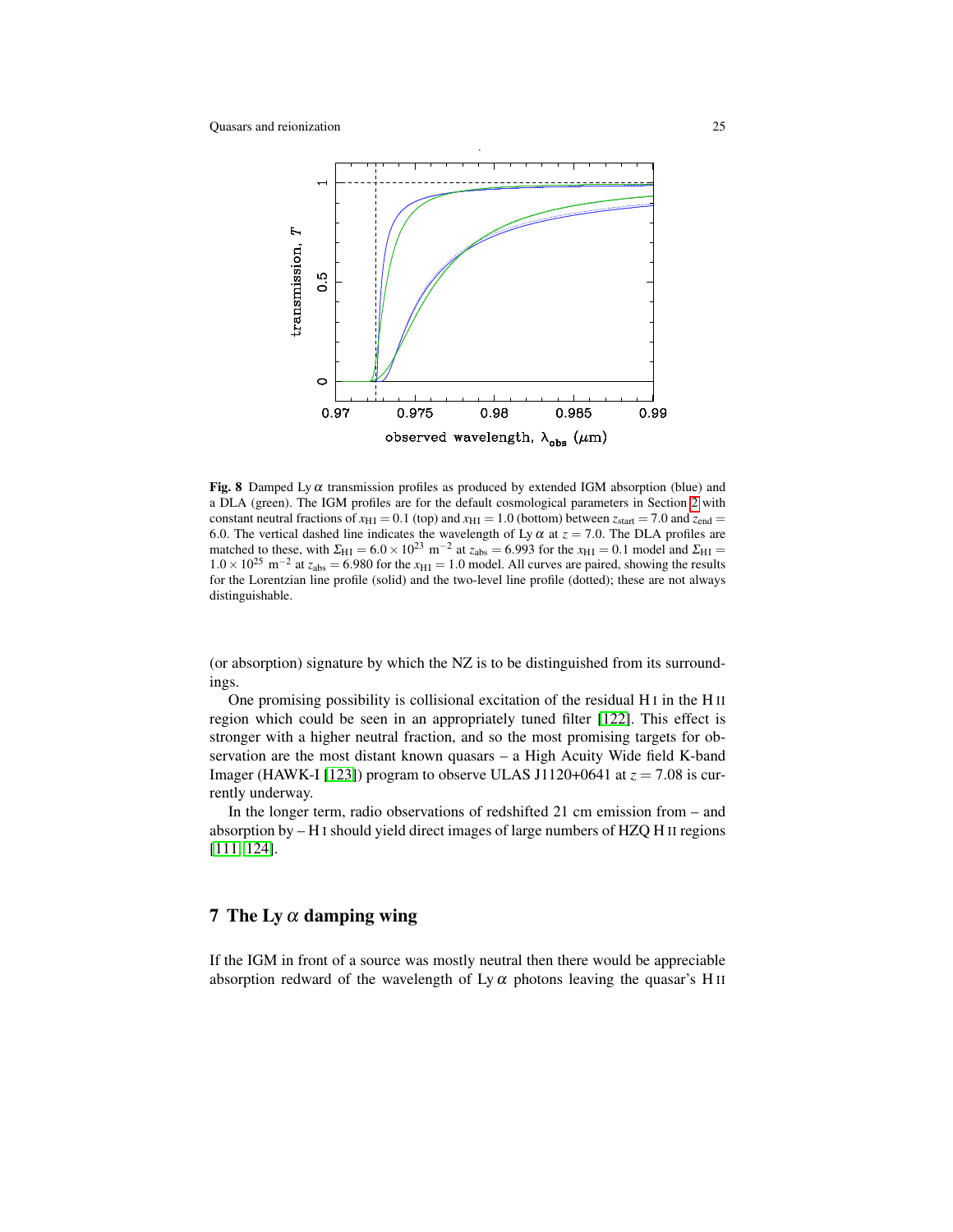region (Section [6\)](#page-19-0), and possibly reward of the systemic Ly  $\alpha$  emission wavelength as well. This comes about due to the sum of the Rayleigh scattering wings, which combine to give the long wavelength damped absorption seen clearly in Figs [3](#page-8-1) and [7.](#page-24-1)

The mere detection of such a damping wing would, provided it could be shown that it did not arise from a discrete concentration of H I, be direct evidence that  $x_{\text{HI}} \gtrsim 0.1$ . Further, as the depth and extent of the damping wing are determined by the density of H I in front of the source, the observed transmission profile could be used to measure  $x_{\text{H I}}$  in front of the source. The fact that the damping wing is many orders of magnitude weaker than the resonant absorption that produces the GP effect (Section [5\)](#page-14-0) makes it a potentially useful probe of redshifts at which the hydrogen in the IGM is completely neutral. Conversely, there is also information to be gleaned from the absence of a detectable damping wing, as this places an upper limit on the H I density in front of a source. Any such constraint is robust to the presence of a discrete H<sub>I</sub> concentration: the upper limit on  $x_{\text{H}}$  could only be made stronger as a result.

### <span id="page-25-1"></span>*7.1 IGM absorption profile*

The canonical IGM damping profile is calculated by adopting the simple model that  $x_{\rm H I}$  was constant between the front of any H II region around the source (Section [6\)](#page-19-0), at redshift *z*start, and the hard end-point of reionization, at redshift *z*end. Inserting this simple reionization history into Eq. [25](#page-14-3) gives the optical depth at an observed wavelength of  $\lambda_{obs} > (1 + z_{start})\lambda_{\alpha}$  as (cf. [\[64,](#page-34-20) [125\]](#page-37-4))

<span id="page-25-0"></span>
$$
\tau(\lambda_{\text{obs}}) = \frac{c\,\bar{n}_{\text{H},0}\,\sigma_{\text{T}}\,f_{1,2}^2\,x_{\text{HI}}}{\Omega_{\text{m}}^{1/2}H_0} \left(\frac{\lambda_{\text{obs}}}{\lambda_{\alpha}}\right)^{3/2} \left\{ I\left[\frac{(1+z_{\text{start}})\lambda_{\alpha}}{\lambda_{\text{obs}}}\right] - I\left[\frac{(1+z_{\text{end}})\lambda_{\alpha}}{\lambda_{\text{obs}}}\right] \right\},\tag{38}
$$

where

$$
I(x) = \int \mathrm{d}x x^{1/2} \, \frac{\sigma(x v_{\alpha})}{\sigma_{\rm T} f_{1,2}^2} \tag{39}
$$

is the dimensionless integral that results from changing the integration variable from *z* to  $x = v/v_\alpha = (1+z)\lambda_\alpha/\lambda_{obs}$ . In contrast to GP absorption (Section [5\)](#page-14-0), there is no meaningful conversion from  $\lambda_{obs}$  to *z*, as the flux received at any given wavelength is gradually attenuated as it passes through the IGM.

The strength of the absorption at the redshifted Ly  $\alpha$  wavelength can be gauged by comparison to the GP optical depth given in Eq. [28:](#page-15-0) identifying  $\lambda_{obs}/\lambda_{\alpha}$  as *z*<sub>src</sub>, the pre-factor in Eq. [38](#page-25-0) can be re-written as  $2\Lambda_{1,2}\lambda_{\alpha}/(3c)\tau_{GP,\alpha}(z_{src}) \simeq$  $10^{-7} \tau_{\text{GP},\alpha}(z_{\text{src}})$ . It is this comparative weakness of the damping wing absorption that makes it a potentially useful probe of a largely neutral IGM.

If the full cross section from Eq. [11](#page-10-0) is used then the integration must be evaluated numerically, but a good combination of simplicity and accuracy ( $\sim 1\%$  relative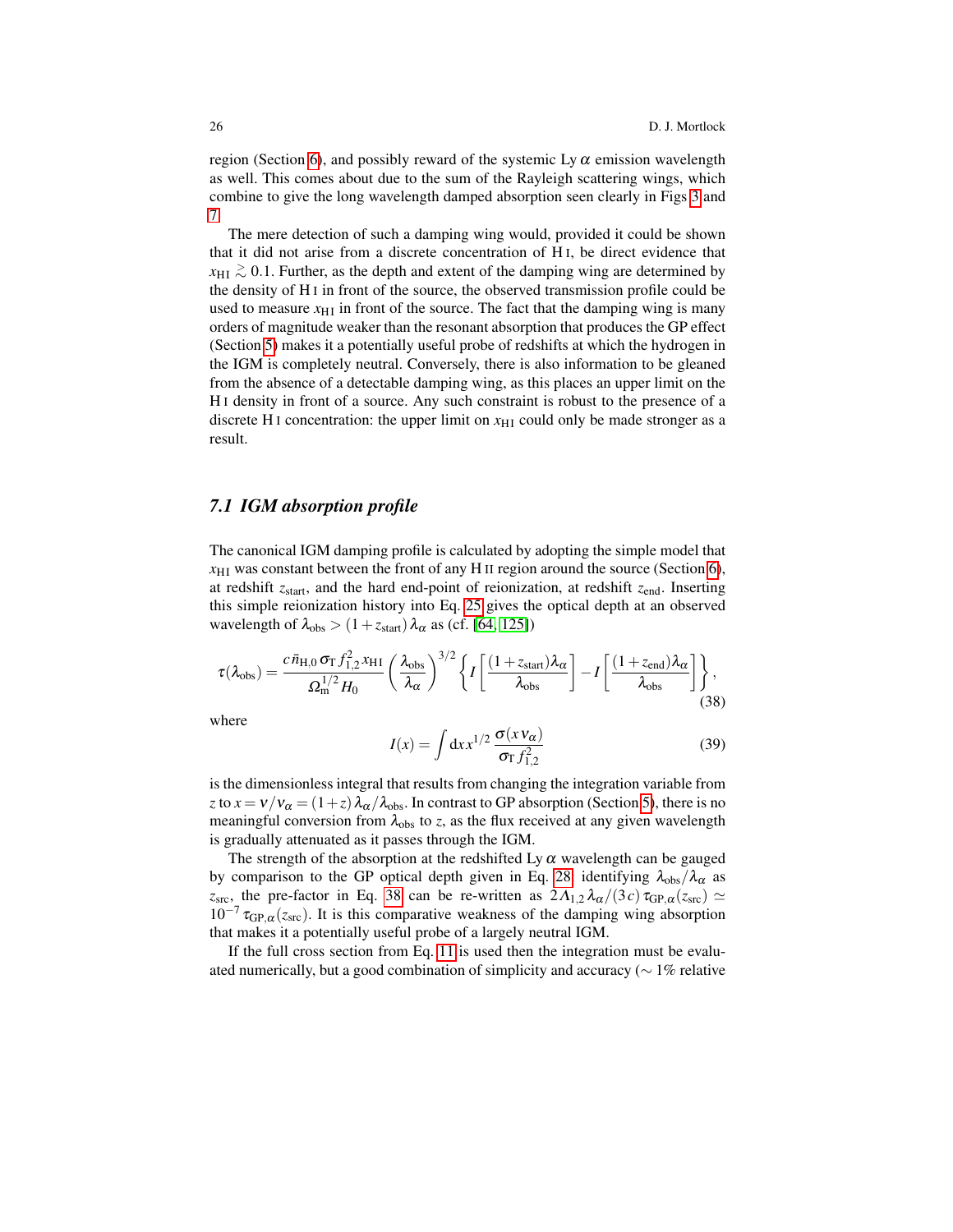

<span id="page-26-0"></span>Fig. 9 The optical depth along a typical line-of-sight towards a quasar at  $z = 6.28$  (such as SDSS J1030+0524). The quasar is assumed to be embedded in a fully neutral, smooth IGM, but surrounded by a H<sub>II</sub> region with a (proper) radius of  $R = 6$  Mpc. The red curve shows the contributionfrom residual H I inside the H II region; the blue curve shows the contribution from H I outside the H II region in the surrounding IGM; the black curve shows the total optical depth, given by the sum of these two contributions. The vertical dashed line indicates the edge of the H II region. For reference, the redshifted Ly  $\alpha$  emission wavelength is at 0.8852  $\mu$ m, far to the right off the plot. Adapted from [\[113\]](#page-36-17).

error) can be achieved by using the simple Lorentzian form of  $\sigma(v)$  given in Eq. [14.](#page-11-0) This yields

$$
I_{\text{Lor}}(x) \simeq \int \mathrm{d}x \, \frac{x^{1/2}}{4(x-1)^2} = \frac{x^{1/2}}{4(1-x)} + \frac{1}{2} \ln\left(\frac{1-x^{1/2}}{1+x^{1/2}}\right) \tag{40}
$$

and gives the IGM damping wing profiles shown as the solid curves in Fig. [7.](#page-24-1) Using the two-level model from Eq. [19](#page-12-1) gives the widely used result that (cf. [\[64\]](#page-34-20))

$$
I_{2L}(x) \simeq \int dx \frac{x^{9/2}}{4(x-1)^2}
$$
  
= 
$$
\frac{x^{1/2} (315 - 210x - 42x^2 - 18x^3 - 10x^4)}{140(1-x)} + \frac{9}{8} \ln \left( \frac{1 - x^{1/2}}{1 + x^{1/2}} \right),
$$
 (41)

shown as the dotted curves in Fig. [7.](#page-24-1) Even though the cross section of the two-level model is too low by a factor of  $\sim$  10 in the long-wavelength limit (Section [4.1\)](#page-8-0), most of the absorption occurs when the photons first enter the IGM, the regime in which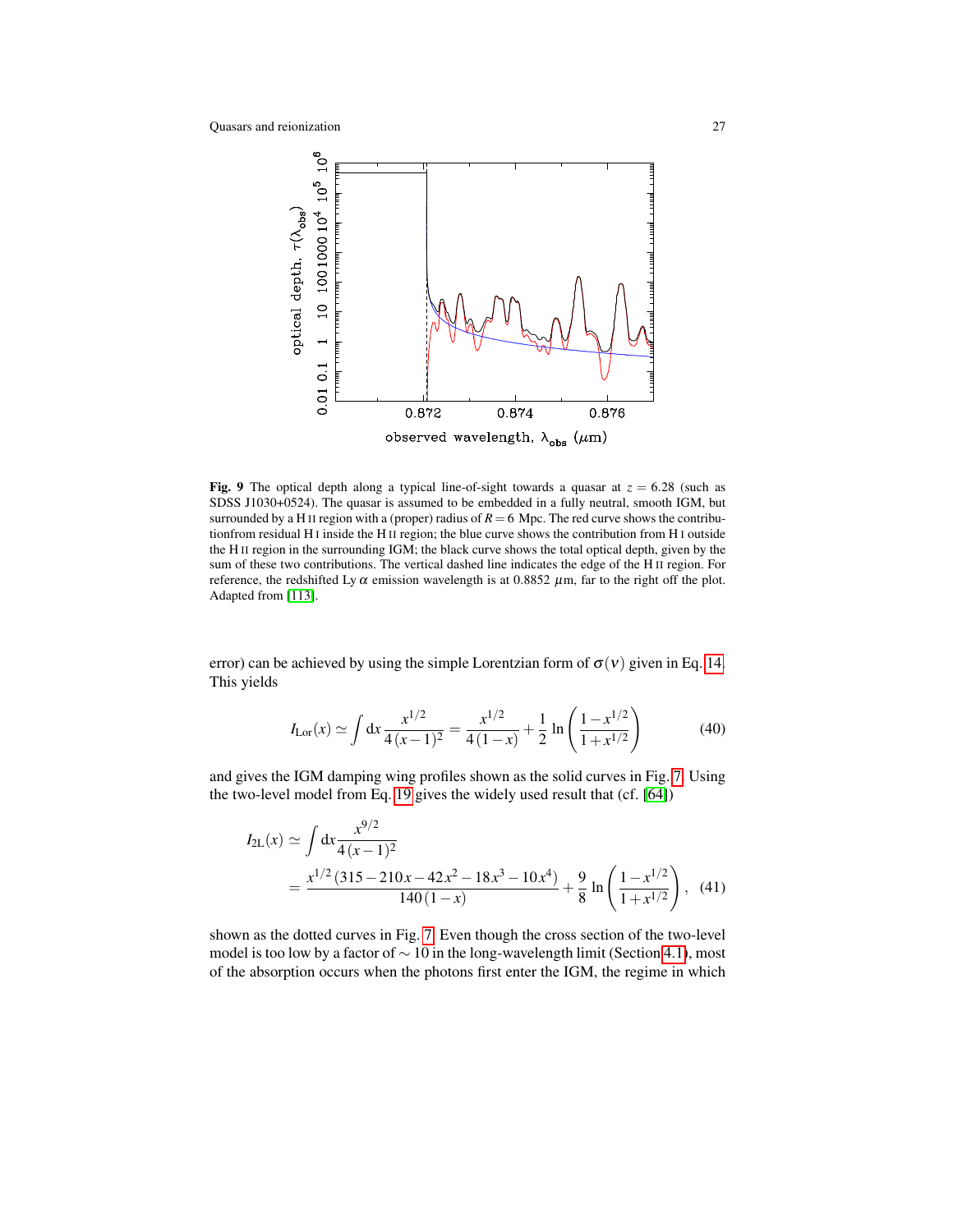the discrepancy is smallest. Hence the two-level IGM transmission profile underestimates the absorption by  $\lesssim 5\%$ , although the Lorentzian – or a more accurate approximation [\[61,](#page-34-17) [63\]](#page-34-19) – should be used in its place.

While it is an important point of principle to use an appropriate form of the wavelength-dependent cross section in any calculation of the IGM damping wing, there are several limitations of the simple model above that can have at least as much impact on the transmission profile:

- The IGM is not uniform in density, and so the clumped residual H<sub>I</sub> inside the H II region around a quasar can produce a transmission signature like that of the Ly α forest [\[87,](#page-35-15) [114,](#page-36-18) [118,](#page-36-22) [119,](#page-36-23) [126\]](#page-37-5).
- The H II region of a quasar will contain other ionizing sources (i.e., galaxies), which contribute to the local ionization balance. The relative importance of these galaxies increases with distance from the quasar, and is hence greatest close to the edge of the H II region (e.g., [\[127\]](#page-37-6)).
- Quasars are expected to be biased, and so will reside in overdensities of galaxies and gas on a scale of a few Mpc [\[106,](#page-36-16) [128,](#page-37-7) [129\]](#page-37-8). The effects of increased ioinizing radiation would tend to be cancelled out by the extra gas, and so detailed simulations are required to assess whether the net effect is significant.
- The interior of the H<sub>II</sub> region can become optically thick to ionizing radiation, necessitating a full radiative transfer calculation (e.g., the quasar's flux will drop more rapidly than with the square of distance from the quasar [\[130,](#page-37-9) [131\]](#page-37-10)). Describing the distribution of optically thick clumps (i.e., "Lyman limit systems") near the quasar is one of the largest, and most challenging, modeling uncertainties [\[132\]](#page-37-11).
- In addition to the nonuniform density, the IGM outside the H<sub>II</sub> region is ionized in patches, rather than uniformly [\[133\]](#page-37-12), which will make the wavelengthdependence of the damping wing differ from the above uniform IGM model [\[119,](#page-36-23) [134,](#page-37-13) [135,](#page-37-14) [69\]](#page-34-25). Simulations indicate that there is significant bias in the inferred reionization parameters if this effect is not taken into account [\[136,](#page-37-15) [137\]](#page-37-16).

One approach to dealing with these issues is to use numerical simulations of the H I distribution around a HZQ (e.g., [\[113,](#page-36-17) [118,](#page-36-22) [119\]](#page-36-23)). The results of this approach are illustrated in Fig. [7.1,](#page-26-0) showing the separate contributions of the H I inside and outside the H II region towards a fiducial HZQ. As can be seen, the contributions from the two distinct components are significant; both can be accounted for in a pixel optical depth analysis as discussed further in Section [7.3](#page-28-0) below.

### *7.2 DLA profile*

A high column density H I cloud in front of a source would also produce damped absorption that, given realistic observational uncertainties, could be effectively indistinguishable from an IGM damping wing. Assuming the local IGM has  $x_{\rm HI} \gtrsim 10^{-4}$ , the GP absorption blueward of the NZ edge would leave just the red damping wing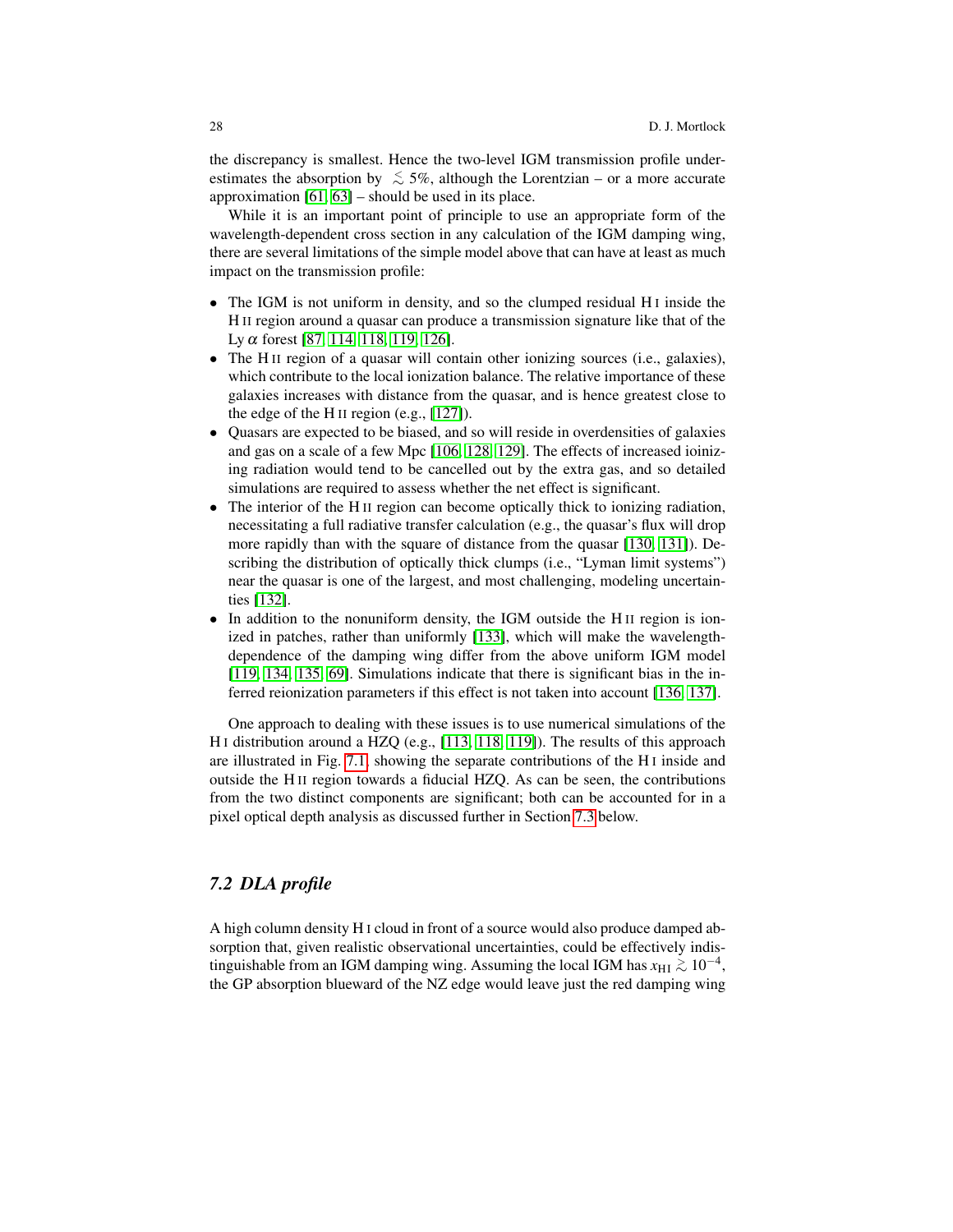(as distinct from a DLA in an ionized medium, for which both wings of the Ly  $\alpha$ line are often seen). The proper density of an a thin H I cloud of column density  $\Sigma_{\rm HI}$ at a redshift of *z*abs can be approximated as

$$
\bar{n}_{\rm HI}(z) = \frac{(1+z)H(z)\Sigma_{\rm HI}}{c}\delta_{\rm D}(z-z_{\rm abs}),\tag{42}
$$

where the line element from Eq. [5](#page-2-1) has been used to change the argument of the delta function from the local line-of-sight spatial coordinate to redshift. Inserting this into Eq. [26](#page-14-3) then gives the standard DLA optical depth

$$
\tau(\lambda_{\rm obs}) = \Sigma_{\rm H1} \sigma_{\rm eff} \left( \frac{1 + z_{\rm abs}}{c/\lambda_{\rm obs}} \right),\tag{43}
$$

where  $\sigma_{\text{eff}}(v)$  is the velocity-convolved effective cross section defined in Eq. [21.](#page-13-2) If line-of-sight velocities are unimportant (e.g., significantly redward of resonance) then the Lorentzian cross section from Eq. [14](#page-11-0) can be used to give

$$
\tau(\lambda_{\rm obs}) \simeq \frac{\Sigma_{\rm H\,I}\,\sigma_{\rm T}\,f_{1,2}^2}{4[(1+z_{\rm abs})\,\lambda_{\alpha}/\lambda_{\rm obs}-1]^2},\tag{44}
$$

which is compared to the IGM transmission profiles in Fig. [7.](#page-24-1) (If velocities are important then the more complicated Voigt profile given in Section [4.2](#page-13-0) should be used.)

The similarity between the tuned DLA profile and the IGM profiles shown in Fig. [7](#page-24-1) is such that it will require exquisite quality spectra to distinguish between them on the basis of data alone [\[63,](#page-34-19) [64,](#page-34-20) [135,](#page-37-14) [138\]](#page-37-17), although there are other approaches to tackling this problem, as discussed below.

### <span id="page-28-0"></span>*7.3 Observational issues*

The challenges of identifying and interpreting damped IGM absorption towards a distant quasar are not limited to the theoretical issues described above: there are significant observational challenges as well, both blueward and redward of the quasar's systemic Ly  $\alpha$  wavelength.

Any damped absorption would be strongest at the front edge of the H II region around the quasar; and, assuming a canonical (proper) radius of  $\sim$  5 Mpc (Sec-tion [6\)](#page-19-0), it is only blueward of the systemic Ly  $\alpha$  wavelength that an IGM damping wing would be visible if  $x_{\text{HI}} \lesssim 0.1$ , and it is hence in this wavelength range that searches for damped absorption towards  $z \lesssim 6.5$  quasars have concentrated to date. The main complication is the need to model the effects of the residual H I inside the quasar's H II region, as discussed in Section [7.1,](#page-25-1) with uncertainty in the quasar's intrinsic emission a secondary issue [\[130\]](#page-37-9). The results of these pixel optical depth studies are inevitably strongly model-dependent, although the fact that the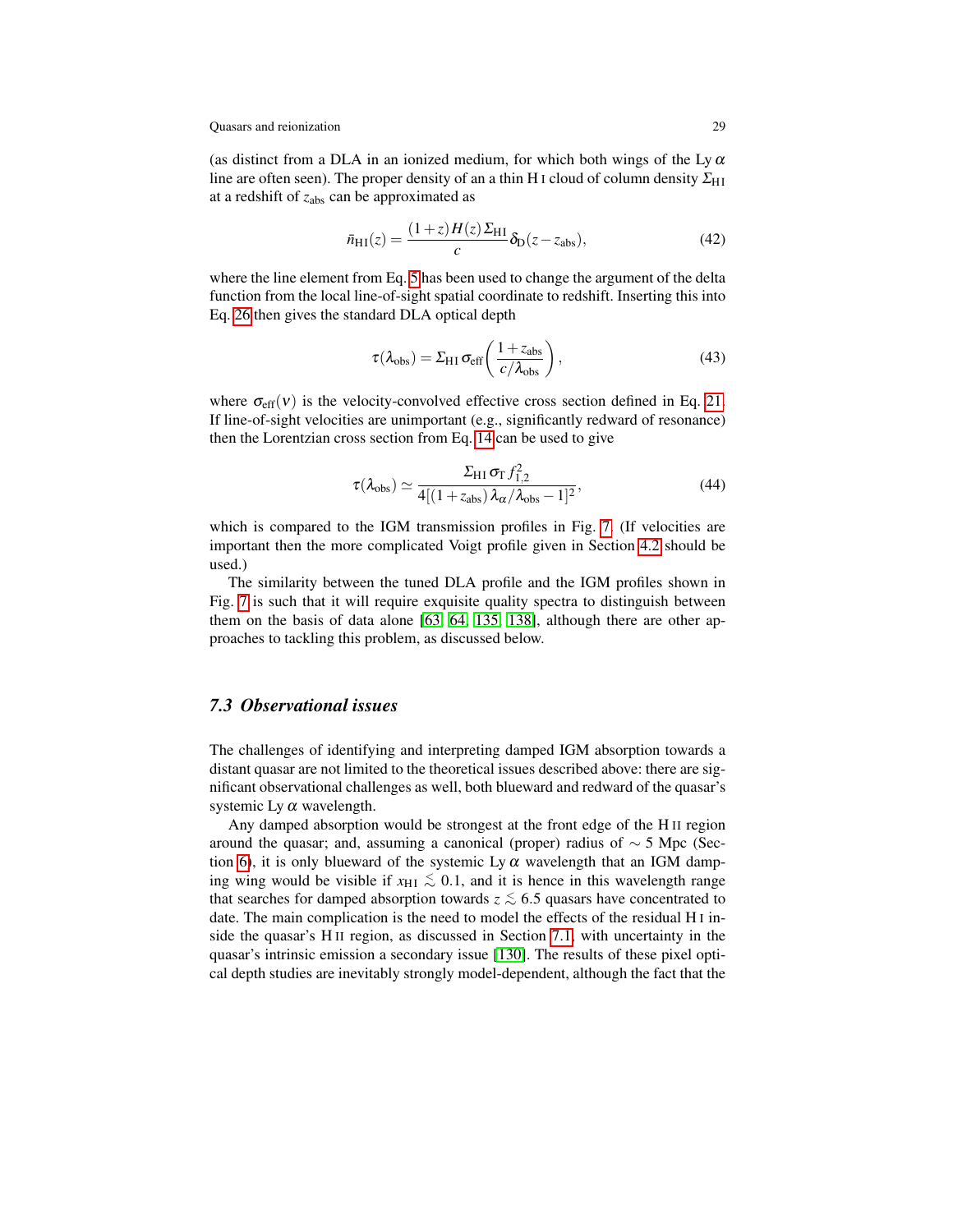

<span id="page-29-0"></span>Fig. 10 Estimated transmission towards the  $z = 7.08$  quasar ULAS J1120+0641 obtained by dividing the observed spectrum by a model for its intrinsic emission based on lower redshift quasar spectra [\[29\]](#page-33-11). The resultant systematic uncertainty is shown at the bottom in red, along with the observational noise in black. Shown in blue are theoretical IGM damping wing profiles for the default cosmological parameters in Section [2](#page-2-0) with constant neutral fractions of  $x_{\text{H I}} = 0.1$ ,  $x_{\text{H I}} = 0.5$  and  $x_{\text{HI}} = 1.0$  (from top to bottom) between  $z_{\text{start}} = 7.035$  and  $z_{\text{end}} = 6.0$ . A DLA profile is shown in green for an H<sub>I</sub> cloud of column density  $\Sigma_{\text{H I}} = 4 \times 10^{24} \text{ m}^{-2}$  at  $z_{\text{abs}} = 7.025$ . (These curves differ slightly from those shown in [\[29\]](#page-33-11) due to the use of the Lorentzian line profile and the inclusion of a helium fraction of  $Y = 0.24$ .)

residual H<sub>I</sub> should also show the same transmission pattern blueward of the Ly  $\beta$ line can provide an important check [\[113\]](#page-36-17). Applying this approach to three bright  $6.2 < z < 6.5$  SDSS quasars implied that  $x_{\text{H I}} \simeq 1$  at  $z \simeq 6$  along two of these linesof-sight [\[87\]](#page-35-15); a subsequent improved analysis [\[69\]](#page-34-25) updated these constraints to be  $x_{\text{H I}} \gtrsim 0.1$ .

The most unambiguous detection of damped absorption would be if it could be confirmed redward of of the quasar's systemic Ly  $\alpha$  wavelength, as it is only the damping wing absorption from cosmological H I patches (and/or a possible a DLA) that need be taken into account – the (uncertain) distribution of residual H I would not have a significant effect and could be ignored. The main difficulty is that an estimate of the fractional transmission – and particularly its wavelength dependence – requires an accurate model of the unabsorbed spectral energy distribution of the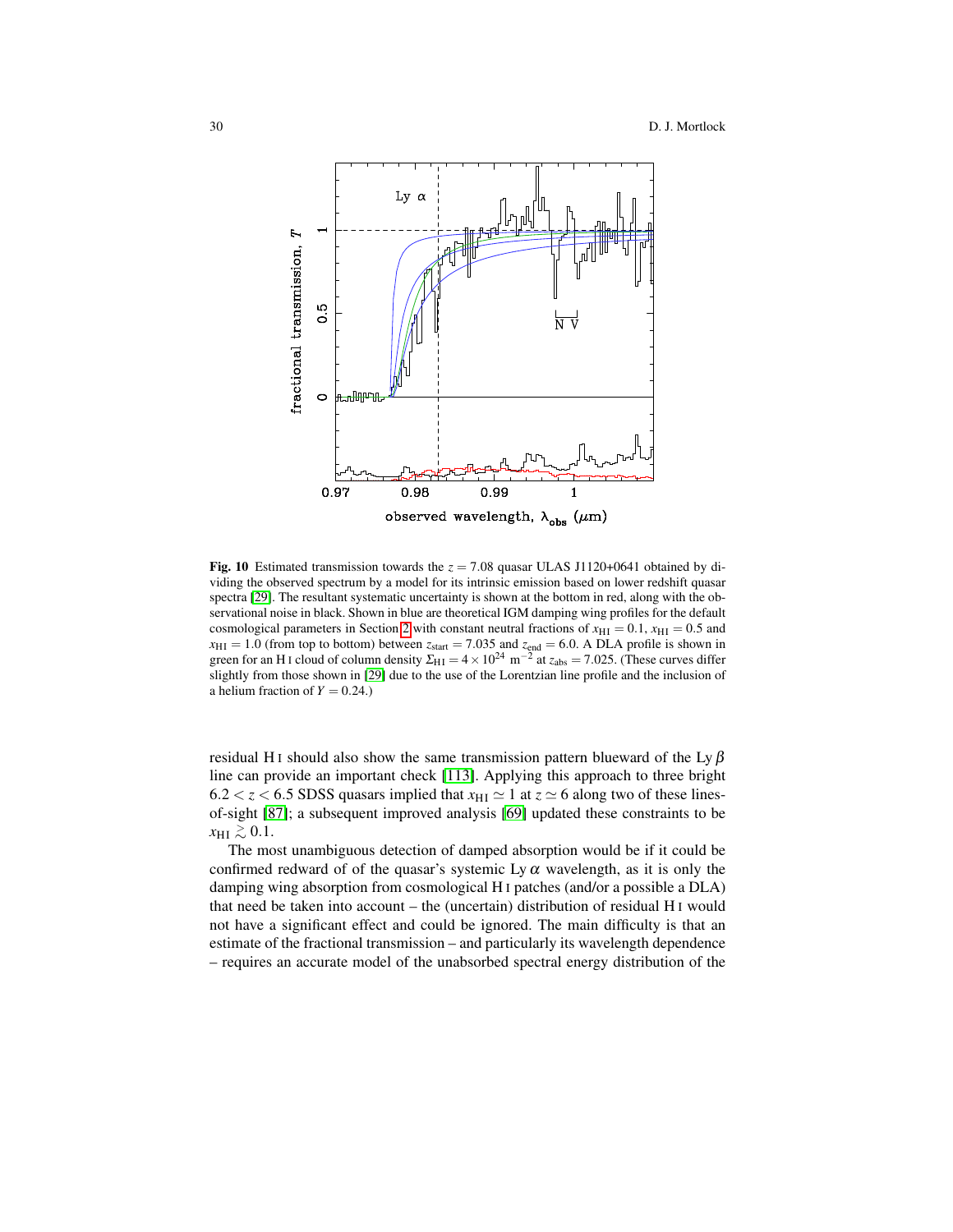quasar, specifically the strong Ly  $\alpha+N$  V emission lines<sup>[11](#page-30-1)</sup>. Plausible results can be obtained by fitting a paramterised model spectrum (e.g., [\[113\]](#page-36-17)), but the fact that the properties of quasars' Ly  $\alpha$ +N v lines are correlated with the unabsorbed emission at longer wavelengths (e.g., [\[120\]](#page-36-24)) should be exploited if possible.

This approach has been applied to the  $z = 7.08$  quasar ULAS J1120+0641, which does appear to exhibit absorption redward of Ly  $\alpha$  [\[29\]](#page-33-11), as shown in Fig. [7.3,](#page-29-0) although this view is not unanimously held [\[141\]](#page-37-18). Despite significant systematic uncertainties from the inevitable ignorance about the quasar's true emission, the identification of absorption redward of Ly  $\alpha$  is supported by completely independent data and analysis methodology [\[142\]](#page-37-19). There is, however, the remaining question of whether the absorption is due to the IGM (which would imply  $x_{\text{HI}} \gtrsim 0.1$  at  $z \simeq 7$ ) or a DLA (with a very high column density of  $\Sigma_{\rm HI}$   $\simeq 10^{24}~$  m $^{-2}$ ). Simulations of the H I distribution in such systems imply that such isolated concentrations are rare, being expected along only one line-of-sight in  $\sim$  20 [\[116\]](#page-36-20); and, given also that numerical simulations imply such pristine gas would not last to that epoch [\[143\]](#page-37-20), the lack of any associated metal absorption lines [\[142\]](#page-37-19) also disfavours the DLA hypothesis. It is also tempting to try and interpret the shape of the damped profile, although to do this correctly will require that the impact of patchy ionization in the IGM and residual H I in the H II region be accounted for.

An obvious approach to verifying and extending these results would be to apply the same analysis to the more recently discovered  $z \gtrsim 6.5$  quasars [\[30,](#page-33-14) [40\]](#page-33-22). These sources have not yet been analysed in great detail, but the necessary high signalto-noise ratio spectroscopic observations will presumably be made in due course. Another way of making progress here, particularly on the IGM vs. DLA question, would be by finding more bright  $z \approx 7$  quasars: if damping wings were rare then the implication would be that the IGM was fairly ionized at this epoch; if damping wings were ubiquitous then it would be unequivocal that the IGM was significantly neutral.

### <span id="page-30-0"></span>8 Future observational prospects

A recurring theme above is that more bright quasars with redshifts of *z* <sup>&</sup>gt;∼ 6 need to be identified to establish the global evolution of the hydogren in the IGM. In terms of numbers, the Dark Energy Survey (DES [\[144\]](#page-37-21)) and Pan-STARRS should soon eclipse SDSS and the CFHQS, after which the Large Synoptic Survey Telescope (LSST [\[145\]](#page-37-22)) will, from its first scans, be able to complete the census of quasars with  $z \lesssim 6.5$ . All these surveys only extend to the *Y* band, which will limit their ability to explore higher redshifts without complementary NIR data.

The fact that there are currently only seven confirmed optical drop-out quasars with  $z \gtrsim 6.5$  means that there is still considerable amount to be done with NIRbased quasar searches, to at least provide a sample that can be compared with

<span id="page-30-1"></span> $11$  This is not an issue with GRBs, which have very smooth spectra at these wavelengths (e.g., [\[138,](#page-37-17) [139,](#page-37-23) [140\]](#page-37-24)).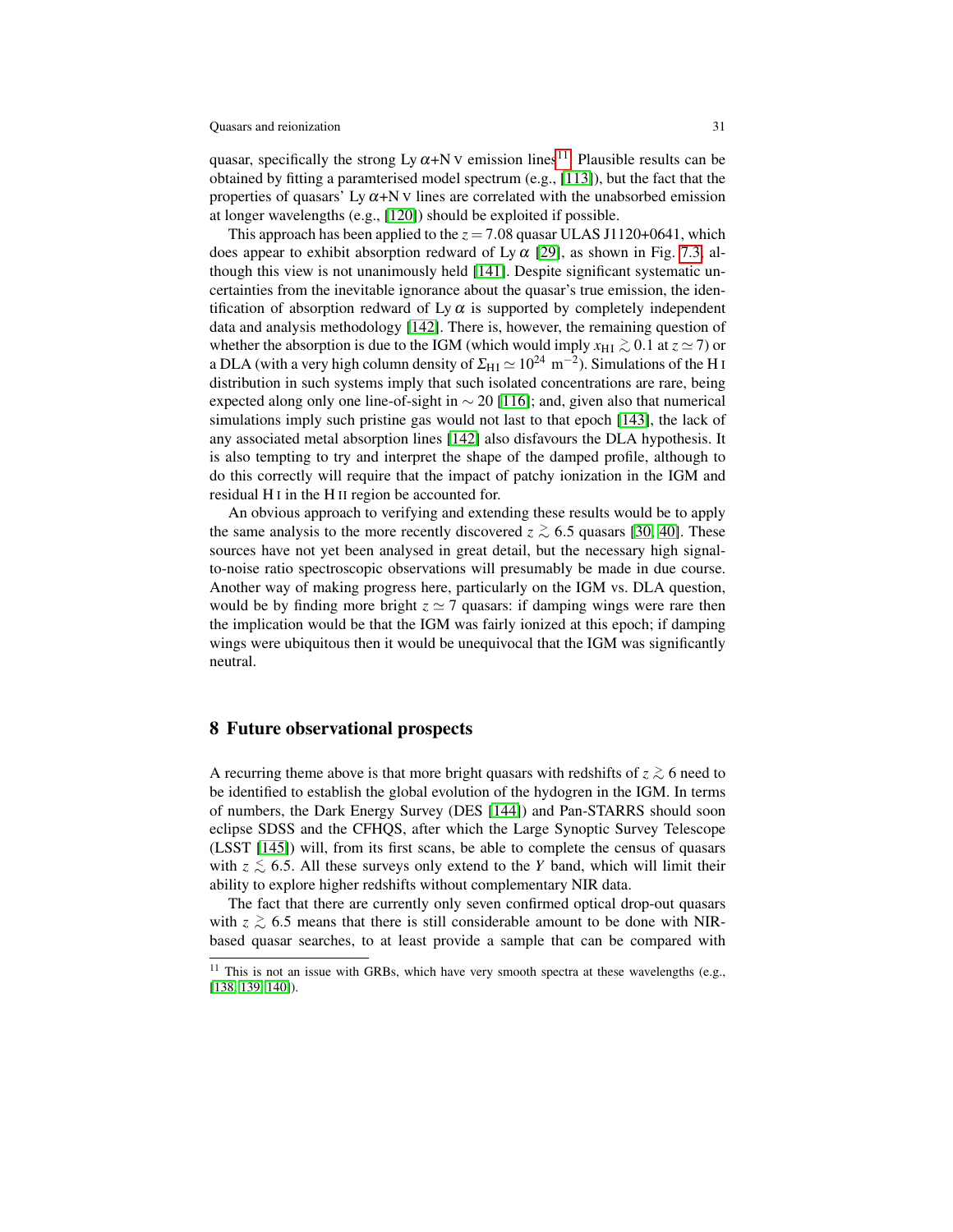the optically-selected  $z \lesssim 6.5$  objects. Unfortunately, this is likely to be considerably more challenging than merely "repeating" SDSS-like searches at longer wavelengths: the quasar luminosity function decreases with redshift as ∼ 10−0.5*<sup>z</sup>* [\[14\]](#page-32-13) and so the level of contamination by Galactic stars and brown dwarfs will increase accordingly. Still, progress will be made here, even if slowly [\[15\]](#page-32-14): two  $z \ge 6.5$ quasars have been detected in UKIDSS; and VISTA will yield more sources at comparable distances. Both surveys have sufficient wavelength coverage that they could also probe *z* <sup>&</sup>gt;∼ 8, although their area coverage is such that it is possible that neither will yield such *Y*-band drop-out quasars. Further ahead, Euclid [\[146\]](#page-38-0) should revolutionise this field due to its large ( $\sim$  20,000 deg<sup>2</sup>) area coverage and comparatively deep NIR imaging. There is also the possibility that Euclid will find HZQs using low-resolution spectroscopy [\[78\]](#page-35-6).

Finding new and more distant quasars with these surveys will, however, only be useful for probing reionization if it is possible to obtain deep spectroscopic observations of these objects, so there is a trade-off between area and depth. Given that the ultimate observational aim – to have accurate absorption measurements along many lines-of-sight – is essentially the same, which of these two options can be most usefully pursued depends in part upon the resources available. For instance, both the Thirty Metre Telescope (TMT) and Giant Magellan Telescope (GMT) ought to be able to obtain spectra of all the known HZQs that are comparable in quality to those which are currently available only for, e.g., SDSS J1148+0521 [\[8\]](#page-32-1). Conversely, the decreased pressure on smaller telescopes like those used for the SDSS and UKIDSS projects might make it possible to greatly increase the area covered by these types of surveys, potentially yielding HZQs a magnitude or more brighter than those known at present.

The next decade should also see a new paradigm for exploring the reionization epoch, in the form of 21 cm observations of neutral hydrogen at high redshifts (Chapter X). The Square Kilometre Array (SKA) and the various "pathfinder" projects will be able to both detect HZQs [\[147\]](#page-38-1) and characterise, in particular, their H II regions [\[111,](#page-36-14) [124,](#page-37-3) [148,](#page-38-2) [149\]](#page-38-3).

Such data would go a long way to providing a full empirical characterisation of hydrogen in the reionization epoch, although real understanding will only come in the context of theoretical models. The process of reionization is sufficiently complicated that progress here will inevitably come from numerical simulations. At present the available simulations are either fast and global but approximate (e.g., [\[150,](#page-38-4) [151\]](#page-38-5)) or more complete but limited to small volumes (e.g., [\[143,](#page-37-20) [152,](#page-38-6) [153\]](#page-38-7)). Inevitable increases in computing power will ensure steady progress, as will the increasingly tight observational constraints that will obviate the need for such a wide range of initial conditions to be considered.

The final step will be bringing observation and theory together, something which has largely been tackled using fairly heuristic methods so far. While somewhat understandable given both the ambiguities in the observational signatures and the large number of unknown parameters in the models, it should become possible to deploy more rigorous methods in the future (e.g., [\[154\]](#page-38-8)). One apparently fundamental difficulty of using numerical models is that it is often impossible to write down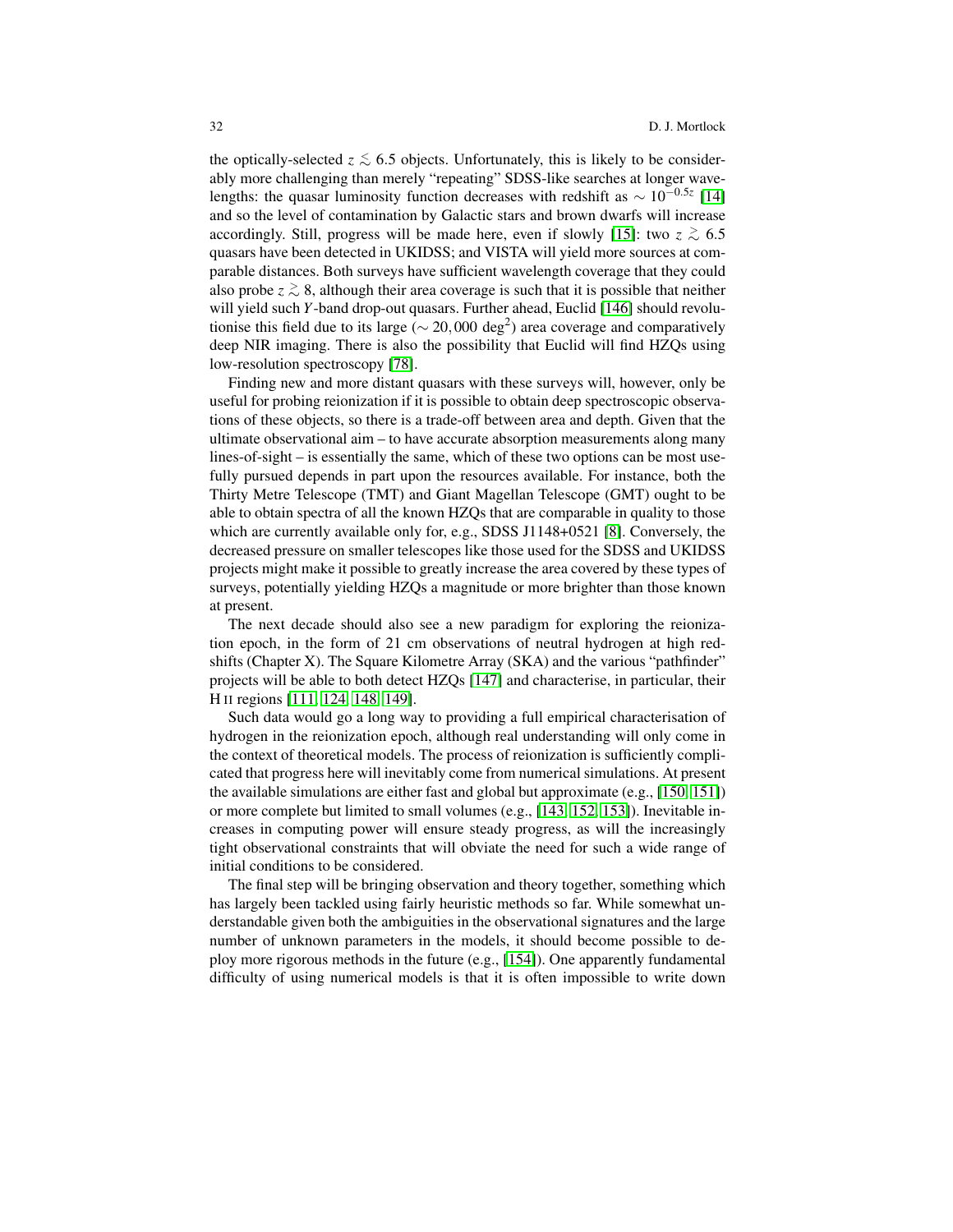a useful likelihood function – simply comparing, e.g., the transmission along the line-of-sight to a quasar with one realisation from a numerical simulation will almost always yield a bad fit. One promising option in such situations is approximate Bayesian computation (ABC; e.g., [\[155,](#page-38-9) [156,](#page-38-10) [157\]](#page-38-11)), in which it is sufficient to be able to simulate mock data. In practice it requires the use of cleverly chosen summary statistics (e.g., the mean redshifts and lengths of the dark gaps discussed in Section [5.1\)](#page-17-0), but as long as some information is encoded then rigorous inferences can be made. There is reason to be hopeful that quasar studies of reionization will, over the next decade, evolve from their current exploratory nature to provide rigorous quantitative constraints on the progress of reionization in the early Universe.

Acknowledgements Thanks to Xiahoui Fan, Zoltan Haiman, Chris Hirata, Linhau Jiang, Leon Lucy, Andrei Mesinger, Subu Mohanty, Ashara Peiris, Andrew Pontzen, Steve Warren and Chris Willott for useful discussions about quasars, reionization and the rich physics of the hydrogen atom.

### References

- <span id="page-32-4"></span>1. X. Fan, C. L. Carilli, and B. Keating. Observational Constraints on Cosmic Reionization. *ARA&A*, 44:415–462, sep 2006.
- <span id="page-32-5"></span>2. S. G. Djorgovski, M. Bogosavljevic, and A. Mahabal. Quasars as probes of late reionization and early structure formation. *NAR*, 50:140–145, March 2006.
- <span id="page-32-6"></span>3. X. Fan et al. Constraining the evolution of the ionizing background and the epoch of reionization with z∼6 quasars. II. A sample of 19 quasars. *AJ*, 132:117–136, jul 2006.
- <span id="page-32-7"></span>4. I. D. McGreer, A. Mesinger, and X. Fan. The first (nearly) model-independent constraint on the neutral hydrogen fraction at  $z \sim 6$ . *MNRAS*, 415:3237–3246, August 2011.
- <span id="page-32-8"></span>5. P. J. E. Peebles. *Principles of Physical Cosmology*. Princeton University Press, 1993.
- <span id="page-32-9"></span>6. J. A. Peacock. *Cosmological Physics*. Cambridge University Press, January 1999.
- <span id="page-32-0"></span>7. X. Fan, M. A. Strauss, D. P. Schneider, et al. A survey of *z* > 5.7 quasars in the Sloan Digital Sky Survey. II. Discovery of three additional quasars at *z* > 6. *AJ*, 125:1649–1659, apr 2003.
- <span id="page-32-1"></span>8. R. L. White, R. H. Becker, X. Fan, and M. A. Strauss. Probing the ionization state of the Universe at *z* > 6. *AJ*, 126:1–14, July 2003.
- <span id="page-32-2"></span>9. J. Greinder et al. GRB 080913 at redshift 6.7. *ApJ*, 693:1610–1620, March 2009.
- <span id="page-32-3"></span>10. M. Iye et al. A galaxy at a redshift z 6.96. *Nature*, 443:186–188, September 2006.
- <span id="page-32-10"></span>11. C. Hazard, M. B. Mackey, and A. J. Shimmins. Investigation of the Radio Source 3C273 by the method of Lunar Occultations. *Nature*, 197:1037–+, March 1963.
- <span id="page-32-11"></span>12. M. Schmidt. 3C 273 : A star-like object with large red-shift. *Nature*, 197:1040–1041, mar 1963.
- <span id="page-32-12"></span>13. M. J. Rees. Black Hole Models for Active Galactic Nuclei. *ARAA*, 22:471–506, 1984.
- <span id="page-32-13"></span>14. X. Fan et al. A survey of  $z > 5.8$  quasars in the Sloan Digital Sky Survey. I. Discovery of three new quasars and the spatial density of luminous quasars at z∼6. *AJ*, 122:2833–2849, dec 2001.
- <span id="page-32-14"></span>15. C. J. Willott et al. The Canada-France High-z Quasar Survey: Nine new quasars and the luminosity function at redshift 6. *AJ*, 139:906–918, March 2010.
- <span id="page-32-15"></span>16. I. D. McGreer, R. H. Becker, D. J. Helfand, and R. L. White. Discovery of a z 6.1 Radio-Loud Quasar in the NOAO Deep Wide Field Survey. *ApJ*, 652:157–162, nov 2006.
- <span id="page-32-16"></span>17. R. J Cool et al. The Discovery of Three New *z* > 5 Quasars in the AGN and Galaxy Evolution Survey. *AJ*, 132:823–830, aug 2006.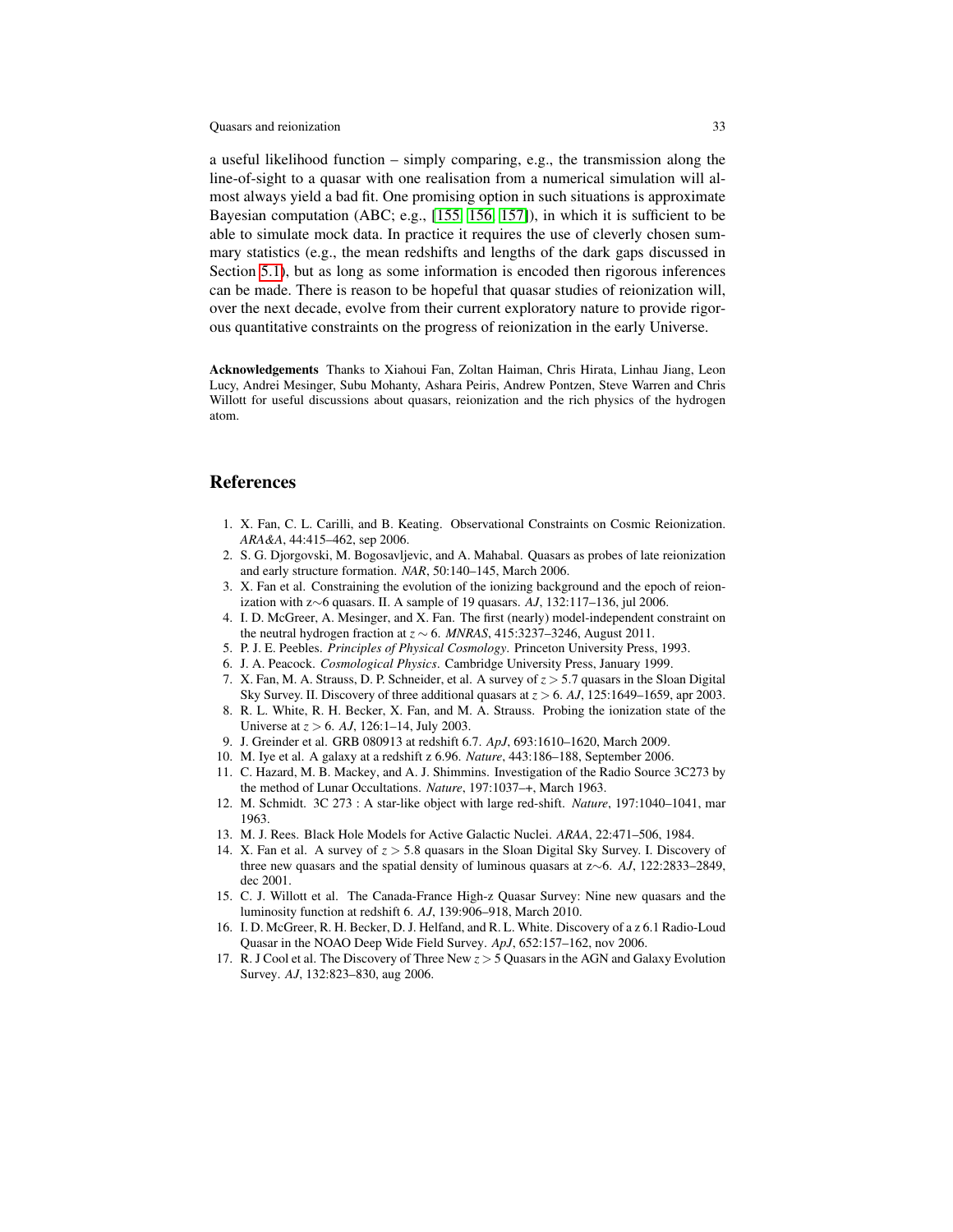- <span id="page-33-0"></span>18. G. R. Zeimann, R. L. White, R. H. Becker, J. A. Hodge, S. A. Stanford, and G. T. Richards. Discovery of a Radio-selected *z* ∼ 6 Quasar. *ApJ*, 736:57, July 2011.
- <span id="page-33-1"></span>19. D. G. York et al. The Sloan Digital Sky Survey: Technical summary. *AJ*, 120:1579–1587, September 2000.
- <span id="page-33-2"></span>20. P. Astier et al. The Supernova Legacy Survey: measurement of  $\Omega_M$ ,  $\Omega$  and w from the first year data set. *A&A*, 447:31–48, February 2006.
- <span id="page-33-3"></span>21. S. D. J. Gwyn. The Canada-France-Hawaii Telescope Legacy Survey: Stacked Images and Catalogs. *AJ*, 143:38, February 2012.
- <span id="page-33-4"></span>22. N. Kaiser et al. volume 4836 of *Society of Photo-Optical Instrumentation Engineers (SPIE) Conference Series*, page 154, December 2002.
- <span id="page-33-5"></span>23. K. W. Hodapp et al. Design of the Pan-STARRS telescopes. *Astronomische Nachrichten*, 325:636–642, October 2004.
- <span id="page-33-6"></span>24. A. Lawrence et al. The UKIRT Infrared Deep Sky Survey (UKIDSS). *MNRAS*, 379:1599– 1617, August 2007.
- <span id="page-33-7"></span>25. W. Sutherland et al. The Visible and Infrared Survey Telescope for Astronomy (VISTA): Design, Technical Overview and Performance. *A&A*, 575, March 2015.
- <span id="page-33-8"></span>26. C. J. Willott et al. Four quasars above redshift 6 discovered by the Canada-France High-z Quasar Survey. *AJ*, 134:2435–2450, December 2007.
- <span id="page-33-9"></span>27. L. Jiang et al. A Survey of *z* ∼ 6 Quasars in the Sloan Digital Sky Survey Deep Stripe. I. a Flux-Limited Sample at *zAB* < 21. *AJ*, 135:1057–1066, March 2008.
- <span id="page-33-10"></span>28. D. J. Mortlock, M. Patel, S. J. Warren, P. C. Hewett, B. P. Venemans, R. G. McMahon, and C. Simpson. Probabilistic selection of high-redshift quasars. *MNRAS*, 419:390–410, January 2012.
- <span id="page-33-11"></span>29. D. J. Mortlock et al. A luminous quasar at a redshift of *z*7.085. *Nature*, 474:616–619, June 2011.
- <span id="page-33-14"></span>30. B. P. Venemans et al. The identification of z-dropouts in Pan-STARRS1: three quasars at 6.5 < *z* < 6.7. *ApJ*, 801, February 2015.
- <span id="page-33-15"></span>31. X.-B. Wu, F. Wang, X. Fan, W. Yi, W. Zuo, F. Bian, L. Jiang, I. D. McGreer, R. Wang, J. Yang, Q. Yang, D. Thompson, and Y. Beletsky. An ultraluminous quasar with a twelvebillion-solar-mass black hole at redshift 6.30. *Nature*, 518:512–515, February 2015.
- <span id="page-33-12"></span>32. X. Fan et al. A survey of *z* > 5.7 quasars in the Sloan Digital Sky Survey. III. Discovery of five additional quasars. *AJ*, 128:515–522, aug 2004.
- <span id="page-33-13"></span>33. C. L. Carilli et al. Ionization near zones associated with quasars at z∼6. *ApJ*, 714:834–839, May 2010.
- <span id="page-33-16"></span>34. J. D. Kurk et al. Black Hole Masses and Enrichment of *z* ∼ 6 SDSS Quasars. *ApJ*, 669:32–44, November 2007.
- <span id="page-33-17"></span>35. L. Jiang et al. Discovery of eight z ∼ 6 quasars in the sloan digital sky survey overlap regions. *ApJ*, 149:188, May 2015.
- <span id="page-33-18"></span>36. E. Banados et al. Discovery of Eight z ˜ ∼ 6 Quasars from Pan-STARRS1. *AJ*, 148:14, July 2014.
- <span id="page-33-19"></span>37. C. J. Willott et al. The Canada-France High-z Quasar Survey: Nine new quasars and the luminosity function at redshift 6. *AJ*, 139:906–918, March 2010.
- <span id="page-33-20"></span>38. C. J. Willott et al. Eddington-limited accretion and the black hole mass function at redshift 6. *AJ*, 140:546–560, August 2010.
- <span id="page-33-21"></span>39. C. J. Willott et al. Six More Quasars at Redshift 6 Discovered by the Canada-France High-z Quasar Survey. *AJ*, 137:3541–3547, March 2009.
- <span id="page-33-22"></span>40. B. P. Venemans et al. Discovery of Three *z* > 6.5 Quasars in the VISTA Kilo-Degree Infrared Galaxy (VIKING) Survey. *ApJ*, 779:24, December 2013.
- <span id="page-33-23"></span>41. A. C. Carnall et al. Two bright  $z > 6$  quasars from VST ATLAS and a new method of optical plus mid-infrared colour selection. *MNRAS*, 451, July 2015.
- <span id="page-33-24"></span>42. S. W. Warren et al. Discovery of six redshift 6 quasars in the UKIRT Infrared Deep Sky Survey. *A&A*, submitted, 2015.
- <span id="page-33-25"></span>43. G. D. Becker, J. S. Bolton, P. Madau, M. Pettini, E. V. Ryan-Weber, and B. P. Venemans. Evidence of patchy hydrogen reionization from an extreme  $Ly\alpha$  trough below redshift six. *MNRAS*, 447:3402–3419, March 2015.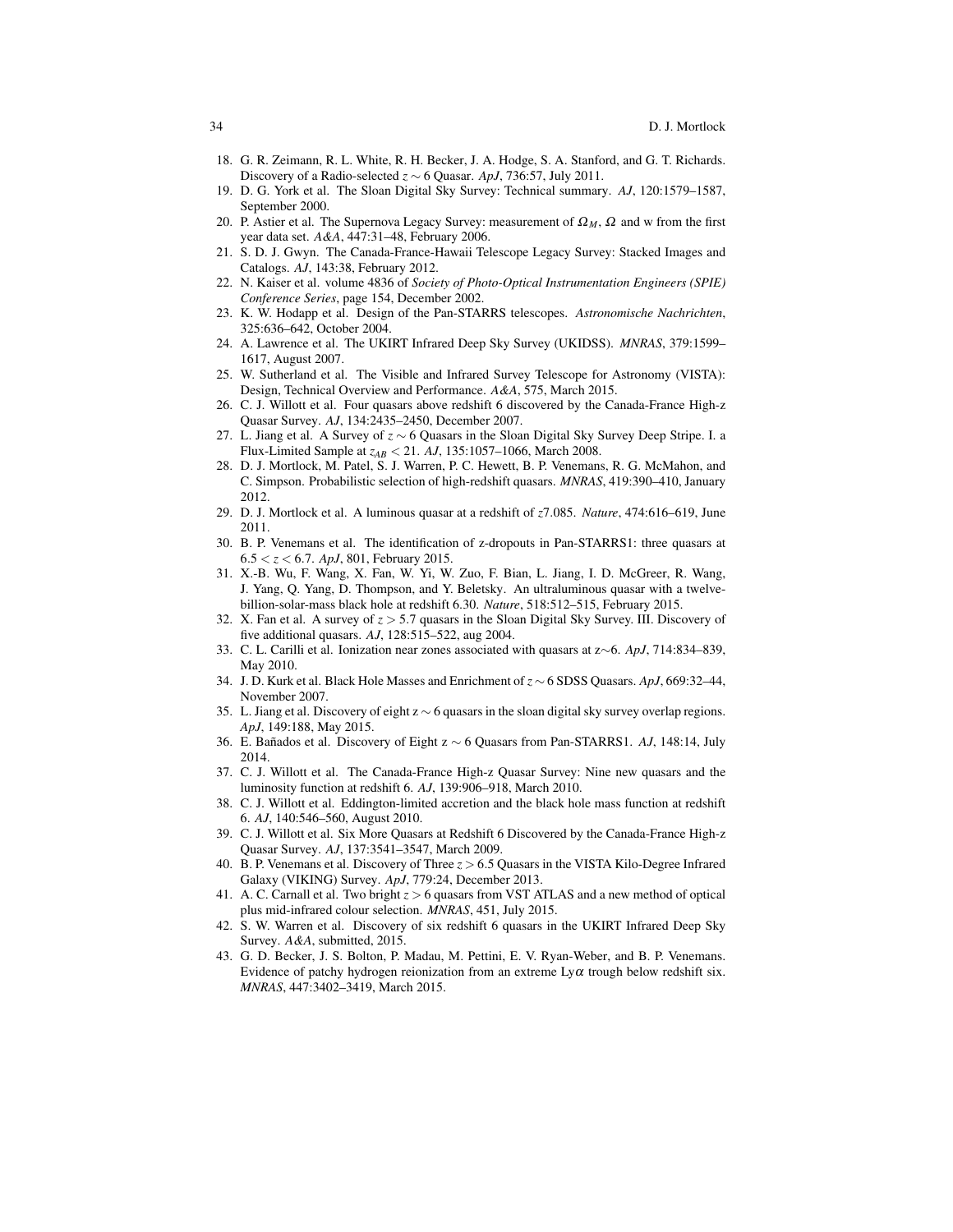- <span id="page-34-0"></span>44. C. J. Willott, A. Omont, and J. Bergeron. Redshift 6.4 Host Galaxies of  $10^8$  Solar Mass Black Holes: Low Star Formation Rate and Dynamical Mass. *ApJ*, 770:13, June 2013.
- <span id="page-34-1"></span>45. L. Jiang et al. A Survey of *z* ∼ 6 Quasars in the Sloan Digital Sky Survey Deep Stripe. II. Discovery of Six Quasars at *zAB* > 21. *AJ*, 138:305–311, July 2009.
- <span id="page-34-2"></span>46. B. P. Venemans et al. First discoveries of z 6 quasars with the Kilo Degree Survey and VISTA Kilo-Degree Infrared Galaxy survey. *MNRAS*, 453:2259, November 2015.
- <span id="page-34-3"></span>47. S. L. Reed et al. DES J04544448: Discovery of the First Luminous  $z > 6$  Quasar from the Dark Energy Survey. *MNRAS*, in press, 2015.
- <span id="page-34-4"></span>48. X. Fan et al. A survey of *z* > 5.7 quasars in the Sloan Digital Sky Survey. IV. Discovery of seven additional quasars. *AJ*, 131:1203–1209, mar 2006.
- <span id="page-34-5"></span>49. T. Goto. Discovery of a new high-redshift QSO at z 5.96 with the Subaru Telescope. *MNRAS*, 371:769–771, September 2006.
- <span id="page-34-6"></span>50. X. Fan et al. Discovery of redshift 6 quasars in SDSS. *AJ*, submitted, 2015.
- <span id="page-34-7"></span>51. R. Wang et al. Thermal Emission from Warm Dust in the Most Distant Quasars. *ApJ*, 687:848–858, November 2008.
- <span id="page-34-8"></span>52. B. P. Venemans et al. Detection of Atomic Carbon [C II] 158  $\mu$ m and Dust Emission from a z 7.1 Quasar Host Galaxy. *ApJ*, 751:L25, June 2012.
- <span id="page-34-9"></span>53. D. J. Mortlock et al. Discovery of a redshift 6.13 quasar in the UKIRT infrared deep sky survey. *A&A*, 505:97–104, October 2009.
- <span id="page-34-10"></span>54. R. Wang et al. Star Formation and Gas Kinematics of Quasar Host Galaxies at *z* ∼ 6: New Insights from ALMA. *ApJ*, 773:44, August 2013.
- <span id="page-34-11"></span>55. N. Kashikawa et al. The Subaru High-z Quasar Survey: Discovery of Faint *z* ∼ 6 Quasars. *ApJ*, 798:28, January 2015.
- <span id="page-34-12"></span>56. G. B. Rybicki and I. P. dell'Antonio. The time development of a resonance line in the expanding universe. *ApJ*, 427:603–617, June 1994.
- <span id="page-34-13"></span>57. H.-W. Lee. Asymmetric Deviation of the Scattering Cross Section around  $Ly\alpha$  by Atomic Hydrogen. *ApJ*, 594:637–641, September 2003.
- <span id="page-34-14"></span>58. C. M. Hirata. Wouthuysen-Field coupling strength and application to high-redshift 21-cm radiation. *MNRAS*, 367:259–274, March 2006.
- <span id="page-34-15"></span>59. K. R. Lang. *Astrophysical formulae: A compendium for the physicist and astrophysicist*. Springer-Verlag, 1974.
- <span id="page-34-16"></span>60. E. Alipour, K. Sigurdson, and C. Hirata. The Effects of Rayleigh Scattering on the CMB and Cosmic Structure. *PRD*, 91:083520, April 2015.
- <span id="page-34-17"></span>61. K. Bach and H.-W. Lee. Accurate  $Ly\alpha$  scattering cross-section and red damping wing in the reionization epoch. *MNRAS*, 446:264–273, January 2015.
- <span id="page-34-18"></span>62. B. T. Draine. *Physics of the Interstellar and Intergalactic Medium*. 2011.
- <span id="page-34-19"></span>63. D. J. Mortlock and C. Hirata. The damping wing from neutral hydrogen in the intergalactic medium. *MNRAS*, submitted, 2015.
- <span id="page-34-20"></span>64. J. Miralda-Escude. Reionization of the intergalactic medium and the damping wing of the Gunn-Peterson trough. *ApJ*, 501:15–22, jul 1998.
- <span id="page-34-21"></span>65. V. Weisskopf and E. Wigner. Über die natürliche Linienbreite in der Strahlung des harmonischen Oszillators. *Zeitschrift fur Physik*, 65:18–29, November 1930.
- <span id="page-34-22"></span>66. J. Tudor Davies and J. M. Vaughan. A New Tabulation of the Voigt Profile. *ApJ*, 137:1302, May 1963.
- <span id="page-34-23"></span>67. T. Tepper-García. Voigt profile fitting to quasar absorption lines: an analytic approximation to the Voigt-Hjerting function. *MNRAS*, 369:2025–2035, July 2006.
- <span id="page-34-24"></span>68. M. R. Zaghloul. On the calculation of the Voigt line profile: a single proper integral with a damped sine integrand. *MNRAS*, 375:1043–1048, March 2007.
- <span id="page-34-25"></span>69. J. Schroeder, A. Mesinger, and Z. Haiman. Evidence of Gunn-Peterson damping wings in high-z quasar spectra: strengthening the case for incomplete reionization at *z* ∼ 6-7. *MNRAS*, 428:3058–3071, February 2013.
- <span id="page-34-27"></span>70. A. Songaila. The Evolution of the Intergalactic Medium Transmission to Redshift 6. *AJ*, 127:2598–2603, May 2004.
- <span id="page-34-26"></span>71. G. B. Field. The Time Relaxation of a Resonance-Line Profile. *ApJ*, 129:551, May 1959.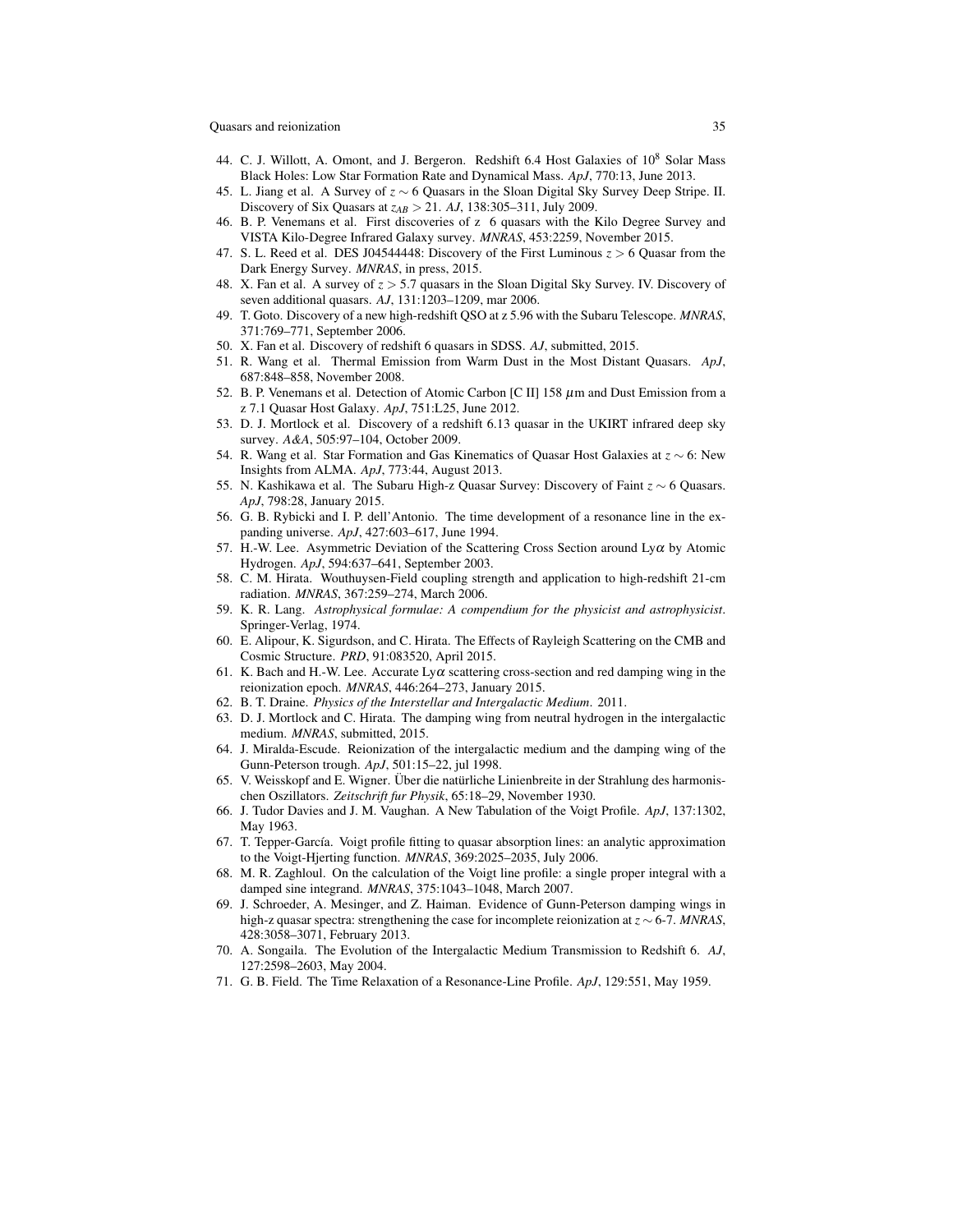- <span id="page-35-0"></span>72. I. S. Shklovskii. Physical Conditions in the Gaseous Envelope of 3c-273. *Astron. Zh.*, 41:801, 1964.
- <span id="page-35-1"></span>73. P. A. G. Scheuer. A Sensitive Test for the Presence of Atomic Hydrogen in Intergalactic Space. *Nature*, 207:963, August 1965.
- <span id="page-35-2"></span>74. J. N. Bahcall and E. E. Salpeter. On the Interaction of Radiation from Distant Sources with the Intervening Medium. *ApJ*, 142:1677–1680, November 1965.
- <span id="page-35-3"></span>75. J. E. Gunn and B. A. Peterson. On the density of neutral hydrogen in intergalactic space. *ApJ*, 142:1633–1641, nov 1965.
- <span id="page-35-4"></span>76. M. Schmidt. Large Redshifts of Five Quasi-Stellar Sources. *ApJ*, 141:1295, April 1965.
- <span id="page-35-5"></span>77. P. Madau. Radiative transfer in a clumpy universe: The colors of high-redshift galaxies. *ApJ*, 441:18–27, March 1995.
- <span id="page-35-6"></span>78. N. Roche, P. Franzetti, B. Garilli, G. Zamorani, A. Cimatti, and E. Rossetti. Detecting the highest redshift (*z* > 8) quasi-stellar objects in a wide, near-infrared slitless spectroscopic survey. *MNRAS*, 420:1764–1778, February 2012.
- <span id="page-35-7"></span>79. N. R. Tanvir et al. A γ-ray burst at a redshift of z'8.2. *Nature*, 461:1254–1257, October 2009.
- <span id="page-35-8"></span>80. T.-S. Kim, J. S. Bolton, M. Viel, M. G. Haehnelt, and R. F. Carswell. An improved measurement of the flux distribution of the  $Ly\alpha$  forest in QSO absorption spectra: the effect of continuum fitting, metal contamination and noise properties. *MNRAS*, 382:1657–1674, December 2007.
- <span id="page-35-9"></span>81. K.-G. Lee. Systematic Continuum Errors in the Ly $\alpha$  Forest and the Measured Temperature-Density Relation. *ApJ*, 753:136, July 2012.
- <span id="page-35-10"></span>82. R. Cen, J. Miralda-Escude, J. P. Ostriker, and M. Rauch. Gravitational collapse of small-scale ´ structure as the origin of the Lyman-alpha forest. *ApJ*, 437:L9–L12, December 1994.
- <span id="page-35-11"></span>83. J. K. Webb, X. Barcons, R. F. Carswell, and H. C. Parnell. The Gunn-Peterson effect and the H I column density distribution of Lyman alpha forest clouds at Z 4. *MNRAS*, 255:319–324, March 1992.
- <span id="page-35-12"></span>84. E. Giallongo, S. D'Odorico, A. Fontana, R. G. McMahon, S. Savaglio, S. Cristiani, P. Molaro, and D. Trevese. The Gunn-Peterson effect in the spectrum of the Z 4.7 QSO 1202-0725: The intergalactic medium at very high redshifts. *ApJ*, 425:L1–L4, April 1994.
- <span id="page-35-13"></span>85. A. Songaila, E. M. Hu, L. L. Cowie, and R. G. McMahon. Limits on the Gunn-Peterson Effect at Z 5. *ApJ*, 525:L5–L8, November 1999.
- <span id="page-35-14"></span>86. X. Fan et al. The Discovery of a Luminous Z 5.80 Quasar from the Sloan Digital Sky Survey. *AJ*, 120:1167–1174, September 2000.
- <span id="page-35-15"></span>87. A. Mesinger and Z. Haiman. Constraints on reionization and source properties from the absorption spectra of *z* > 6.2 Quasars. *ApJ*, 660:923–932, May 2007.
- <span id="page-35-16"></span>88. A. Mesinger. Was reionization complete by *z* ∼ 5−6? *MNRAS*, 407:1328–1337, September 2010.
- <span id="page-35-17"></span>89. R. A. C. Croft. Characterization of Lyman Alpha Spectra and Predictions of Structure Formation Models: A Flux Statistics Approach. In A. V. Olinto, J. A. Frieman, and D. N. Schramm, editors, *Eighteenth Texas Symposium on Relativistic Astrophysics*, page 664, 1998.
- <span id="page-35-18"></span>90. R. Barkana. Did the universe reionize at redshift six? *New Ast Rev*, 7:85–100, March 2002.
- <span id="page-35-19"></span>91. A. Songaila and L. L. Cowie. Approaching Reionization: The Evolution of the Ly  $\alpha$  Forest from z 4 to z 6. *AJ*, 123:2183–2196, May 2002.
- <span id="page-35-20"></span>92. I. T. Iliev, G. Mellema, U.-L. Pen, H. Merz, P. R. Shapiro, and M. A. Alvarez. Simulating cosmic reionization at large scales - I. The geometry of reionization. *MNRAS*, 369:1625– 1638, July 2006.
- <span id="page-35-21"></span>93. S. G. Djorgovski, S. Castro, D. Stern, and A. A. Mahabal. On the Threshold of the Reionization Epoch. *ApJ*, 560:L5–L8, October 2001.
- <span id="page-35-22"></span>94. R. H. Becker et al. Evidence for Reionization at *z* ∼ 6: Detection of a Gunn-Peterson Trough in a z=6.28 Quasar. *AJ*, 122:2850–2857, dec 2001.
- <span id="page-35-23"></span>95. P. Paschos and M. L. Norman. A Statistical Analysis of Intergalactic Medium Transmission Approaching Reionization. *ApJ*, 631:59–84, September 2005.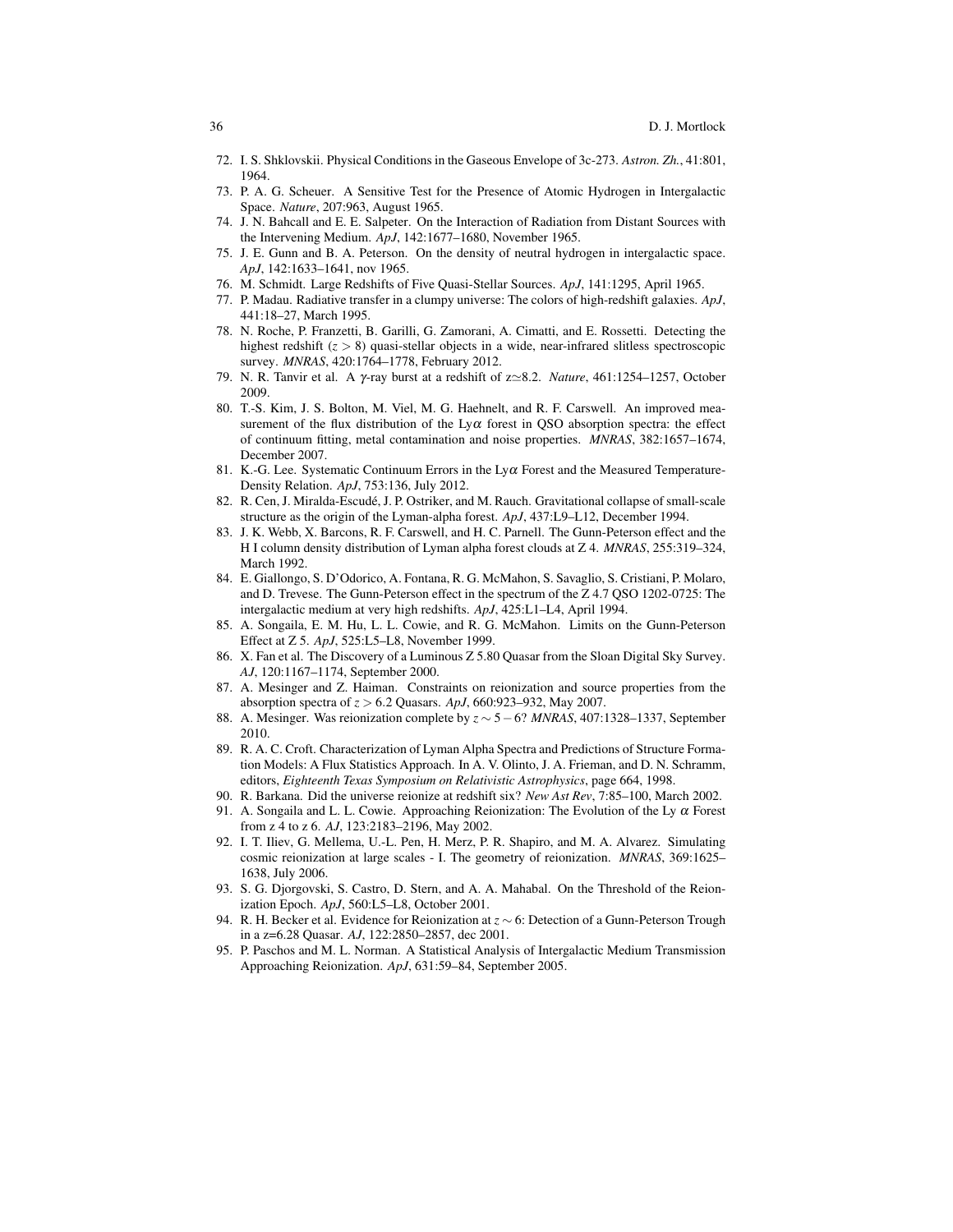- <span id="page-36-0"></span>96. K. Kohler, N. Y. Gnedin, J. Miralda-Escude, and P. A. Shaver. Redshifted 21 cm Emission ´ from the Pre-Reionization Era. II. H II Regions around Individual Quasars. *ApJ*, 633:552– 559, November 2005.
- <span id="page-36-1"></span>97. S. Gallerani, T. R. Choudhury, and A. Ferrara. Constraining the reionization history with QSO absorption spectra. *MNRAS*, 370:1401–1421, August 2006.
- <span id="page-36-2"></span>98. I. D. McGreer, A. Mesinger, and V. D'Odorico. Model-independent evidence in favour of an end to reionization by *z* > 6. *MNRAS*, 447:499–505, February 2015.
- <span id="page-36-3"></span>99. R. J. Bouwens et al. Lower-luminosity Galaxies Could Reionize the Universe: Very Steep Faint-end Slopes to the UV Luminosity Functions at *z* > 5−8 from the HUDF09 WFC3/IR Observations. *ApJ*, 752:L5, June 2012.
- <span id="page-36-4"></span>100. S. L. Finkelstein et al. CANDELS: The Contribution of the Observed Galaxy Population to Cosmic Reionization. *ApJ*, 758:93, October 2012.
- <span id="page-36-9"></span>101. B. Strömgren. The Physical State of Interstellar Hydrogen. *ApJ*, 89:526, May 1939.
- <span id="page-36-5"></span>102. Z. Haiman. The Detectability of High-Redshift  $Ly\alpha$  Emission Lines prior to the Reionization of the Universe. *ApJ*, 576:L1–L4, September 2002.
- <span id="page-36-6"></span>103. S. R. Furlanetto, A. Sokasian, and L. Hernquist. Observing the reionization epoch through 21-centimetre radiation. *MNRAS*, 347:187–195, jan 2004.
- <span id="page-36-7"></span>104. P. R. Shapiro and M. L. Giroux. Cosmological H II regions and the photoionization of the intergalactic medium. *ApJ*, 321:L107–L112, October 1987.
- <span id="page-36-8"></span>105. P. Madau, F. Haardt, and M. J. Rees. Radiative Transfer in a Clumpy Universe. III. The Nature of Cosmological Ionizing Sources. *ApJ*, 514:648–659, April 1999.
- <span id="page-36-16"></span>106. Q. Yu and Y. Lu. The Strömgren Sphere, the Environment, and the Reionization in the Local Universe of the Highest Redshift QSOs. *ApJ*, 620:31–43, February 2005.
- <span id="page-36-10"></span>107. P. Madau and M. J. Rees. The Earliest Luminous Sources and the Damping Wing of the Gunn-Peterson Trough. *ApJL*, 542:69–73, oct 2000.
- <span id="page-36-11"></span>108. R. Cen and Z. Haiman. Quasar Strömgren Spheres Before Cosmological Reionization. ApJ, 542:L75–L78, October 2000.
- <span id="page-36-12"></span>109. R. Barkana and A. Loeb. In the beginning: the first sources of light and the reionization of the universe. *Physics Reports*, 349:125–238, July 2001.
- <span id="page-36-13"></span>110. J. S. B. Wyithe and A. Loeb. A large neutral fraction of cosmic hydrogen a billion years after the Big Bang. *Nature*, 427:815–817, February 2004.
- <span id="page-36-14"></span>111. J. S. B. Wyithe, A. Loeb, and C. Carilli. Improved constraints on the neutral intergalactic hydrogen surrounding quasars at redshifts *z* > 6. *ApJ*, 628:575–582, August 2005.
- <span id="page-36-15"></span>112. Z. Haiman and R. Cen. Constraining Reionization with the Evolution of the Luminosity Function of Lyα Emitting Galaxies. *ApJ*, 623:627–631, April 2005.
- <span id="page-36-17"></span>113. A. Mesinger and Z. Haiman. Evidence of a cosmological Stromgren surface and of signifi- ¨ cant neutral hydrogen surrounding the quasar SDSS J1030+0524. *ApJ*, 611:69–72, August 2004.
- <span id="page-36-18"></span>114. A. Maselli, S. Gallerani, A. Ferrara, and T. R. Choudhury. On the size of HII regions around high-redshift quasars. *MNRAS*, 376:L34–L38, March 2007.
- <span id="page-36-19"></span>115. A. Maselli, A. Ferrara, and S. Gallerani. Interpreting the transmission windows of distant quasars. *MNRAS*, 395:1925–1933, June 2009.
- <span id="page-36-20"></span>116. J. S. Bolton, M. G. Haehnelt, S. J. Warren, P. C. Hewett, D. J. Mortlock, B. P. Venemans, R. G. McMahon, and C. Simpson. How neutral is the intergalactic medium surrounding the redshift z 7.085 quasar ULAS J1120+0641? *MNRAS*, 416:L70–L74, September 2011.
- <span id="page-36-21"></span>117. S. Bajtlik, R. C. Duncan, and J. P. Ostriker. Quasar ionization of Lyman-alpha clouds - The proximity effect, a probe of the ultraviolet background at high redshift. *ApJ*, 327:570–583, April 1988.
- <span id="page-36-22"></span>118. A. Mesinger, Z. Haiman, and R. Cen. Probing the reionization history using the spectra of high-redshift sources. *ApJ*, 613:23–35, September 2004.
- <span id="page-36-23"></span>119. J. S. Bolton and M. G. Haehnelt. The nature and evolution of the highly ionized near-zones in the absorption spectra of  $z \approx 6$  quasars. *MNRAS*, 374:493–514, January 2007.
- <span id="page-36-24"></span>120. P. C. Hewett and V. Wild. Improved redshifts for SDSS quasar spectra. *MNRAS*, 405:2302– 2316, July 2010.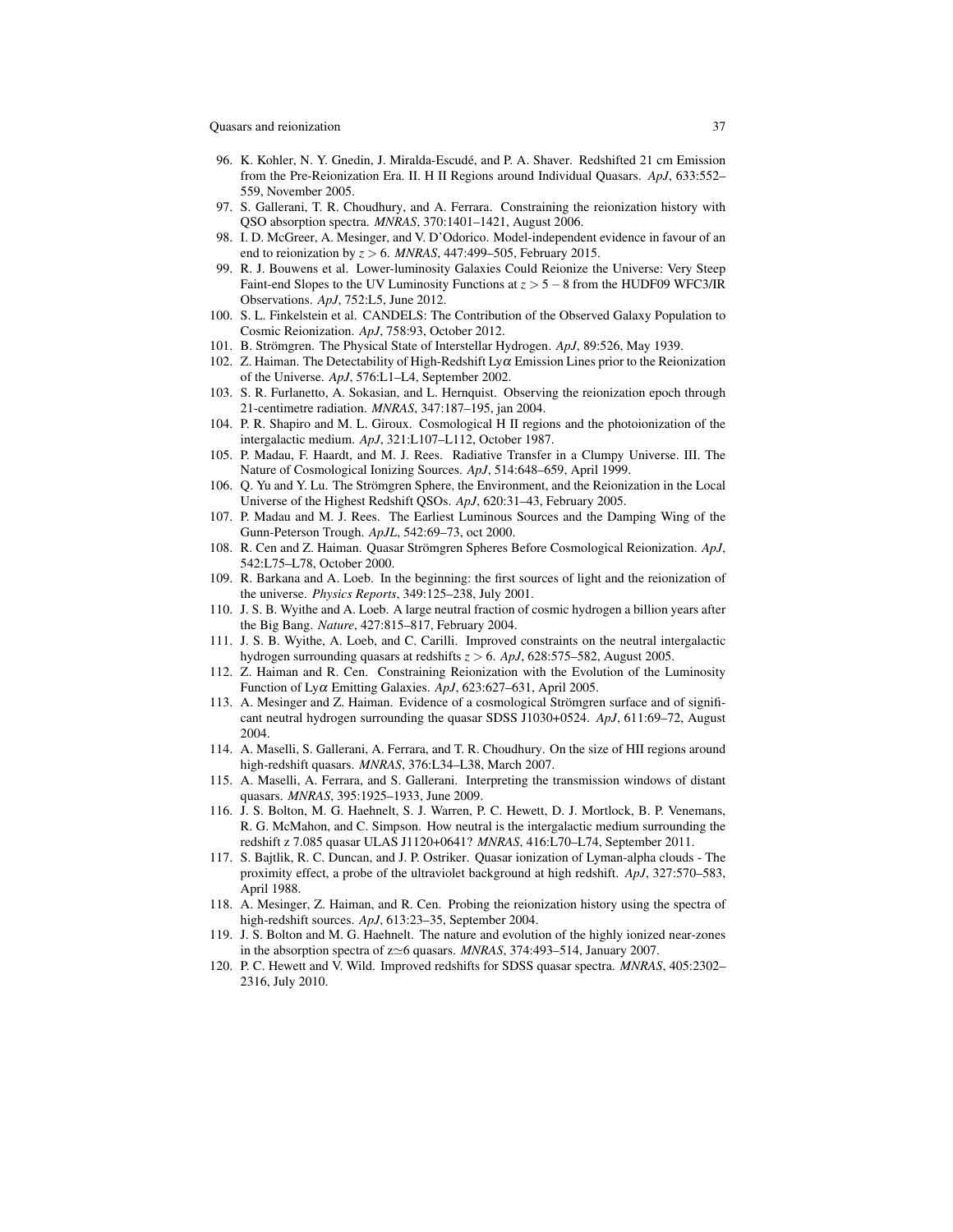- <span id="page-37-0"></span>121. F. Walter et al. Molecular gas in the host galaxy of a quasar at redshift z 6.42. *Nature*, 424:406–408, July 2003.
- <span id="page-37-1"></span>122. S. Cantalupo, C. Porciani, and S. J. Lilly. Mapping Neutral Hydrogen during Reionization with the Lyα Emission from Quasar Ionization Fronts. *ApJ*, 672:48–58, January 2008.
- <span id="page-37-2"></span>123. M. Kissler-Patig et al. HAWK-I: the high-acuity wide-field K-band imager for the ESO Very Large Telescope. *A&A*, 491:941–950, December 2008.
- <span id="page-37-3"></span>124. P. Madau, A. Meiksin, and M. J. Rees. 21 Centimeter Tomography of the Intergalactic Medium at High Redshift. *ApJ*, 475:429–444, February 1997.
- <span id="page-37-4"></span>125. J. Miralda-Escudé and M. J. Rees. Searching for the Earliest Galaxies Using the Gunn-Peterson Trough and the Lyα Emission Line. *ApJ*, 497:21–27, April 1998.
- <span id="page-37-5"></span>126. A. Maselli, A. Ferrara, M. Bruscoli, S. Marri, and R. Schneider. The proximity effect around high-redshift galaxies. *MNRAS*, 350:L21–L25, May 2004.
- <span id="page-37-6"></span>127. J. S. Bolton and M. G. Haehnelt. A closer look at using quasar near-zones as a probe of neutral hydrogen in the intergalactic medium. *MNRAS*, 381:L35–L39, October 2007.
- <span id="page-37-7"></span>128. J. S. B. Wyithe and A. Loeb. Smooth boundaries to cosmological HII regions from galaxy clustering. *MNRAS*, 374:960–964, January 2007.
- <span id="page-37-8"></span>129. J. S. B. Wyithe, J. S. Bolton, and M. G. Haehnelt. Reionization bias in high-redshift quasar near-zones. *MNRAS*, 383:691–704, January 2008.
- <span id="page-37-9"></span>130. R. H. Kramer and Z. Haiman. Probing re-ionization with quasar spectra: the impact of the intrinsic Lyman  $\alpha$  emission line shape uncertainty. *MNRAS*, 400:1493-1511, December 2009.
- <span id="page-37-10"></span>131. R. M. Thomas and S. Zaroubi. Time-evolution of ionization and heating around first stars and miniqsos. *MNRAS*, 384:1080–1096, March 2008.
- <span id="page-37-11"></span>132. D. Crociani, A. Mesinger, L. Moscardini, and S. Furlanetto. The distribution of Lyman-limit absorption systems during and after reionization. *MNRAS*, 411:289–300, February 2011.
- <span id="page-37-12"></span>133. Z. Haiman. Cosmology: A smoother end to the dark ages. *Nature*, 472:47–48, April 2011.
- <span id="page-37-13"></span>134. A. Lidz, M. McQuinn, M. Zaldarriaga, L. Hernquist, and S. Dutta. Quasar Proximity Zones and Patchy Reionization. *ApJ*, 670:39–59, November 2007.
- <span id="page-37-14"></span>135. M. McQuinn, A. Lidz, M. Zaldarriaga, L. Hernquist, and S. Dutta. Probing the neutral fraction of the IGM with GRBs during the epoch of reionization. *MNRAS*, 388:1101–1110, August 2008.
- <span id="page-37-15"></span>136. A. Mesinger and S. R. Furlanetto. Ly $\alpha$  damping wing constraints on inhomogeneous reionization. *MNRAS*, 385:1348–1358, April 2008.
- <span id="page-37-16"></span>137. A. Mesinger, A. Aykutalp, E. Vanzella, L. Pentericci, A. Ferrara, and M. Dijkstra. Can the intergalactic medium cause a rapid drop in Ly $\alpha$  emission at  $z > 6$ ? *MNRAS*, 446:566–577, January 2015.
- <span id="page-37-17"></span>138. M. Patel, S. J. Warren, D. J. Mortlock, and J. P. U. Fynbo. The reanalysis of spectra of GRB 080913 to estimate the neutral fraction of the IGM at a redshift of 6.7. *A&A*, 512:3–?, March 2010.
- <span id="page-37-23"></span>139. T. Totani, N. Kawai, G. Kosugi, K. Aoki, T. Yamada, M. Iye, K. Ohta, and T. Hattori. Implications for Cosmic Reionization from the Optical Afterglow Spectrum of the Gamma-Ray Burst 050904 at z 6.3. *PASJ*, 58:485–498, jun 2006.
- <span id="page-37-24"></span>140. R. Chornock, E. Berger, D. B. Fox, W. Fong, T. Laskar, and K. C. Roth. GRB 140515A at z 6.33: Constraints on the End of Reionization From a Gamma-ray Burst in a Low Hydrogen Column Density Environment. *ArXiv e-prints*, May 2014.
- <span id="page-37-18"></span>141. S. E. I. Bosman and G. D. Becker. Re-examining the case for neutral gas near the redshift 7 quasar ulas j1120+0641. *MNRAS*, 452:1105, September 2015.
- <span id="page-37-19"></span>142. R. A. Simcoe, P. W. Sullivan, K. L. Cooksey, M. M. Kao, M. S. Matejek, and A. J. Burgasser. Extremely metal-poor gas at a redshift of 7. *Nature*, 492:79–82, December 2012.
- <span id="page-37-20"></span>143. K. Finlator, J. A. Muñoz, B. D. Oppenheimer, S. P. Oh, F. Özel, and R. Davé. The host haloes of O I absorbers in the reionization epoch. *MNRAS*, 436:1818–1835, December 2013.
- <span id="page-37-21"></span>144. The Dark Energy Survey Collaboration. The Dark Energy Survey. *ArXiv Astrophysics eprints*, October 2005.
- <span id="page-37-22"></span>145. Ž. Ivezić et al. Large Synoptic Survey Telescope: From Science Drivers To Reference Design. *Serbian Astronomical Journal*, 176:1–13, June 2008.